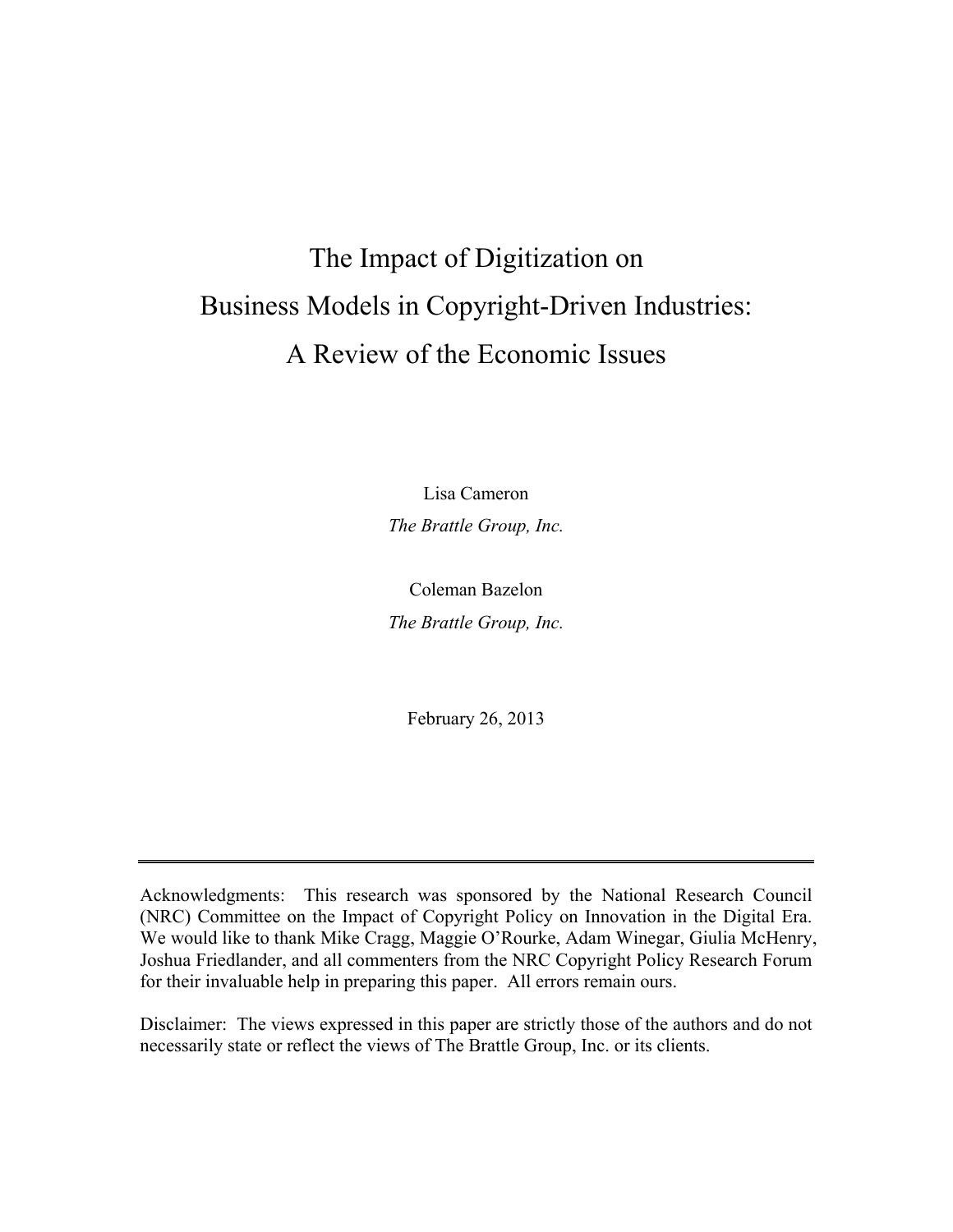Review Draft

# **I. INTRODUCTION**

Copyright is a form of intellectual property right that protects an author's manifestation of an original work. According to the U.S. Copyright Office, "Copyright protects 'original works of authorship' that are fixed in a tangible form of expression."<sup>1</sup> These manifestations ultimately impact all aspects of the economy. Nevertheless, the majority of copyrighted material is produced in a handful of industries—art, music, film, books, publications, software, architecture plans, and so on.

Simply put, the purpose of copyright is to create a legal mechanism that allows the producers of creative works to collect revenues from those who enjoy the benefits of creative production (usually consumers). This legal protection is intended to solve the "public good" problem associated with copyrighted works—*i.e.*, once such works have been created, the cost of creating additional copies is *de minimis* and because it is very difficult to exclude anyone from consuming these very low cost (if not free) copies, the producer has little incentive to create the original works.2

Economists have identified two standard solutions to public good problems like the one described above: (i) either the government produces the socially desirable amount of the public good, or (ii) legal property rights are created to eliminate free riding by consumers, thus allowing producers to obtain adequate compensation for their work through market transactions. In the social solution, the government must somehow determine the optimal

 $\frac{1}{1}$  United States Copyright Office. "Copyright Basics," August 2010. Found at: http://www.copyright.gov/circs/circ01.pdf. pp. 3-4. It continues: "Copyrightable works include the following categories: 1 literary works, 2 musical works, including any accompanying words, 3 dramatic works, including any accompanying music, 4 pantomimes and choreographic works, 5 pictorial, graphic, and sculptural works, 6 motion pictures and other audiovisual works, 7 sound recordings, 8 architectural works." These categories should be viewed broadly. For example, computer programs and most "compilations" may be registered as "literary works"; maps and architectural plans may be registered as "pictorial, graphic, and sculptural works."

<sup>2</sup> Of course, there are also economic costs associated with copyright. These costs include transactions costs associated with defining and enforcing rights and the possibility of more limited diffusion of the copyrighted work, despite the fact that it costs relatively little to produce additional copies. For further discussion of the economic costs and benefits of copyright, see Landes, William and Richard Posner. "An Economic Analysis of Copyright Law," Journal of Legal Studies. June 1989.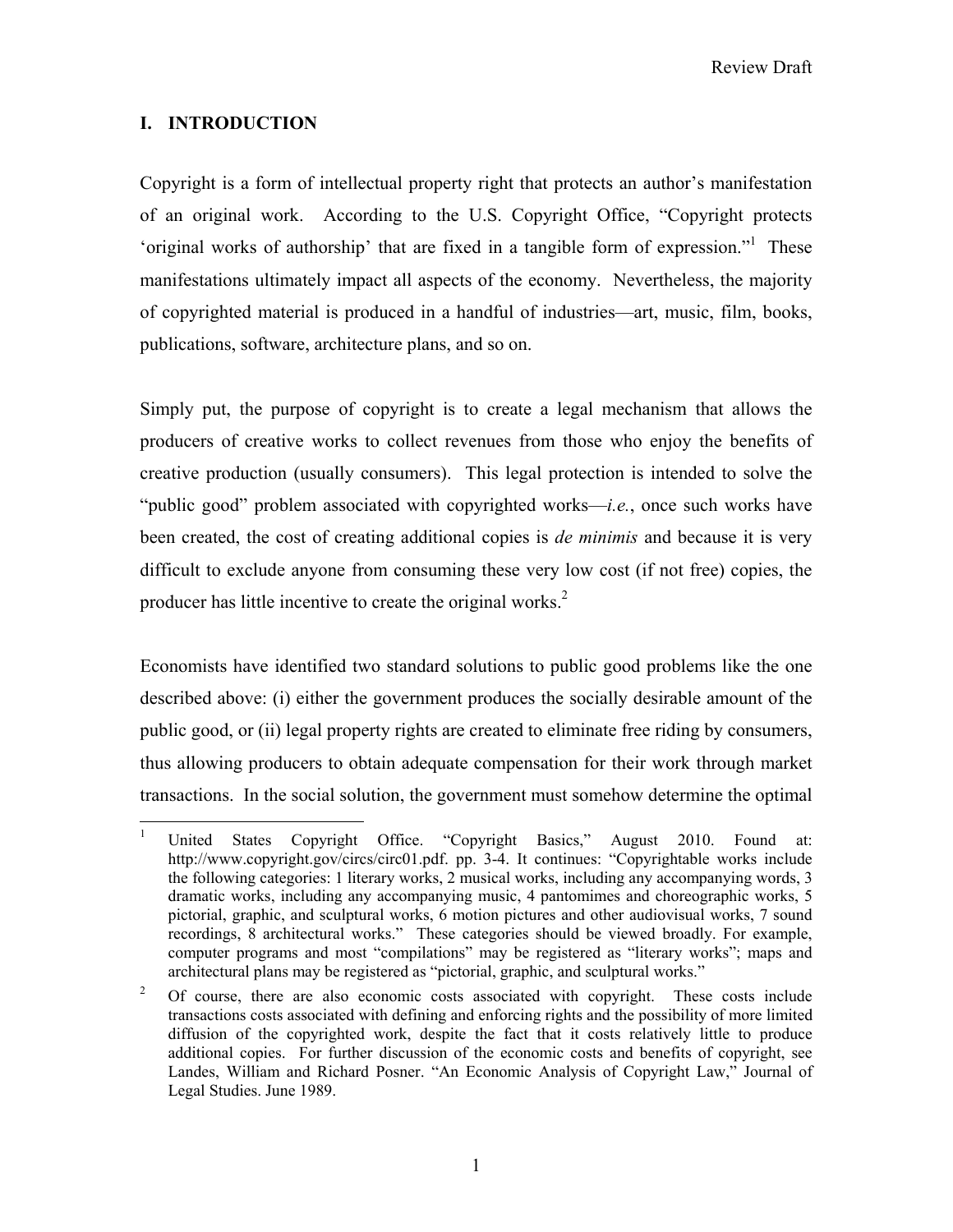amount of the public good, which creates another problem – how does the government get citizens to honestly report the level of public good that they want and how much they are willing to pay? In the market solution, copyright protection is granted to eliminate the availability of unauthorized copies, allowing producers to reap the profits that provide them with incentives to produce.

By establishing legal rights to the intellectual content of these works, copyright solves the market failures associated with these public goods. However, this approach works only if producers are able to capture adequate compensation to produce at the socially desirable level. If a copyright scheme fails to create enforceable ownership rights, producers of intellectual works will not receive adequate compensation for their initial investment and will therefore face reduced production incentives. This is the situation that digital distribution threatens to create (or may have created already in some industries). Unless addressed through novel business models, the resultant market failure could require legal innovation (perhaps in the form of compulsory blanket licenses) to ensure that producers have adequate incentive to create original works.

Our paper focuses on three industries, music, film and books, where the industry structure evolved under a long-term regime of robust copyright protection. However, in all three of these industries, digitization and the internet have led to a precipitous decline in distribution costs, as well as an enormous increase in piracy that has likely diminished the economic rewards afforded by copyright.<sup>3</sup> These radical changes have forced

<sup>&</sup>lt;sup>2</sup><br>3 A 2011 report estimated that 23.76% of internet bandwidth was being used for copyrightinfringing traffic including movies, tv, music, and software (report excludes pornography). In the U.S., 17.53% of traffic was copyright infringing. Further analysis showed that Bittorrent is the most common P2P protocol and that of the 10,000 most popular pieces, 63.7% was infringing content, with  $35.2\%$  of that 10,000 being film. See pp. 2-4 & 10 of Envisional Ltd. "Technical report: An Estimate of Infringing Use of the Internet," January 2011. Found at: http://documents.envisional.com/docs/Envisional-Internet\_Usage-Jan2011.pdf.

However, it is important to note that a relatively small segment of the population receives its content illegally. A 2010 study indicated that the rate of users who pirate content on P2P networks in the US dropped to 9% from 16% in 2007. See Mick, Jason. "With Fall of LimeWire, U.S. P2P Piracy Rates Plunge." March 24, 2011. Found at:

http://www.dailytech.com/With+Fall+of+LimeWire+US+P2P+Piracy+Rates+Plunge/article2121 4.htm.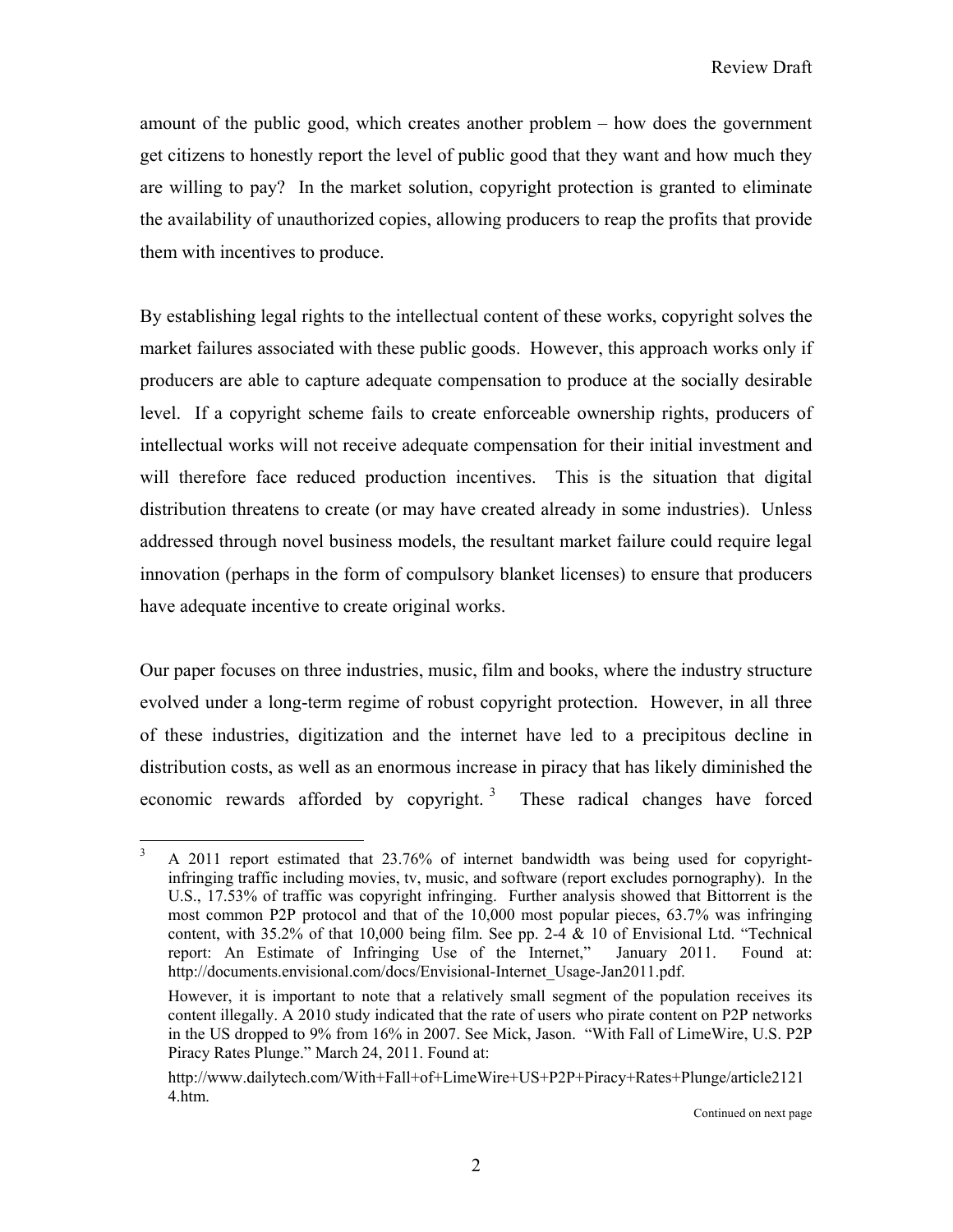fundamental shifts in the supply chain and the underlying business models of industry participants. New distribution entities have emerged, traditional vertically integrated intermediaries have suffered, and creative producers of copyrighted works have entered a brave new world. Some producers may benefit from closer connections to ultimate customers but others are under economic threat because they cannot capture the economic rewards from their creative work. Copyright law can theoretically create property rights but whether digitization and the internet have eliminated the ability of producers to receive adequate compensation for their work under the current system of rights is now a fundamental social and economic question.

This paper addresses that question by providing an economic summary of how the markets for music, film and books have changed. Sections II, III, and IV consider the impact of digitization on the music, film, and book publishing industries, respectively. Within each section, the paper first describes the industry's traditional supply chain. Second, it addresses the impact of digitization on this traditional supply chain, particularly with respect to distribution of copyrighted material to customers. Third, it considers the new business models for generating profits from copyrighted material, paying particular attention to companies such as Apple and Amazon that currently play a leading role in two or even three of the sectors at issue. Fourth, it discusses how digitization is affecting traditional intermediaries (*i.e.*, record labels, movie studios, and publishing houses). Fifth, it assesses the impact of digitization on the producers of copyrighted works, as distinct from the traditional intermediaries that have dominated each industry. Section V, our conclusion, presents research questions that might be pursued to obtain a better understanding of how these different industries will evolve over time and whether the current copyright system can elicit the socially desirable level of creative works in a digital world.

 $\overline{a}$ 

Continued from previous page

Worldwide, OECD estimates that in the number of simultaneous users on P2P networks was 10 million in October 2004. Of these, 50% of users were in the U.S., 10% in Germany, and another 8% in Canada and France. *See* Vickery, Graham and Sacha Wunsch-Vincent. "Digital Broadband Content: Music," OECD. December 13, 2005. (Vickery *et al*. (2005))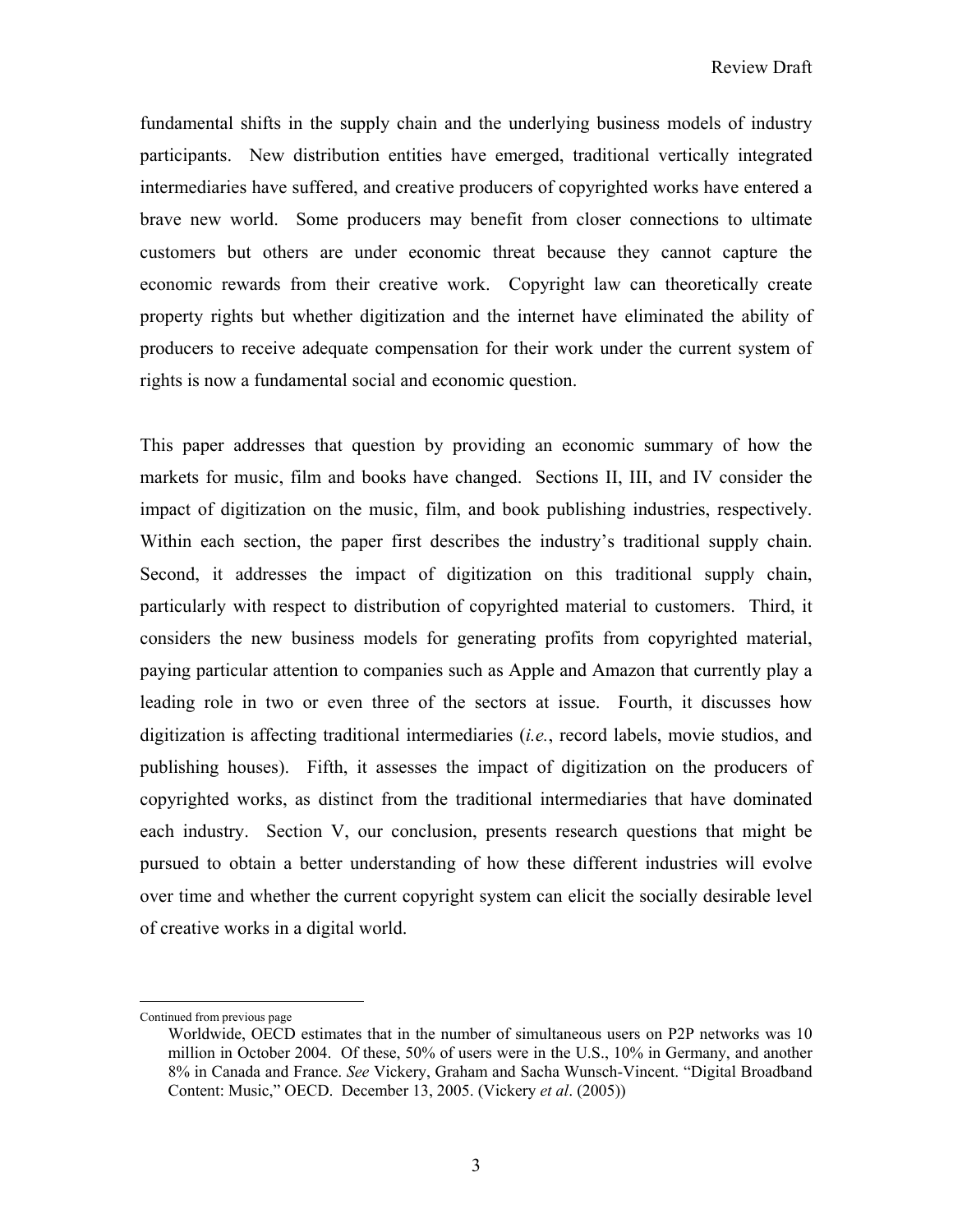## **II. MUSIC INDUSTRY**

## **A. TRADITIONAL SUPPLY CHAIN**

The traditional music industry supply chain prior to digitization and the internet was largely controlled by the major record companies, of which there are currently three worldwide: Universal Music Group, Sony Music Entertainment, and Warner Music Group. These dominant companies, along with numerous, smaller labels, played the role of talent scouts, record producers, and music promoters and distributors.<sup>4</sup>

The record companies were able to play the role of talent scout because they had the scale necessary to support the costly effort of dispatching scouts to live venues across the country. Until very recently, it was not easy for individuals interested in music to identify interesting new artists on their own.

Once artists were signed to recording contracts, the record companies would help them produce albums by identifying and licensing songs to record<sup>5</sup> and by paying all recording costs, including fees for studio time, backup musicians, post-production mixing facilities, and producers. Record companies were needed to defray production costs because highquality multi-track recording equipment was beyond the reach of most artists until relatively recently.

Once the music was produced and organized into an album, including single song albums or 'singles,' the record company physically produced the music product. The traditional physical music products were vinyl records, cassette tapes, and CDs (now the most popular physical medium for music products). The physical music products were then distributed through retail distribution channels including record stores, other retail

 $\frac{1}{4}$  For additional detail on the traditional music industry value chain, see Knopper, Steve. Appetite for Self-Destruction – The Spectacular Crash of the Recording Industry in the Digital Age. Free Press. 2009 (Knopper (2009)); and Vickery *et al*. (2005).

<sup>5</sup> As discussed in greater detail below, the right to the song is held by the song's composer. Although the right to the song is separate from the right to the performance of the song, it may be the case that the person recording the music is also the composer of the song.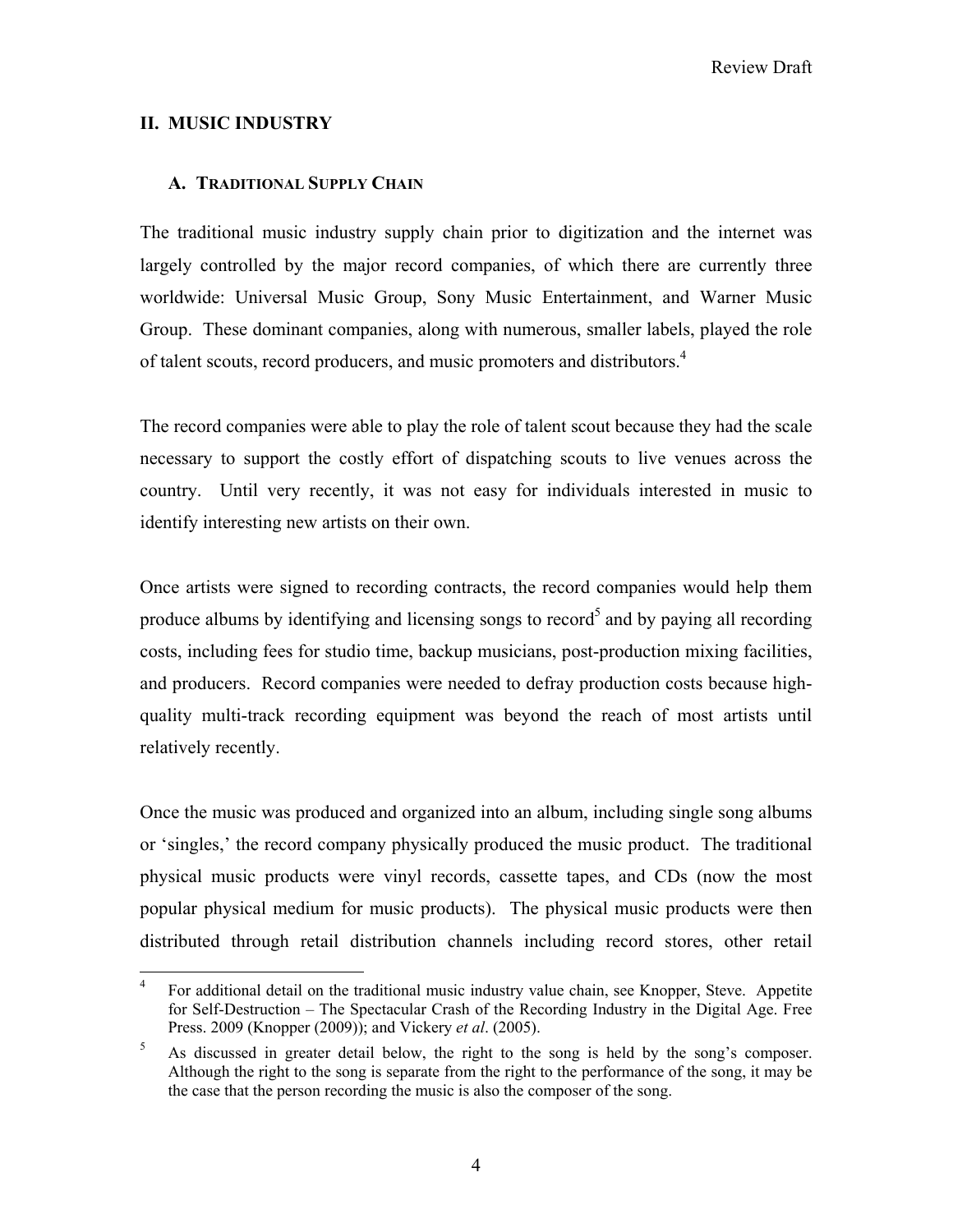establishments, and, more recently, internet retailers such as Amazon. The record companies also had a primary role in promoting the album to consumers through a variety of means including radio, music videos, branding tie-ins, print advertisement, instore positioning, and concerts.

In addition to being heavily involved in every stage of the traditional music industry value chain (except retail), record companies reaped the lion's share of profits from sales of recorded music. Several studies have examined the allocation of revenues from CD sales during the early 2000s and have produced fairly consistent figures.<sup>6</sup> In general, they indicate that for every sale of an (undiscounted) \$18 CD, the retailer would receive about \$7 and the record label would receive the remaining \$11. In theory, the recording artist might receive a 20% royalty on the record label's \$11 share of revenues. In 90% of cases, however, the artist received nothing at all because the record company deducted from this amount all of the artist's recording costs, about half of the promotional costs, and various other charges.<sup>7</sup>

# **B. THE IMPACT OF DIGITIZATION**

Digitization and internet distribution have profoundly changed the underlying economic relationships in the music industry. Each of the three main functions of record companies—finding talent, recording music, and promoting/distributing songs—has been affected by the new technology:

 Finding talent. With the advent of internet distribution of digital music files, combined with low production costs (see next item), it is now substantially easier and less costly to seek out new talent. Although record companies still create value by scouting new talent and collecting a talented group of artists, they are not the only entities to do so. Crowd-sourced curating websites such as FreshScouts and

 6 *See*, *e.g.*, Slater, Derek, Meg Smith, Derek Bambauer, Urs Gasser, & John Palfrey "Content and Control: Assessing the Impact of Policy Choices on Potential Online Business Models in the Music and Film Industries," Berkman Center for Internet and Society at Harvard Law School January 7, 2005, (Slater *et al*. (2005)) at p. AI-4, Vickery *et al*. (2005), and Knopper (2009).

<sup>7</sup> Note that for each CD sale, the music publisher traditionally received about \$0.76, which it typically split with the song's composer.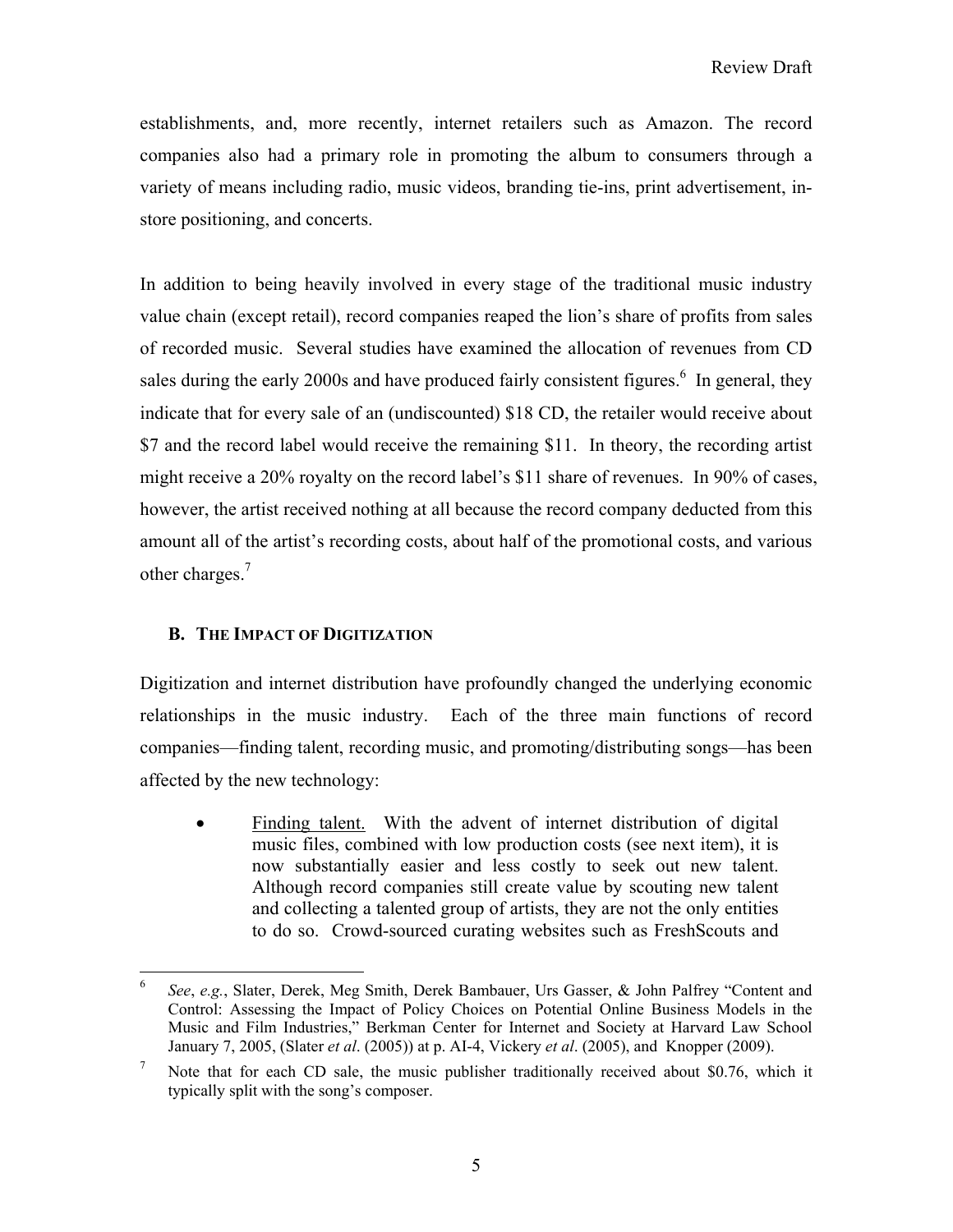RecordScout exist to assist individual listeners in discovering new artists, sometimes before they have been signed by a recording studio.

- Recording music. The price of high quality digital recording and mixing equipment has come down dramatically in recent years. This is due to a drop in the cost of both high-quality studio equipment and of manufacturing digital content. The drop in the expense of studio equipment is largely an expression of Moore's Law. Once music is in a digital format, the cost of computer processing determines the physical cost of music production. As the price of computerprocessing has dropped, so has the price of creating high-quality recordings and performing post-production editing of music. The combination of more affordable equipment with relatively inexpensive editing software allows for much cheaper recording. Today, even many home computers ship with pre-installed software that allows digital editing of music more advanced than that permitted by studio equipment thirty years ago. For instance, Apple pre-installs "Garage Band" software on all of its personal computers. This software allows a home user to record and edit his own music and then upload it on websites such as YouTube, MySpace, or Facebook.<sup>8</sup>
- Promotion, physical production, and distribution. The key change in this stage of the value chain is that digitization has made production and distribution of recorded music dramatically cheaper than it had been traditionally. At the same time, record companies, as well as the traditional wholesalers and retailers they had long-standing relationships with, have lost much of their control over music distribution.<sup>9</sup> While record companies retain a significant role in promoting and marketing music, the rise of the internet has enabled other entities to contribute to marketing and promotion as well.

The changing economics of finding talent and recording music can be expected to have an important impact on the music industry. If the reduced talent search and recording costs were the only changes in the industry, there would still likely be more independent or smaller labels emerging<sup>10</sup> as has been the case over the last decade.<sup>11</sup> Musicians would likely have more record labels to choose from and, as a result, could be in a better

 8 See "Garage Band," Apple Inc. Found at: http://www.apple.com/ilife/garageband/**.** 

<sup>9</sup> Vickery *et al*. (2005).

<sup>&</sup>lt;sup>10</sup> Lower talent search and production costs would imply lower barriers to entry for record labels, which would likely lead to greater entry. With more record labels, artists would have more opportunity to find a label and negotiate contract terms.

<sup>&</sup>lt;sup>11</sup> Waldfogel, Joel. "Bye Bye Ms. American Pie? The Supply of New Music Since Napster," NBER Working Paper 16882. March 2011.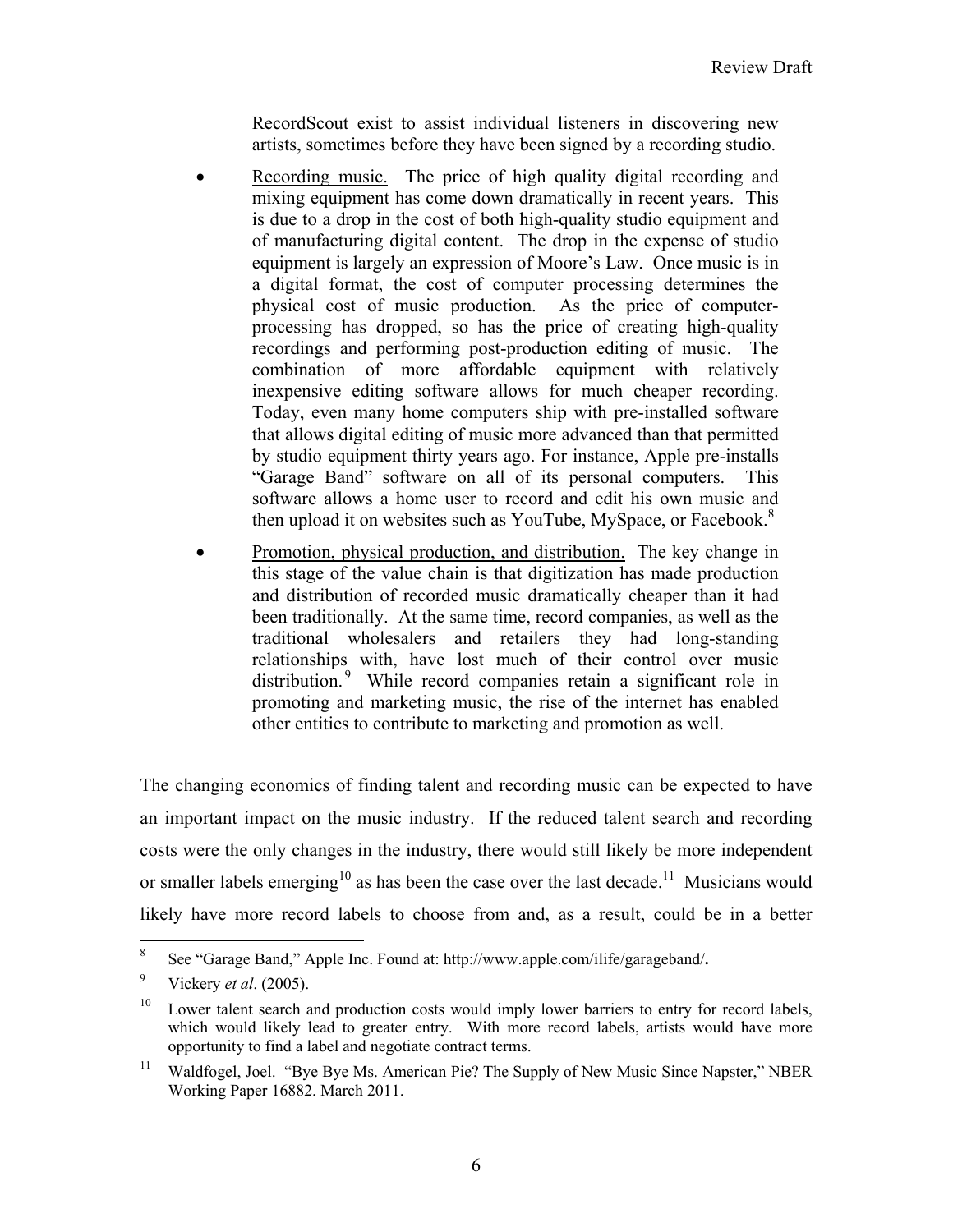position when negotiating contracts to record and distribute their music.<sup>12</sup> However, it is the change that digitization has brought to the production and distribution of music that is most radically altering the underlying business model of the music industry, as discussed in detail below.

# **C. WHAT ARE THE NEW BUSINESS MODELS FOR GENERATING PROFITS FROM MUSIC SALES?**

Digitization has revolutionized the traditional music industry distribution network in at least three important ways. First, the ability to distribute digital music files over the internet has significantly reduced the costs associated with manufacturing and distributing physical  $CDs<sup>13</sup>$  Second, the wide availability of illegal "free" music on the internet has forced music sellers to develop a model that makes it more attractive for at least some consumers to listen to legally copyrighted music recordings rather than to pirated substitutes. Such a model may involve using low cost (or even free) music to drive sales of other, higher margin goods. Third, the ability to download individual songs has greatly diminished the importance of the traditional, lucrative industry product, the full-length album.<sup>14</sup>

Below, we describe six approaches that have been used to generate profits from music in the face of these constraints: (i) digital music stores; (ii) advertising and/or subscriptionbased music services; (iii) sales of complementary products; (iv) sales of artist-specific complementary products; (v) crowd-based funding and (vi) payment through a compulsory blanket license.

 $12\,$ 12 *See* Vickery *et al*. (2005).

<sup>&</sup>lt;sup>13</sup> Even prior to internet distribution of digital music files, the traditional record industry had been profoundly impacted by online sales of physical CDs, which eventually resulted in the demise of a large number of traditional brick-and-mortar record stores.

<sup>&</sup>lt;sup>14</sup> Elberse, Anita. "Bye-Bye Bundles: The Unbundling of Music in Digital Channels," The Journal of Marketing. May 2010. As discussed by Elberse, the effect of the decline of the album likely varies depending on other quality measures of music sold.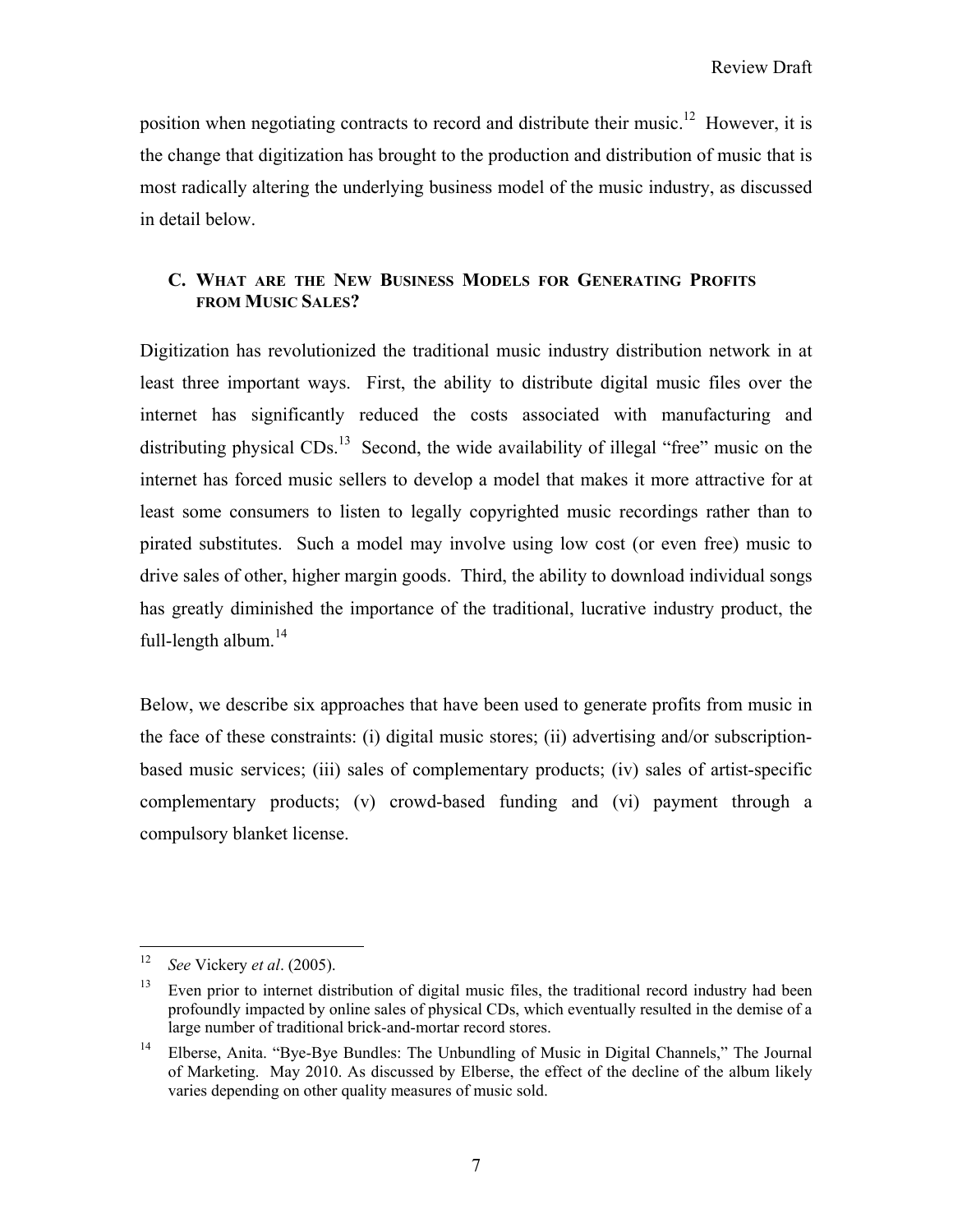Review Draft

#### **i. Digital Music Store (DMS)**

In this model, musicians and record companies allow internet music stores like Amazon.com and Apple's iTunes to sell their works at online outlets. Customers search for music at internet storefronts and download the stores' products.<sup>15</sup> The very ease and economy of distributing digital files online that enables these stores to work, however, also presents a challenge for the DMS model; given the increased ease of piracy in the digital world, DMSs must find ways to convince customers to purchase music that they might otherwise obtain for little or nothing.

DMSs, along with other music industry groups interested in curbing piracy, can do so either by increasing the costs of downloading pirated material (as discussed in detail in Section IID below) or by ensuring that their storefronts add value to consumers' experience of purchasing music. In pursuing the latter strategy, DMSs often take on marketing and promotion functions, advising consumers about new artists or popular songs. Amazon's suggestion features provide recommendations based on past purchases, as well as a list of songs that other consumers who bought a given song also downloaded. iTunes alerts customers when artists they have previously purchased release new music. Stores work to ensure that they offer user-friendly and reliable music downloads. The music industry also has a variety of options for discouraging piracy, discussed further below.

#### **ii. Advertising and/or Subscription Based Music Services**

One new model that has emerged replaces sales of music with free online distribution funded by advertising. For instance, on Pandora, listeners specify what artists or songs they enjoy listening to, and similar music is then streamed to them over the internet. While listeners are not able to access a full album from an artist, the site serves as a customized radio service. The music is interrupted occasionally by commercials and there are banner ads on the website. Spotify, another popular service, does allow listeners to stream full discographies as well as playlists and singles from its library with occasional

 $15\,$ 15 As discussed further below, Amazon and Apple have also become major players in the distribution of digital movies and books through their online stores.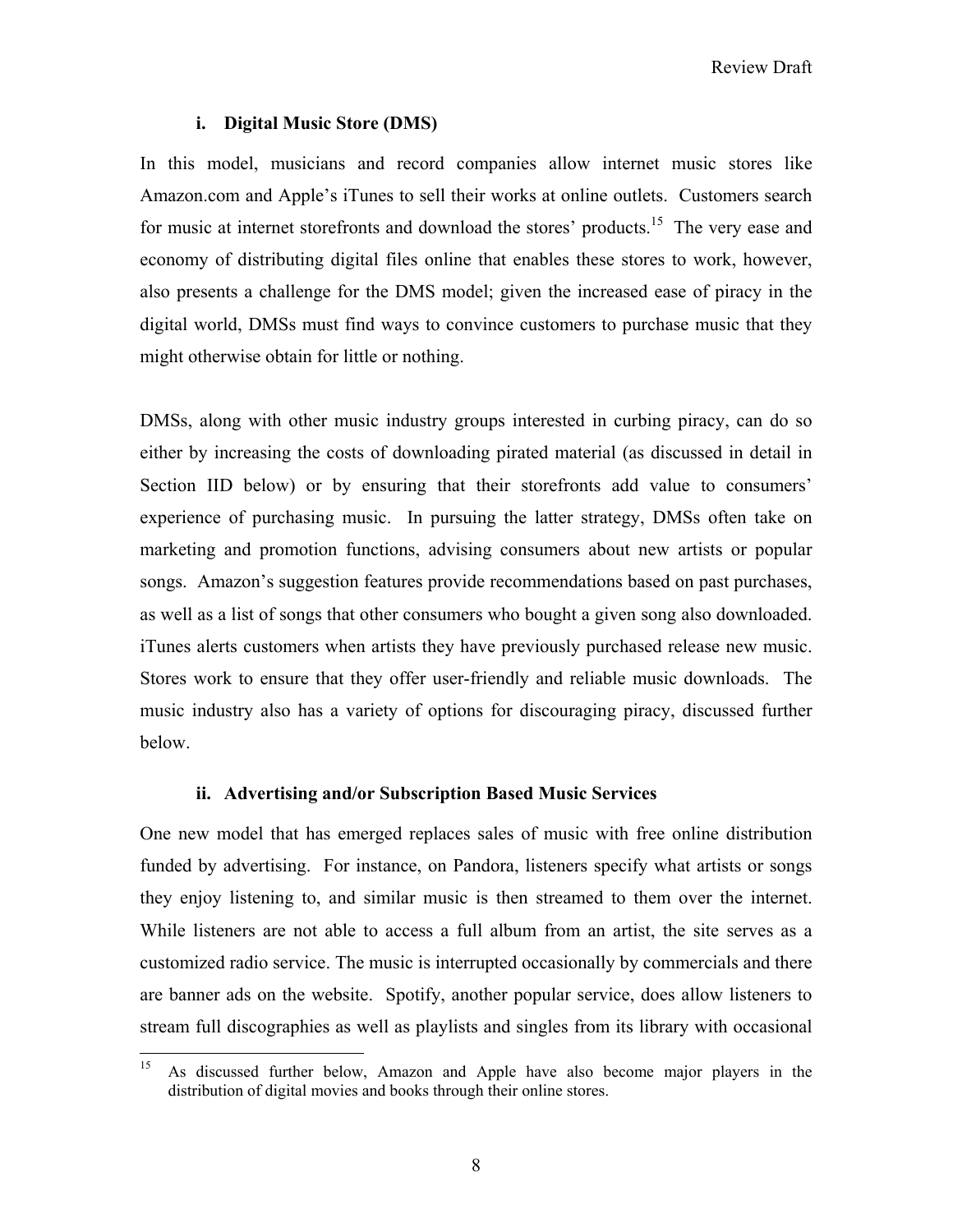commercial interruptions. Both services also offer a premium pay version, which removes commercials and allows the customer to listen to music uninterrupted for hours.<sup>16</sup>

These services and others allow for the targeted marketing of new music. Music services can use a listener's specified music preferences to incorporate new, similar music into customer "playlists" at low cost. By introducing new music to consumers who are most likely to be interested in it, this model may also lower promotion and marketing costs. While extremely popular with listeners, both Pandora and Spotify appear to be generating large losses at the present time. This is because the fees that each service pays to license music far exceed the revenue that it earns through subscriptions and/or advertising.<sup>17</sup> It remains to be seen whether services using the advertising and/or subscription-based business model can operate profitably.

## **iii. Sales of Complementary Products**

This business model attempts to profit from the wide availability of low-cost digital music by selling a complementary product that is not subject to the economic challenges of digitization and internet distribution. Currently, Apple has employed this model with the greatest success, promoting online music sales as a way to market its iPod, and vice versa.

As discussed in detail by Steve Knopper in his book *Appetite for Self Destruction*, Apple initially entered the music business with the release of its iTunes music software in

<sup>16</sup> <sup>16</sup> Other ad-supported services include Grooveshark (http://latimesblogs.latimes.com/music\_blog/2012/03/grooveshark-ads-monetization.html), Songza (http://www.pcmag.com/article2/0,2817,2402283,00.asp) , and Slacker (http://www.pcmag.com/article2/0,2817,2340016,00.asp). Other examples of subscription services include Rhapsody (http://www.rhapsody.com/what-is-rhapsody/what-is-rhapsody.html), Last.fm (http://www.last.fm/subscribe), and Rdio (http://www.rdio.com/pricing/), many of which also include free listening options as well.

<sup>&</sup>lt;sup>17</sup> See e.g. Dillet, Romain "Pandora's Q2 2013: \$101.3M in Revenue, 54.9 Active Users, And A Net Loss Of \$5.4M" August 29, 2012, found at http://techcrunch.com/2012/08/29/pandoras-q2-2013- 101-3m-in-revenue-54-9m-active-users-and-a-net-loss-of-5-4m/ Also see e.g., Zetlin, Minda "Can Spotify Stem Its Losses" October 9, 2012 found at http://www.inc.com/minda-zetlin/can-spotifystem-its-losses.html.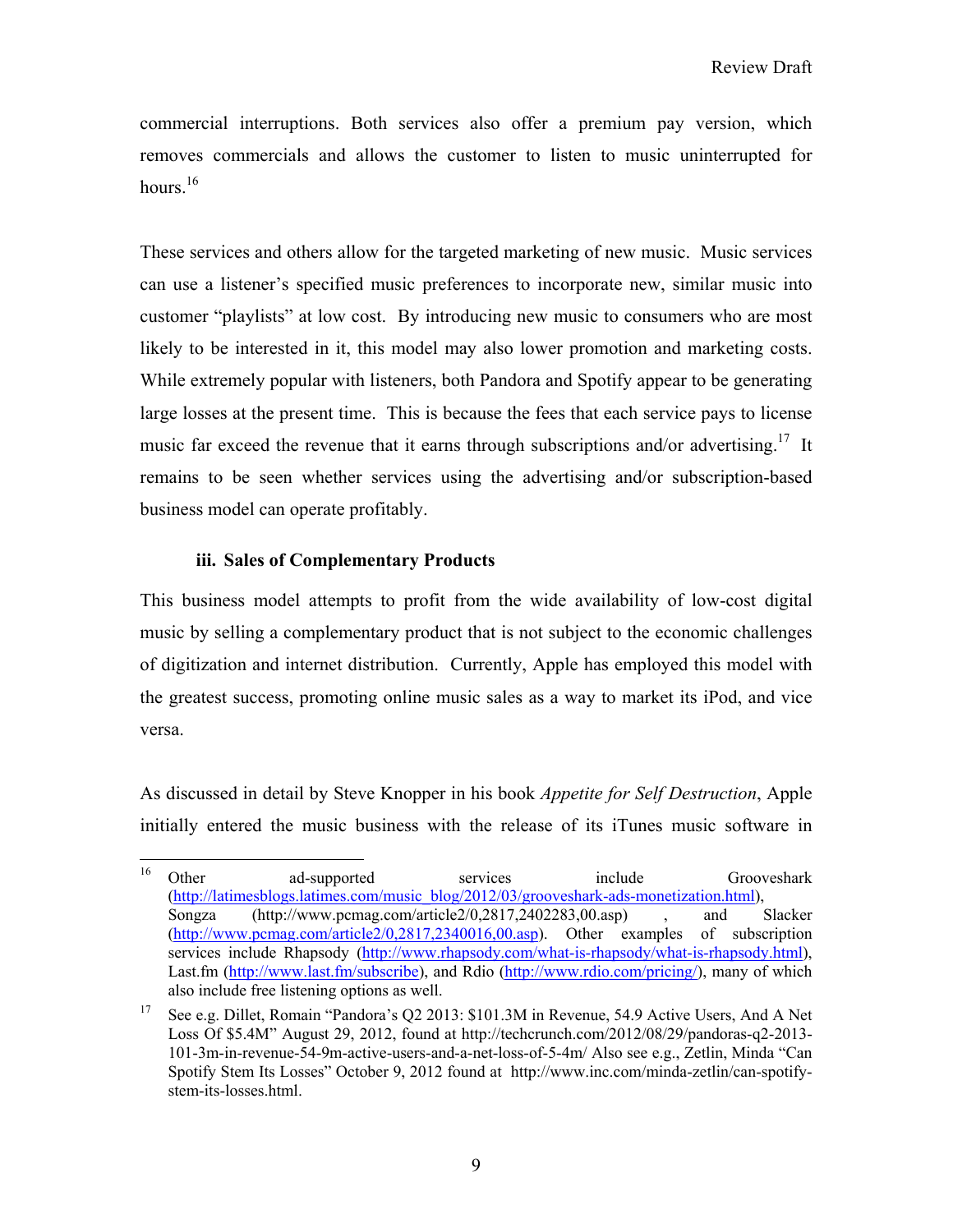2001.<sup>18</sup> Although this software allowed Mac users to rip music from physical CDs and organize and play that music on their computers, it was not linked to an online music store. Later that year, Apple released the first iPod, a small device that allowed users to take their iTunes library with them. Sales of the first generation iPod were strong, but the product was not the enormous success that it is today. This is because users still had to buy expensive CDs in addition to an expensive player to access the music.<sup>19</sup>

Similar software and hardware were available to PC users. Thus, as Knopper points out, Apple's major innovation was to provide consumers with cheap digitally distributed music. In the two-years following the release of iTunes and the iPod, Apple began to negotiate with the record labels to distribute music through the iTunes store at a price of \$0.99 per song. The labels would receive \$0.67 of that price to divide between artists, publishers, and themselves; while Apple would receive the remaining  $$0.32<sup>20</sup>$  The  $$0.99$ price point represented a major loss for companies accustomed to earning \$18 for a physical CD, especially considering consumers' tendencies to favor downloaded singles over full-length albums. But the record labels decided going with Apple was better than fighting pirates.<sup>21</sup> Furthermore, they felt that in the long-run new entrants into the market would allow them to renegotiate a more profitable deal.<sup>22</sup>

In April 2003 Apple opened the iTunes music store with 200,000 songs, many of which were from major artists.<sup>23</sup> Within a few years, Apple had 70% of the online market.<sup>24</sup> Moreover, Apple was able to realize huge profits as consumers flocked not just to iTunes but also to iPods. Apple could sell the devices for upwards of \$300 and not share any of that profit with the record labels. Apple changed the music industry with its easy online

 $18\,$ Knopper (2009).

<sup>19</sup> *Ibid,* p. 171.

<sup>20</sup> *Ibid,* p. 172.

<sup>21</sup> *Ibid,* p. 172.

<sup>22</sup> *Ibid,* pp. 175-176.

<sup>23</sup> *Ibid,* p. 177.

<sup>24</sup> *Ibid,* p. 179.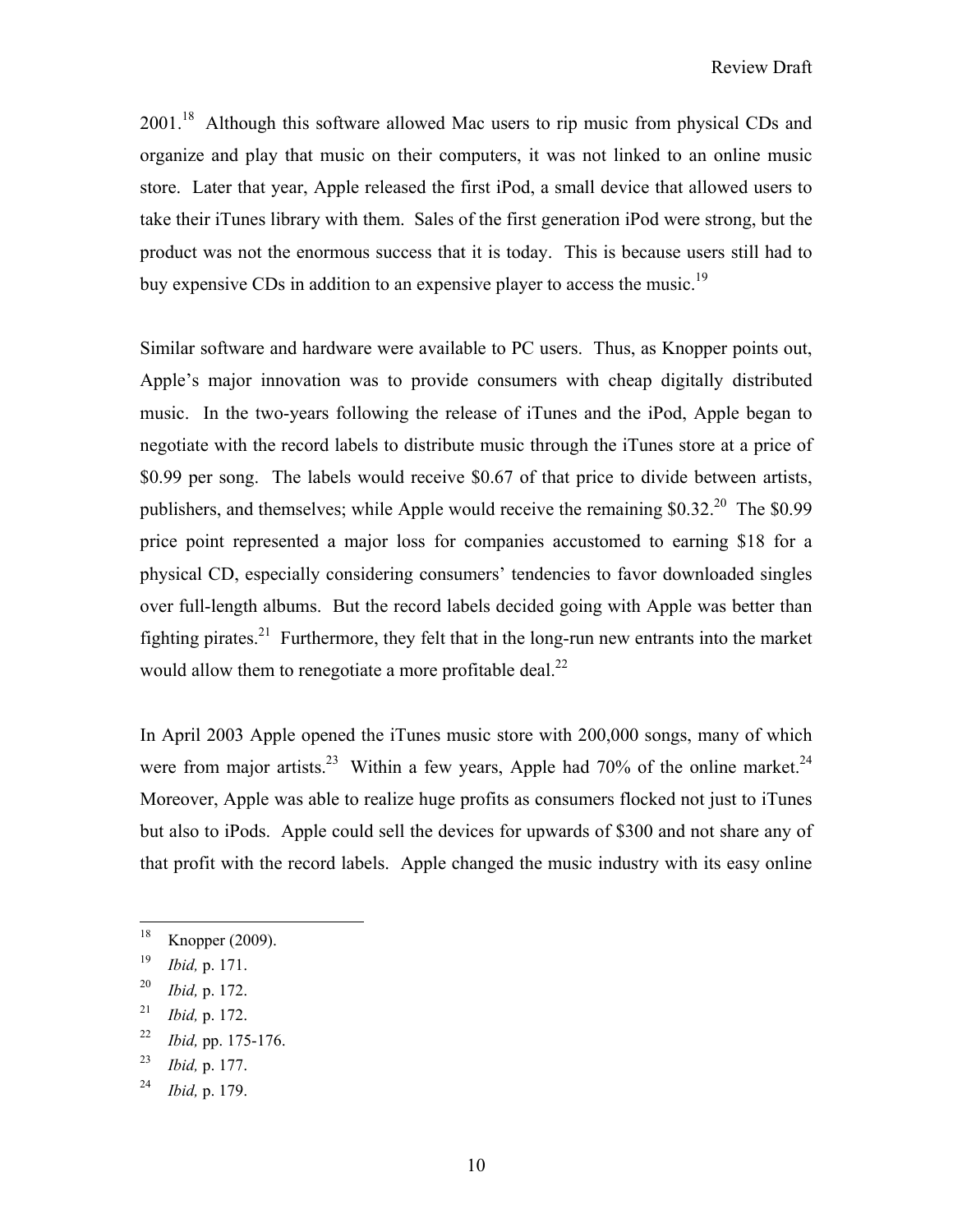distribution store and low single-song pricing, and in doing so, made a great deal of money by selling a popular product that depends on both innovations.

#### **iv. Sales of Artist-Specific Complementary Products**

In this model, recorded music is viewed as a low margin product that can be used to drive the sales of other more lucrative products associated with an artist. This model is being used by the record labels, which are increasingly requiring artists to sign 360 (or full rights) deals. Under such deals, record labels pay considerable amounts up front (for marketing, for example) in exchange for a percentage of artists' revenue from merchandising, concerts, and other associated goods whose profits traditionally went exclusively to the recording artist.<sup>25</sup>

In November 2008, former Warner Music Group CEO Edgar Bronfman announced that his label now requires all new artists to sign 360 deals and that about a third of his company's signed artists are under those contracts. In defending these deals, Bronfman noted that it did not make sense for record labels to pour money into artist development when CD sales, their primary source of revenue, continue to decline. Bronfman also said that 360 deals give labels the ability to give away music for promotional purposes to spur event and merchandise sales.<sup>26</sup>

Although the 360 model has not launched many big stars, there are a few exceptions, including the world's biggest pop star, Lady Gaga. According to a recent Wall Street Journal article, Universal Interscope Records has a 360 deal with Lady Gaga, under which it collects a portion of her revenues from each concert performance, as well as from her appearances on behalf of Polaroid, Estée Lauder's MAC and other corporate partners. While Lady Gaga receives relatively less money on tour, Interscope arguably invests more heavily in her marketing than it would have under a traditional arrangement.

<sup>25</sup> Knopper (2009).

<sup>&</sup>lt;sup>26</sup> Arrington, Michael. ""360" Music Deals Become Mandatory As Labels Prepare For Free Music," November 8, 2008. Found at: http://techcrunch.com/2008/11/08/360-music-deals-becomemandatory-as-labels-prepare-for-free-music/.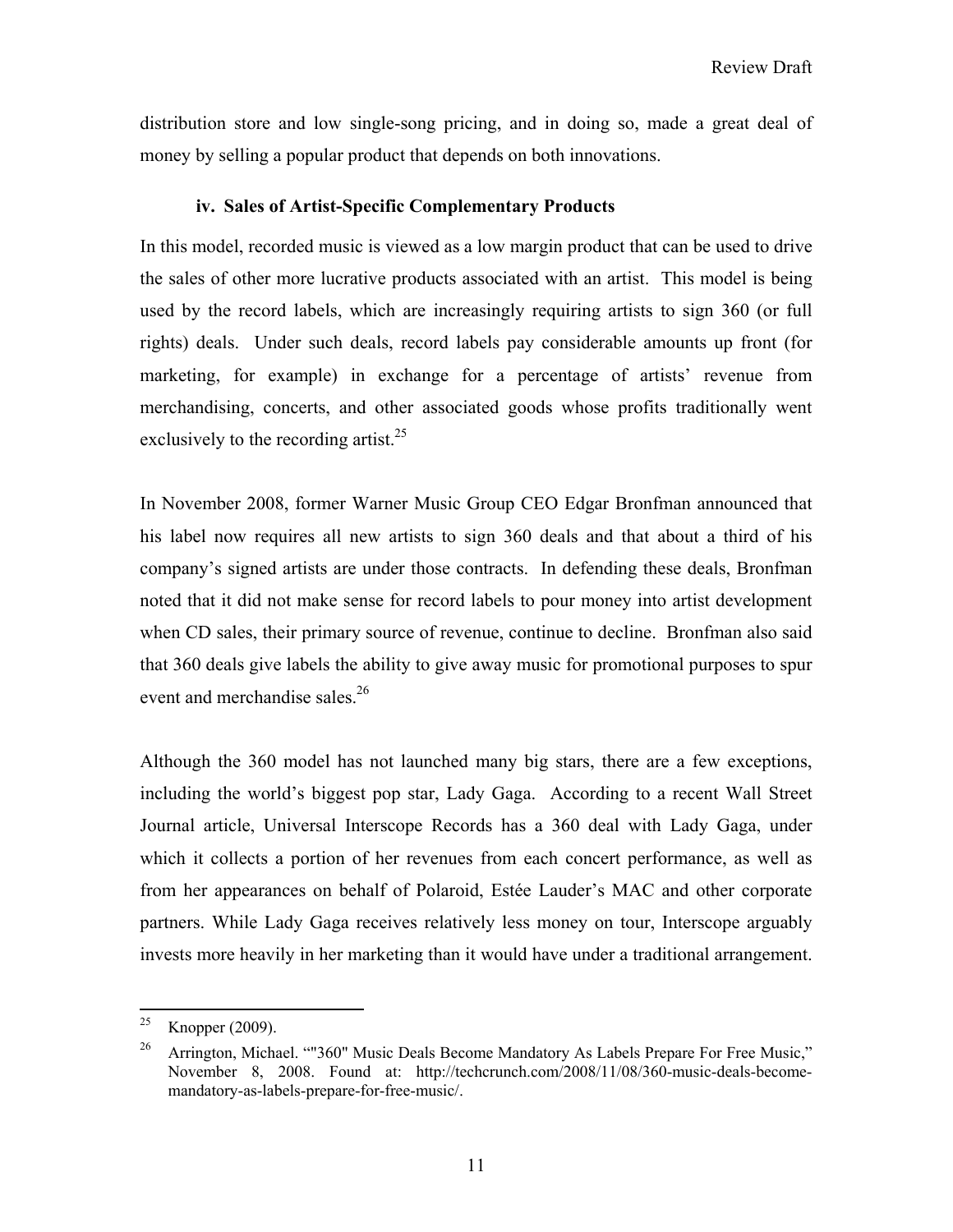As noted by Gaga's manager: "Would she be in the position to play in front of 20,000 people a night if the record company had not put up the marketing dollars?"<sup>27</sup>

It is worth noting that firms outside the traditional record industry have also been successful in offering 360 deals to artists. For example, in 2007, Madonna declined the option to re-sign with Warner Music, her label of 25 years. Instead, she accepted a \$120 million agreement with Live Nation (a live entertainment company) that included sharing revenue for music sales, performances, merchandise, and the rights to her name.<sup>28</sup> The rap artist Jay-Z signed a similar deal with Live Nation a year later.<sup>29</sup>

## **v. Voluntary Contributions/Crowd-Sourced Funding**

In the absence of new business models for generating revenues from recorded music, artists may choose to rely on voluntary contributions from people who download their music.<sup>30</sup> This approach was famously – and successfully – tried by Radiohead in 2007.<sup>31</sup> While this so-called tip jar model has faded in popularity, other crowd funding approaches have become more prominent. For example, Kickstarter lets people with an idea or projects ask other people to contribute toward realizing it. One key difference between the Kickstarter approach and the tip jar model is that there is no guarantee that people that post projects on Kickstarter will deliver on their projects, use the money to implement their projects, or that the completed projects will meet backers expectations.<sup>32</sup>

29 *Ibid.*

<sup>27</sup> Jurgensen, John. "The Lessons of Lady Gaga," The Wall Street Journal. January 29, 2010. Available at:

http://online.wsj.com/article/SB10001424052748704094304575029621644867154.html.

<sup>&</sup>lt;sup>28</sup> Knopper (2009).

<sup>&</sup>lt;sup>30</sup> Helman, Lital. "Pass the Hat: Voluntary Payment as a Complementary Model for Music Copyright," Working Paper Series – SSRN. August 26, 2010. See also Ilett, Dan. "The Stock Market for Songwriters," The Telegraph. January 26, 2008.

<sup>31 &</sup>quot;Radiohead's Genius?: Making Music Downloading Pay," NYTimes.com*.* November 27, 2007. In the case of Radiohead, 38% of downloaders paid something, averaging across all downloads \$2.26 per copy.

<sup>&</sup>lt;sup>32</sup> Chen, Perry; Yancey Strickler; Charles Adler. "Accountability on Kickstarter," Kickstarter Blog September 4, 2012, found at: http://www.kickstarter.com/blog/accountability-on-kickstarter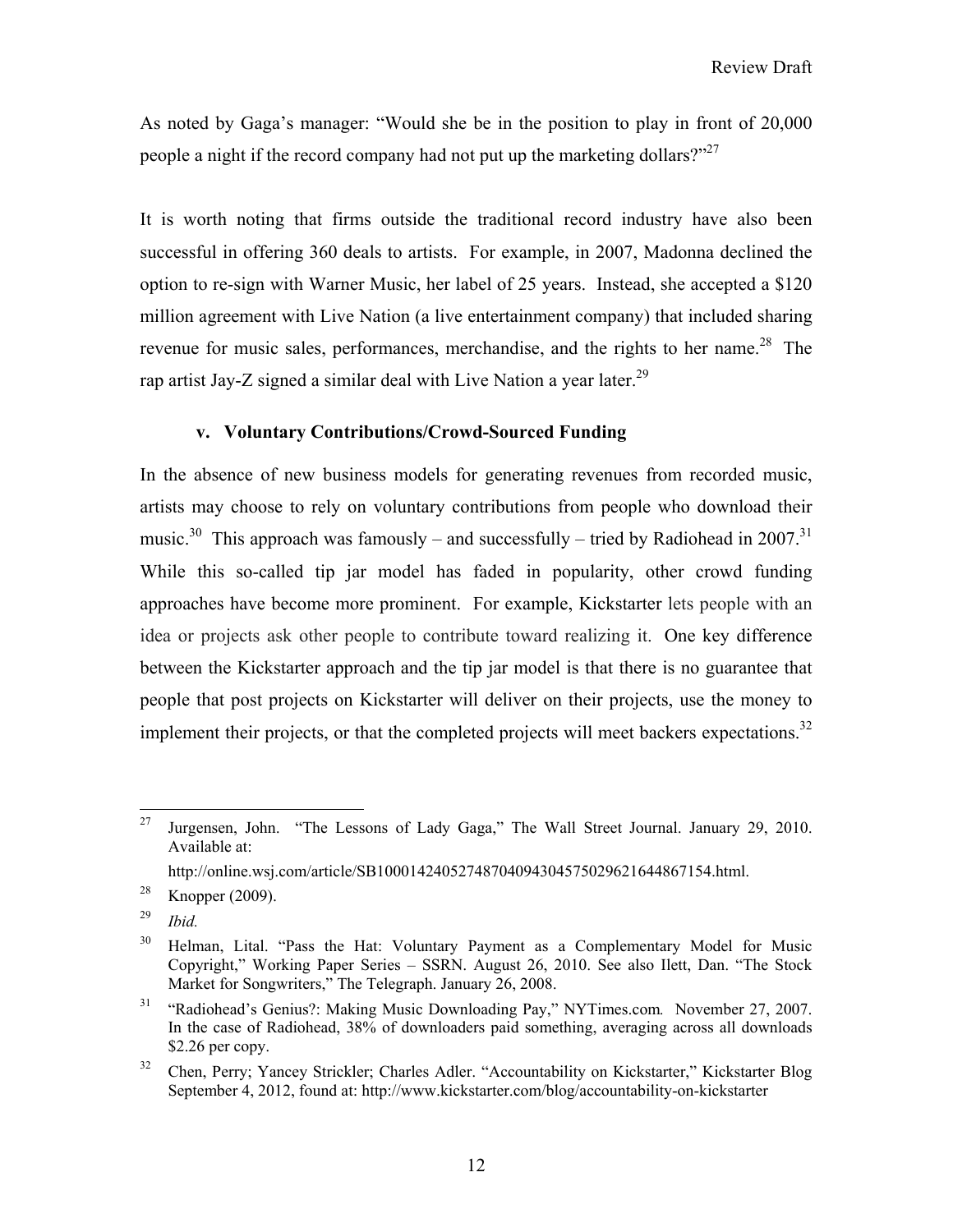Given these incentive issues, it is unlikely that crowd sourced funding can play more than a supporting role in funding musicians in the digital era.

#### **vi. Compulsory Blanket License**

In this model, as in the crowd-sourced funding model, widespread personal copying is accepted as inevitable. Creators of music are instead compensated through a levy or compulsory blanket license, possibly on equipment and devices used to copy and play music or on internet connections.<sup>33</sup> This model is currently used in Finland.<sup>34</sup> In the United States, Congress passed the Audio Home Recording Act (AHRA) in 1992 to levy compulsory blanket royalties on the manufacture and import of digital audio or analog recording devices.<sup>35</sup> Since AHRA does not cover personal computers, however, it is more or less irrelevant today. As with other compulsory blanket licensing regimes, the royalties collected could be distributed on the basis of relative volume of copyrighted works.<sup>36</sup> It is notable that schemes to levy fees on devices mean that consumers would be charged fairly equally, rather than being charged directly based on their level of music consumption.

# **D. HOW WILL CHANGES ARISING FROM DIGITIZATION IMPACT RECORD COMPANIES**

Throughout the digital era, a chief concern of the record labels has been the impact of music piracy on their sales. However, while it is clear that record company sales have

<sup>33</sup> 33 Oksanen,Ville and Mikko Valimaki. "Copyright Levies as an Alternative Compensation Method for Recording Artists and Technological Development," Review of Economic Research on Copyright Issues*.* 2005.

<sup>&</sup>lt;sup>34</sup> Vilanka, Olli. "Rough Justice or Zero Tolerance? - Reassessing the Nature of Copyright in Light of Collective Licensing (Part I)," 2010. Found at:

https://helda.helsinki.fi/bitstream/handle/10227/661/vilanka.pdf?sequence=3.

<sup>&</sup>lt;sup>35</sup> "Music Piracy and the Audio Home Recording Act," Duke L. & Tech. Rev. 0023. 2002. Found at: http://www.law.duke.edu/journals/dltr/articles/2002dltr0023.html.

<sup>&</sup>lt;sup>36</sup> McKay, Patrick. "Ending the Power to Say No: The Case for Extending Compulsory Licensing to Cover Digital Music Reproduction and Distribution Rights," September 2010. Found at: http://ssrn.com/abstract=1692336. See, also, Oksanen, Ville and Mikko Valimaki. "Copyright Levies as an Alternative Compensation Method for Recording Artists and Technological Development," Review of Economic Research on Copyright Issues*.* 2005.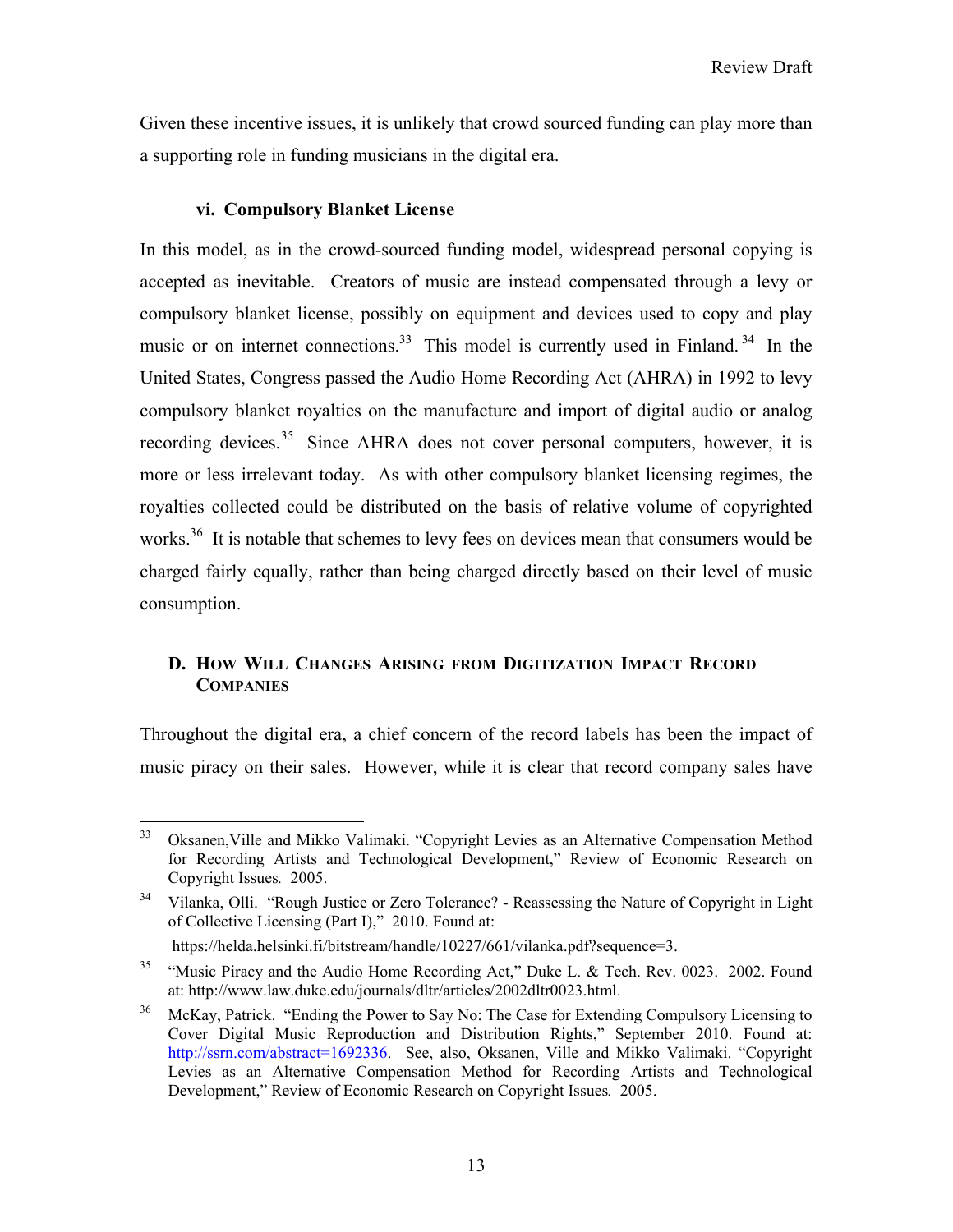declined in the recent past, there is considerable controversy over whether music piracy has caused these declines.<sup>37</sup> Some researchers find sales declines caused by changes in the industry other than piracy.<sup>38</sup> Other researchers see a clear link between file-sharing and declining industry revenue,  $39$  but there is also evidence that the decrease in industry revenues may be offset by an improvement in consumer welfare on the order of more than 2-to-1. $^{40}$  Finally, others find a positive relationship between levels of illegal and legal music downloads. $41$ 

There are a handful of potential methods for preventing piracy, including legal action and DRM. Since the rise of Napster, the record industry has repeatedly sued various peer-topeer (P2P) file sharing websites in order to shut them down. The Recording Industry Association of America (RIAA) also sued or threatened to sue 30,000 individuals for copyright infringement between 2003 and 2008. Moreover, the RIAA has also tried to encourage internet service providers (ISPs) to help enforce copyright protections by cutting off internet access for consumers who pirate music. At least four countries,

<sup>37</sup> 37 Koh, Byungwan; B.P.S. Murthi and Srinivasan Raghunathan. "Shift in Demand for Music: Causal Effect of Online Music Piracy and Digital Music on Album Sales," Management Information Systems Research Center. November 2010.

 <sup>&</sup>quot;Our results show that the availability of iTunes like legal channels for digital music has blunted the effect of online music piracy on physical album sales, and in the presence of those legal channels for digital music, digital music, not online music piracy, substitutes for physical album sales."

<sup>&</sup>lt;sup>38</sup> Oberholzer, Felix and Koleman Strumpf. "The Effect of File Sharing on Record Sales An Empirical Analysis," March 2004. "Downloads have an effect on sales which is statistically indistinguishable from zero, despite rather precise estimates."

<sup>&</sup>lt;sup>39</sup> Liebowitz, Stan. "File-Sharing: Creative Destruction or Just Plain Destructions?" February 2006. "Explanations, other than file-sharing, for the recent decline in record sales seem to have little or no support." Zentner, Alejandro. "File Sharing and International Sales of Copyrighted Music: An Empirical Analysis with a Panel of Countries," Topics in Economic Analysis. 2005.

<sup>40</sup> Rob, Rafael and Joel Waldfogel. "Piracy on the High C's: Music Downloading, Sales Displacement, and Social Welfare in a Sample of College Students," September 30, 2004. "Our valuation data allow us to measure the effects of downloading on welfare as well as expenditure in a subsample of Penn undergraduates, and we find that downloading reduces their per capita expenditure (on hit albums released 1999-2003) from \$126 to \$100 but raised per capita consumer welfare by \$70."

<sup>&</sup>lt;sup>41</sup> Chi, Wendy. "Does File Sharing Crowd Out Copyrighted Goods? Evidence from the Music Recording Industry," Johns Hopkins University. November 12, 2008.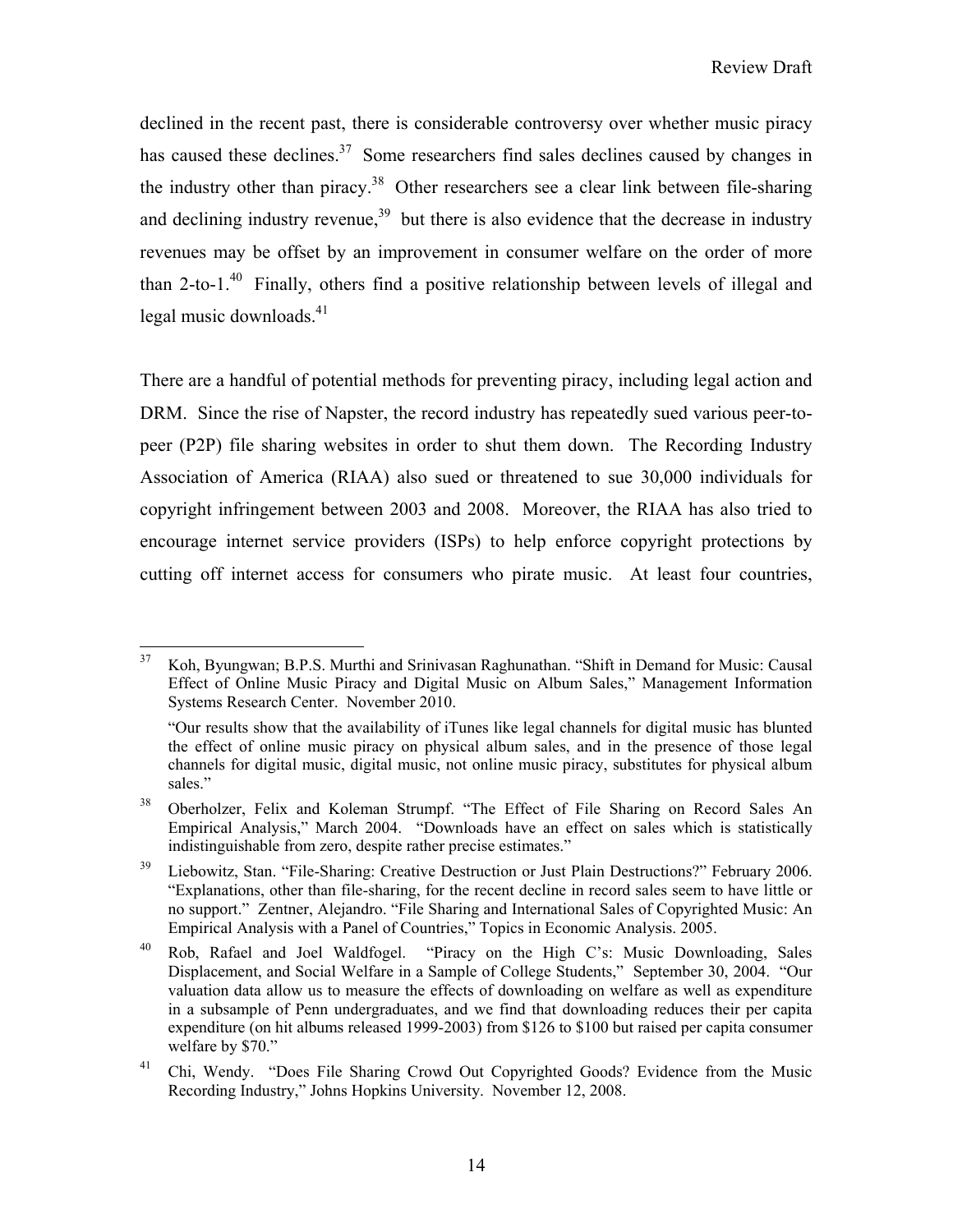including France, Britain, South Korea, and Taiwan, have passed laws to terminate service to customers who engage in piracy.<sup>42</sup>

In contrast, the DRM approach relies on a technological fix to prevent or complicate unauthorized copying. Such an approach adds costs to the supply chain by requiring software and possibly hardware that can manage the DRMs. As noted previously, the main users of DRM today are services like Spotify and Pandora, which rely on this approach to prevent customers from downloading the music that they stream.<sup>43</sup>

Even with aggressive legal enforcement and DRMs, the traditional record industry, including music distributors and bricks and mortar retailers, appears to have lost control of the distribution business to industry outsiders such as Apple, as discussed in detail above. Thus, a key question for the record industry is whether it can return to profitability after having lost much of its traditional distribution function. As the number of new players in the music distribution business increases, will the record labels be able to reassert their dominance in the entire music supply chain? Or, alternatively, are the revenues available from sales of recorded music alone or from 360 deals sufficient to support the record companies' non-distribution functions? These are among the most significant research questions for the traditional music industry.

## **E. HOW WILL CHANGES IMPACT ARTISTS IN THE MUSIC INDUSTRY?**

In order to address how changes in distribution will impact the artists in the music industry, it is necessary to consider which of the new business models discussed above are likely to emerge as dominant in the new music industry. As noted above, recording artists saw only a small share of revenue from their music sales under the traditional industry framework; most of their earnings came from concerts and merchandising. Thus,

<sup>42</sup> 42 For further discussion on these attempts at legal enforcement, see McKay, Patrick. "Ending the Power to Say No: The Case for Extending Compulsory Licensing to Cover Digital Music Reproduction and Distribution Rights." September 2010 (McKay (2010)). Found at: http://ssrn.com/abstract=1692336.

<sup>&</sup>lt;sup>43</sup> For a longer discussion on DRMs, see McKay (2010).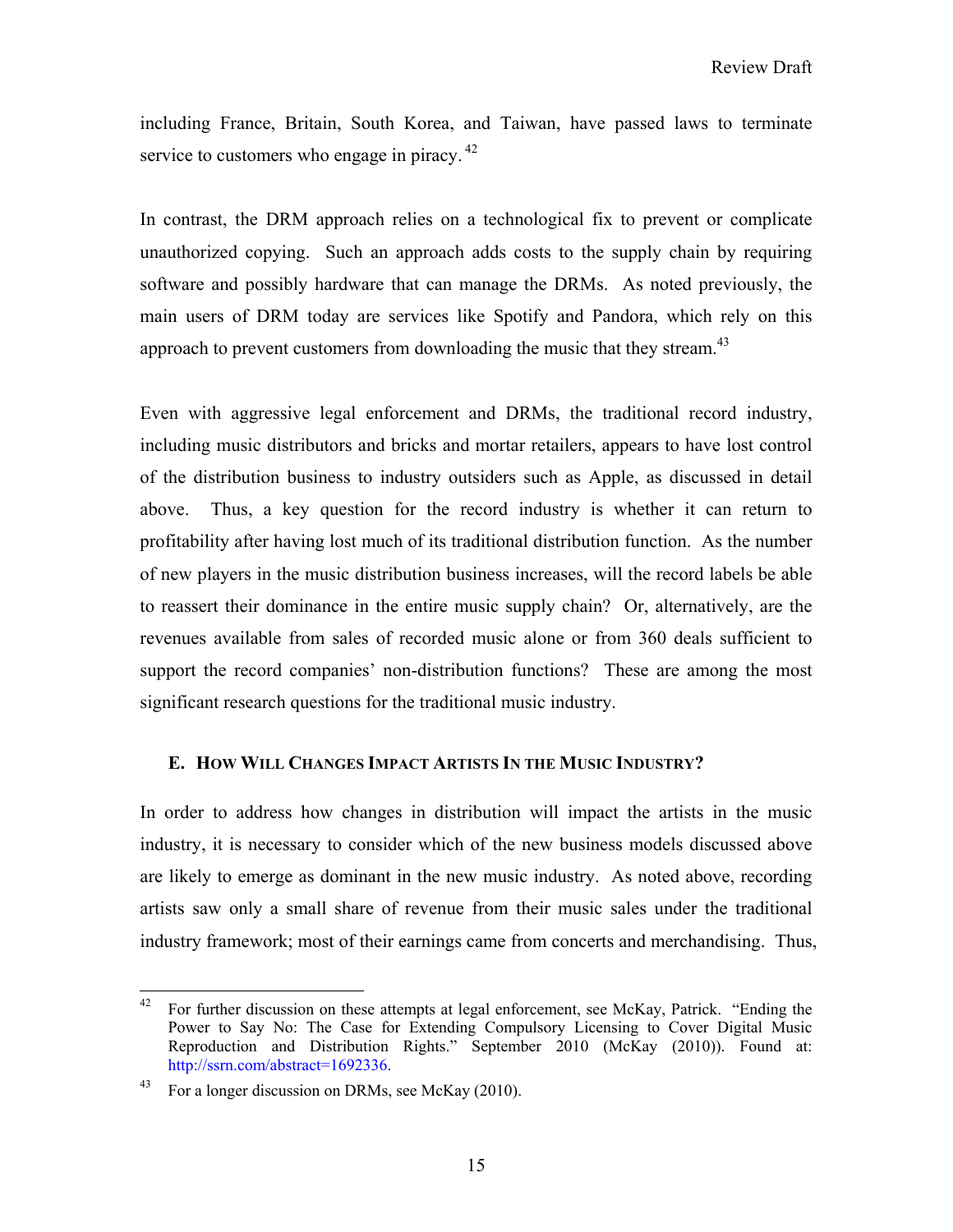as at least one prior study has noted, as long as these artists can continue to rely on revenues from ticket sales and merchandise, the quantity of music produced by these artists may not change significantly.<sup>44</sup>

However, the kinds of artists that are able to obtain contracts with record companies may change. For example, as discussed above, the record labels appear to be shifting to a 360 model in which they make a significant upfront marketing investment in return for a share of revenue from all of the artists' activities, including those that were outside the scope of the traditional recording contract. Under such a model, record companies will have a strong incentive to focus on artist/performers with the ability to sell concert tickets, as well as the potential to receive fees from ancillary activities such as endorsements.

On the other hand, the increased use of compulsory blanket licenses in the music industry could affect the relative earnings of different types of artists in a different way. For example, one analysis suggests that with traditional intermediaries capturing less revenue, record companies will engage in fewer promotional activities, which in turn will lead to an erosion of the power of superstars.<sup>45</sup> With stars' power on the wane, a larger and more diverse set of artists may benefit. At least some analysts believe that the balance will favor the artists (and consumers). $46$ 

## **III.FILM INDUSTRY**

#### **A. TRADITIONAL SUPPLY-CHAIN**

The motion picture industry can be divided into four stages: (i) production/financing; (ii) distribution/marketing; (iii) exhibition in movie theaters; and (iv) post-theatrical release. Different entities and individuals participate in each of these four stages. For example, in

 $44$ Slater *et al.* (2005) at p. AV-8.

<sup>45</sup> Alcala, Francisco; Miguel Gonzalez-Maestre. "Copying, Superstars, and Artistic Creation," Information Economics and Policy. 2010.

<sup>&</sup>lt;sup>46</sup> Graham, Gary; Bernard Burnes; Gerard Lewis; and Janet Langer. "The transformation of the music industry supply chain: A major label perspective," International Journal of Operations  $\&$ Production Management. June 26, 2005.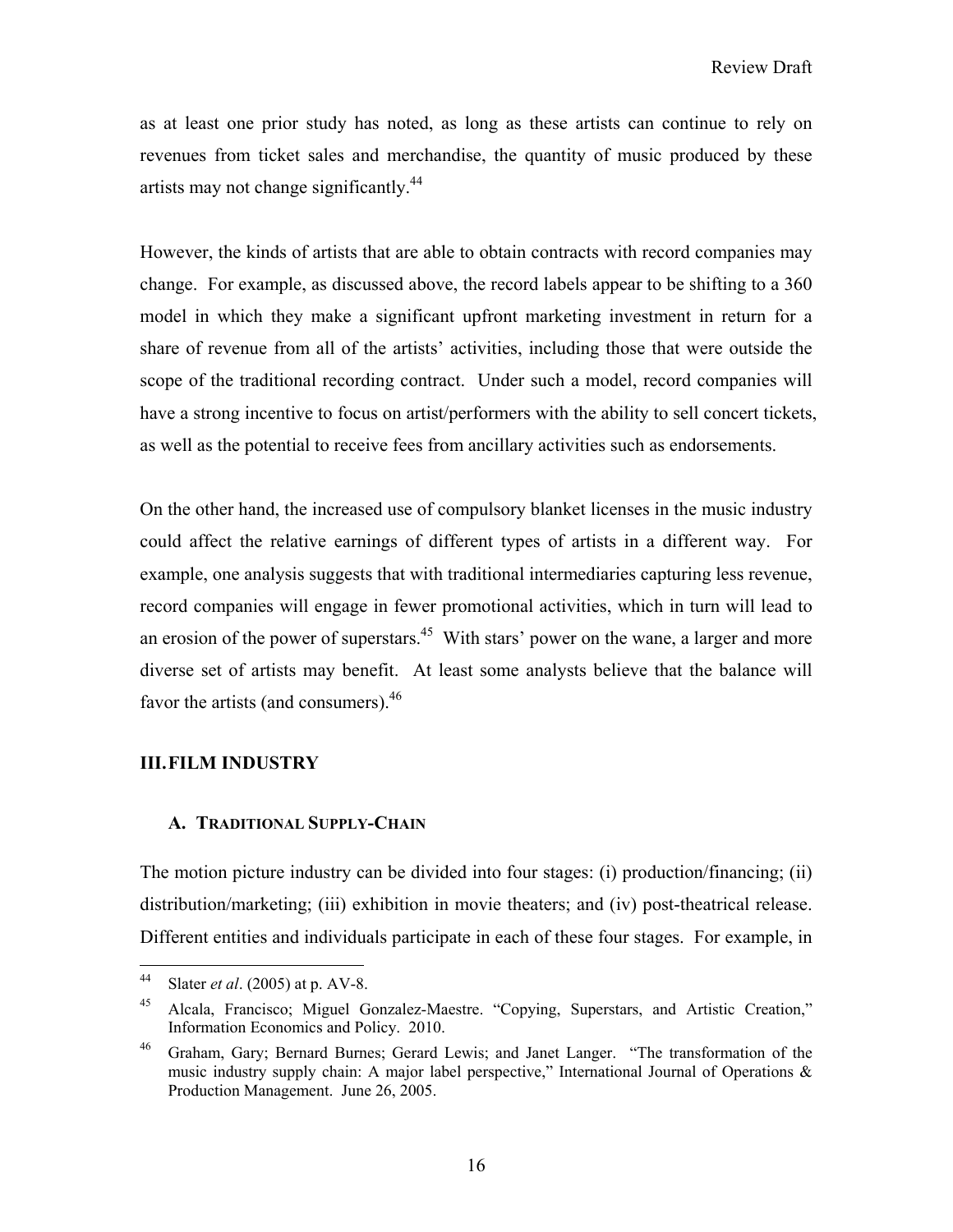the United States, the big six studios are vertically integrated into almost every stage of the supply chain.<sup>47</sup> Outside the United States, the studio system is augmented by public financing of movie production. At the same time, there are a large number of independent entities, including independent producers and independent distributors that compete in only a single stage of the chain. Below, we describe each stage of the traditional movie industry supply chain in greater detail.

# **i. Production/Financing**

The production of a feature film often begins with the acquisition of a draft screenplay by an independent production company or a group of people hired by one of the major studios.<sup>48</sup> In developing the film based on that screenplay, those producers must coordinate the activities of actors, writers, directors, and other contributors. In some countries, all of those contributors will have a share in the copyright granted for the completed film. In the U.S., however, the producer typically acquires broad rights from all of the film's contributors and is the sole owner of the copyright for the completed film.49 Because the development of a film is expensive, independent producers that are not already employed by a major studio will generally contract with a major studio to obtain funds. The terms of such contracts usually require independent producers to cede creative control and provide the studio with an exclusive license to distribute the film.<sup>50</sup>

<sup>47</sup> 47 Today's "big six" studios are 20th Century Fox, Warner Brothers, Paramount, Columbia, Universal and Walt Disney Studios.The 1948 decision in U.S. v. Paramount Pictures Inc. barred studios from owning movie theaters. See Douglas Opinion in United States v. Paramount Pictures, Inc., 334 U.SD. 131 (1948).

<sup>48</sup> Eliashberg, Jehoshua; Anita Elberse; and Mark A.A.M. Leenders. "The Motion Picture Industry: Critical Issues in Practice, Current Research, and New Research Directions," Marketing Science. 2006. As discussed by Eliashberg, *et al.*, producers that are affiliated with a studio often find it easier to obtain financing.

<sup>49</sup> *See* Slater *et al.* (2005). As discussed by Slater, *et al.*, individual contributors typically receive a fixed amount of money, agreed upon at the time of the contract, for participating in the venture and surrendering their copyright interests. A few crucial players such as the lead actors and perhaps the lead screenwriter may also obtain backend participation agreements which entitle them to a share of the net profits of the film.

<sup>&</sup>lt;sup>50</sup> Alternatively, an independent producer may try to obtain financing from an independent financier, private equity investors, or an external funding body. However, as discussed in detail by Epstein, recent changes in the industry have made such financing more difficult to obtain. Indies must thus consider new and creative ways to get their pictures funded, as discussed in detail in Section E.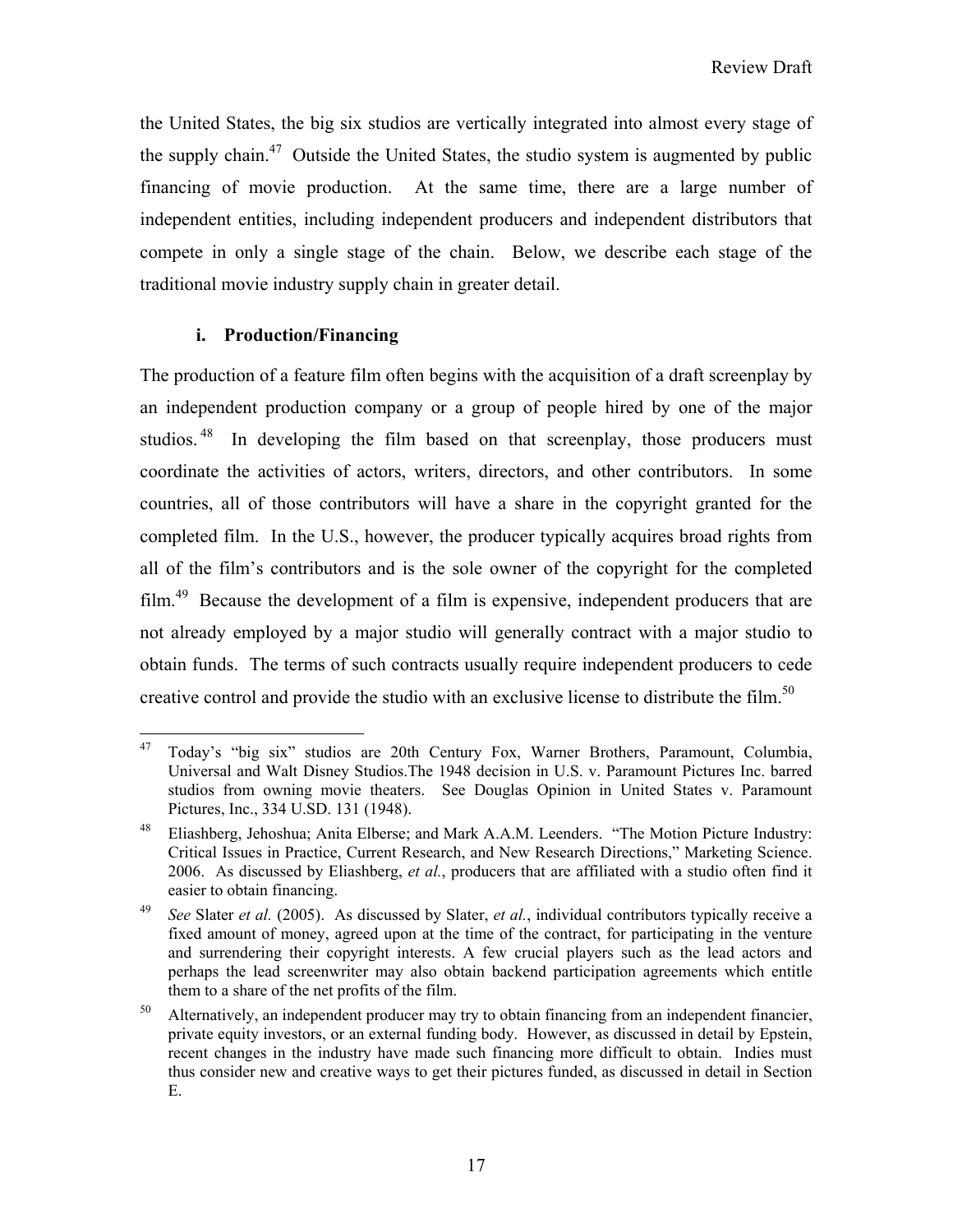## **ii. Distribution/Marketing**

Once the film has been completed, it must be distributed to consumers. The previouslymentioned big six studios dominate distribution and marketing for films that are intended to reach a nation-wide audience. Each studio has a wholly-owned distribution arm that distributes titles that it finances or co-finances, as well as titles produced and financed by independent production companies. According to Epstein (2010), these six studios dominate because the multiplex owners who book movies believe that only the big six can "open" a movie in 3,000 or more theaters on any given weekend, as well as create a national audience for that movie through their marketing muscle.<sup>51</sup>

At least up until 2008, there were also over a dozen so-called specialty distributors handling independent films, including both studio-owned "indie companies," and truly independent companies.<sup>52</sup> Recently, however, all of these indie companies have folded. As a result, it has become much more difficult for indie films to obtain distribution and will likely remain so until new models for indie film distribution become economically viable. $53$ 

<sup>51</sup> 51 *See* Epstein, Edward Jay. The Hollywood Economist – The Hidden Financial Reality Behind the Movies. Melville House. 2010 (Epstein (2010)). As discussed therein, "The distribution fee varies according to the strength of the players, but is always based on a percentage of gross revenues. Studios usually charge a 30 percent distribution fee on the movies they themselves finance. When it comes to films financed by other people's money, the distribution fee is the subject of often contentious negotiations. Most outsiders seeking wide release pay about 18%. Since the actual cost of distributing a movie is about 8 percent (a figure which includes the incremental cost of PR specialists, media buyers, customs clearance and lawyers' time) the studio makes as pure profit 10 percent of the gross revenues on a film that was financed entirely by another party."

<sup>52</sup> These studio-owned companies included Miramax, Fox Searchlight, Fox Atomic Films, Warner Independent Film, Picturehouse, New Line, Fine Line Features, and Sony Pictures Classics; Lionsgate Releasing, the Weinstein Company, and Summit Entertainment were actually independent of the studios.

 $53$  As explained by Epstein (2010), independent distributors obtained a significant portion of their revenues from lucrative output contracts with HBO and other payTV channels. PayTV channels paid generously for distributors' output in order to attract customers with a wide range of movies. However, payTV channels switched tactics with the emergence of competition from DVDs and digital downloads; they bought fewer movies at lower prices and began creating their own programming both to hold audiences and to profit on the sales and downloads of DVDs made from those programs.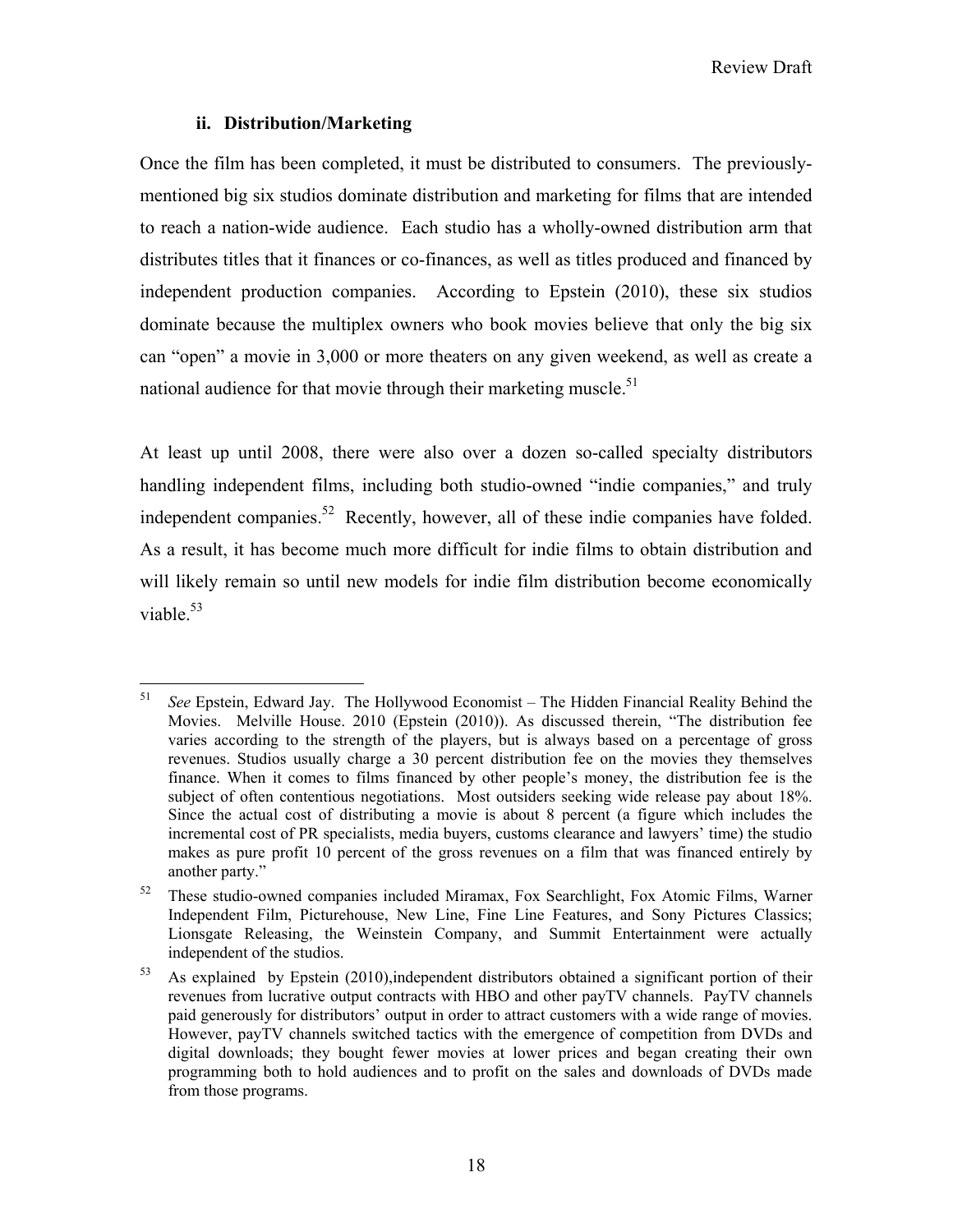#### **iii. Exhibitors**

Once distribution services are arranged, the film is sent to exhibitors—*i.e.,* the multiplex owners who show the film in their theaters. Film distributors typically charge exhibitors fees based on a percentage of box office revenue, as opposed to a flat fee. Negotiation between distributors and exhibitors in the U.S. (and many other countries) is on a detailed, film-by-film, theater-by-theater basis. In addition to specifying the division of fees between the distributor and the exhibitor, exhibition contracts typically stipulate weekly session requirements and a minimum number of weeks for which the film must screen.<sup>54</sup>

#### **iv. Post-Theatrical Release**

Traditionally, after releasing the film in theaters in the U.S. and abroad, the studios sell retailers VHS cassettes and DVDs for resale or rental. They also license the film to Pay-Per-View channels (PPV), "premium" cable channels, and airlines, followed by cable and broadcast TV. Since the 1970s, the post-theatrical release segment has come to replace the traditional cinema as the economic heart of the film industry.<sup>55</sup> By 2002, home video sales (VHS and DVD) accounted for 46% of film industry revenues, with approximately another 36% coming from after-market television and only the remaining 18% from theatrical exhibition.<sup>56</sup> In fact, many movies do not turn a profit until they are released to the home entertainment market. It is estimated that studios keep close to 80% of revenues from DVD sales, with the remaining 20% being paid to the various artists and production unions.<sup>57</sup> Part of the reason studios rely on the home theater market is that

<sup>54</sup> 54 *See* McKenzie, Jordie. "The Economics of Movies: A Literature Survey," Journal of Economic Surveys. June 18, 2009. Variations on the basic exhibition contract mean that the distributor's share of box office revenues ranges from 55% to 90%.

<sup>&</sup>lt;sup>55</sup> Currah, Andrew. "Hollywood versus the Internet: the media and entertainment industries in a digital and networked economy," Journal of Economic Geography. April 2006. p. 451. (Currah (2006)).

<sup>&</sup>lt;sup>56</sup> Smith, Michael and Rahul Telang. "Analysis of the Impact of Movie Broadcasts on DVD Sales and internet Privacy," Twentieth Eighth International Conference on Information Systems, 2007. p. 2. (Smith *et al.* (2007)).

<sup>57</sup> *Ibid*.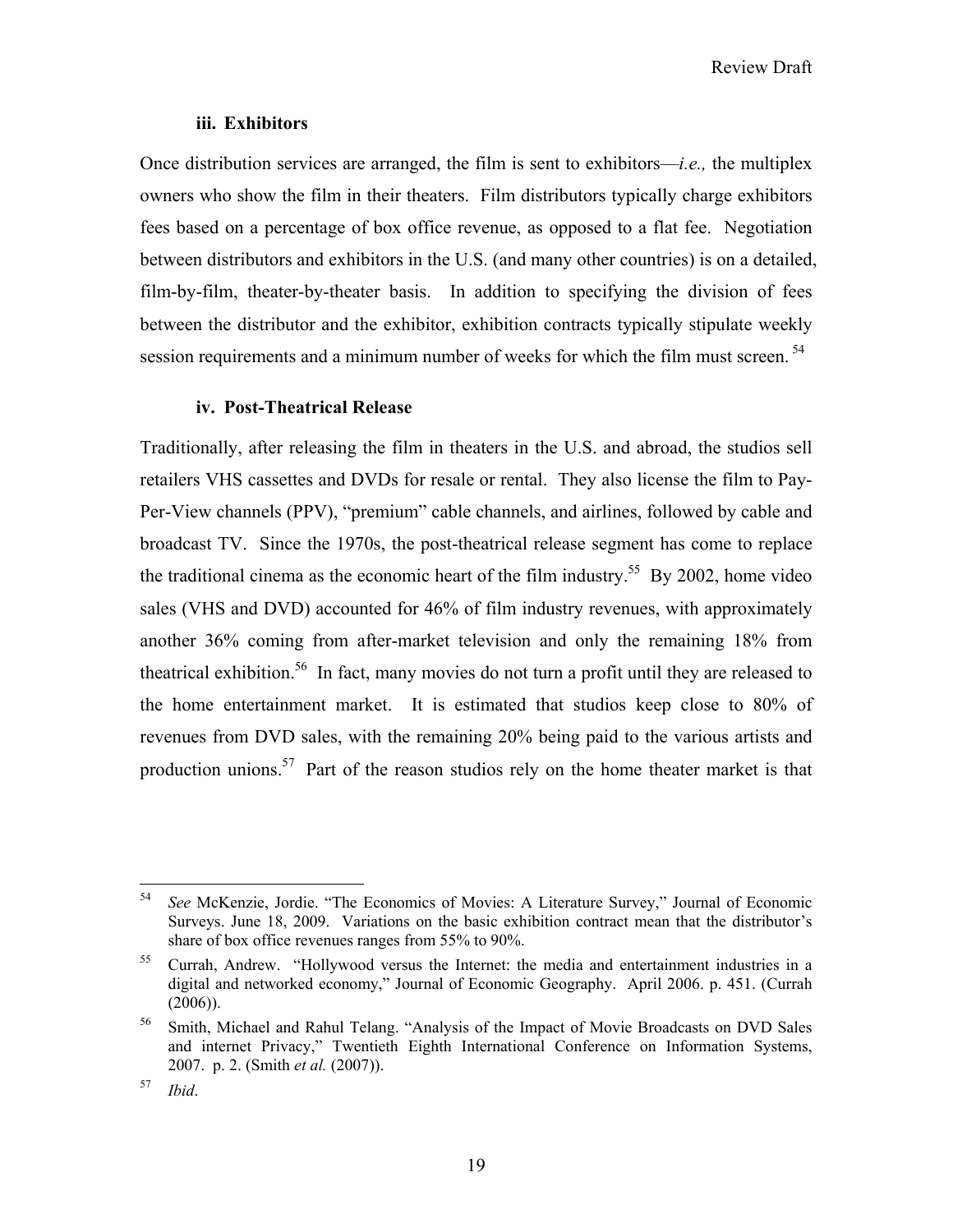luring a customer into a theater often costs the studios more than their share of box office revenues.58

## **B. THE IMPACT OF DIGITIZATION**

Thus far, digitization has had its greatest impact in the post-theatrical release segment of the industry, which has been dominated by physical DVDs for the past 8 to 10 years.<sup>59</sup> Online distribution of digitized movies has been possible since 1997. Nevertheless, revenues from online distribution have been relatively modest for the past five years due to both low sales volumes and relatively lower prices for online content. For example, in 2008 North American revenues from theatrical box-office distribution were \$9.6 billion, and revenues from home video were \$25.8 billion, while revenues from online distribution were only  $$227$  million.<sup>60</sup>

Online distribution is becoming increasingly important to the industry at the same time that TVs are increasingly integrated with internet connectivity.<sup> $61$ </sup> For example, as of the end of 2010, Netflix alone had revenues of over \$2.1 billion dollars<sup>62</sup>, and the majority of Netflix subscribers viewed more of their TV shows and movies via streaming than they did by DVD.<sup>63</sup> Similarly, in January 2011, Hulu, a website discussed below, streamed an

<sup>58</sup> 58 As discussed in Epstein (2010), "(I)n 2007, for example the six major studios spent, on average, \$35.9 million on advertising and prints per movie, but got back \$26.6 million per title. Even if the studios had made the movies for free — which of course they didn't (the average cost was \$70.9 million) — they would have lost \$9.3 million per film on the theatrical run..."

<sup>&</sup>lt;sup>59</sup> Digital technology is also having an important effect on film production because it eliminates the need for costly film and significantly reduces the cost of film editing and assembly (*see* Zhu, Kevin. "Internet-based Distribution of Digital Videos: The Economic Impacts of Digitization on the Motion Picture Industry," Electronic Markets. 2001.) Digitization can also reduce the cost of exhibiting movies in the theater but increases the pressures on movie theaters to differentiate the experience they provide from improved video-on-demand options.

<sup>60</sup> Cunningham, Stuart; Jon Silver and John McDonnell. "Rates of Change: Online Distribution as Disruptive Technology in the Film Industry," Media International Australia. August 2010, p. 121.

<sup>61 &</sup>quot;Internet-connected TV Set Sales Takes Off in January," TVB Television Broadcast*.* February 25, 2010. Found at: http://www.televisionbroadcast.com/article/95394.

<sup>&</sup>lt;sup>62</sup> Netflix Inc. 10-K Filing for Fiscal Year ending December 31, 2010, p. 21.

<sup>63</sup> *Ibid.*, p. 1.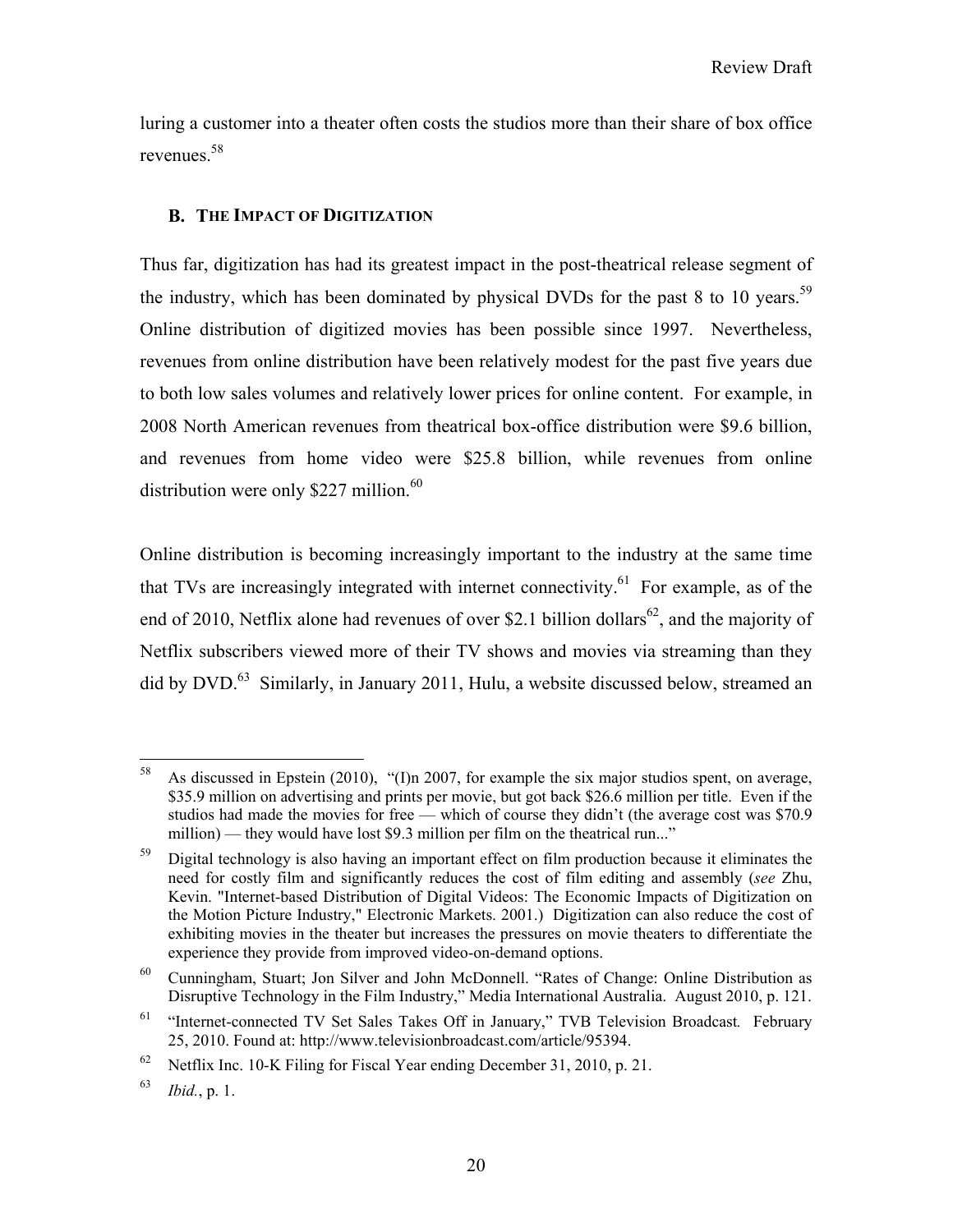estimated 434 million minutes of video and generated almost 1.1 billion ad impressions.<sup>64</sup> These sites, and the others that have been added since, allowed 171 million US internet users to watch some form of streaming video in January 2011, with the average viewer watching 14.5 hours of video per month.<sup>65</sup> Although these numbers include all types of video content, it is clear that online distribution has become a major segment of the film distribution business. Meanwhile, internet-enabled TVs, as well as set-top boxes and other TV peripheral devices with internet connectivity, have been gaining popularity in 2010 and 2011.<sup>66</sup>

## **C. WHAT ARE THE NEW BUSINESS MODELS FOR MOVIE DISTRIBUTION?**

The remainder of this section describes three business models that have been used for the digital distribution of movies: (i) online subscription rentals; (ii) online video stores; and (iii) advertising-based services. It concludes with a brief discussion of how traditional models for distribution have evolved alongside and in response to these purely digital distribution models.

## **i. Online Subscription Rentals**

The business of online subscription rentals for movies is currently dominated by one company: Netflix. Since its founding in 1997, Netflix has grown into one of Fortune

 $\overline{a}$ 64 comScore Press Release. "comScore Releases January 2011 U.S. Online Video Rankings." February 15, 2011, Found at:

http://www.comscore.com/Press\_Events/Press\_Releases/2011/2/comScore\_Releases\_January\_20 11 U.S. Online Video Rankings.

comScore Press Release, "comScore Releases January 2011 U.S. Online Video Rankings." February 15, 2011, Found at:

http://www.comscore.com/Press\_Events/Press\_Releases/2011/2/comScore\_Releases\_January\_20 11 U.S. Online Video Rankings.

<sup>66</sup> In December 2010, Nielsen Co. announced that it would begin including homes with internet enabled TVs in its rating samples. Nielsen's press release stated "With the expected growth of internet-enabled TVs, we believe the continued exclusion of this increasing number of homes would no longer enable us to fully represent consumers' TV use." See Mandesse, Joe. "Tis the Season To Be… Golly, Nielsen Adds Web-Enabled Sets to TV Ratings," Media Daily News. December 8, 2010. Found at:

http://www.mediapost.com/publications/?fa=Articles.printFriendly&art\_aid=140867.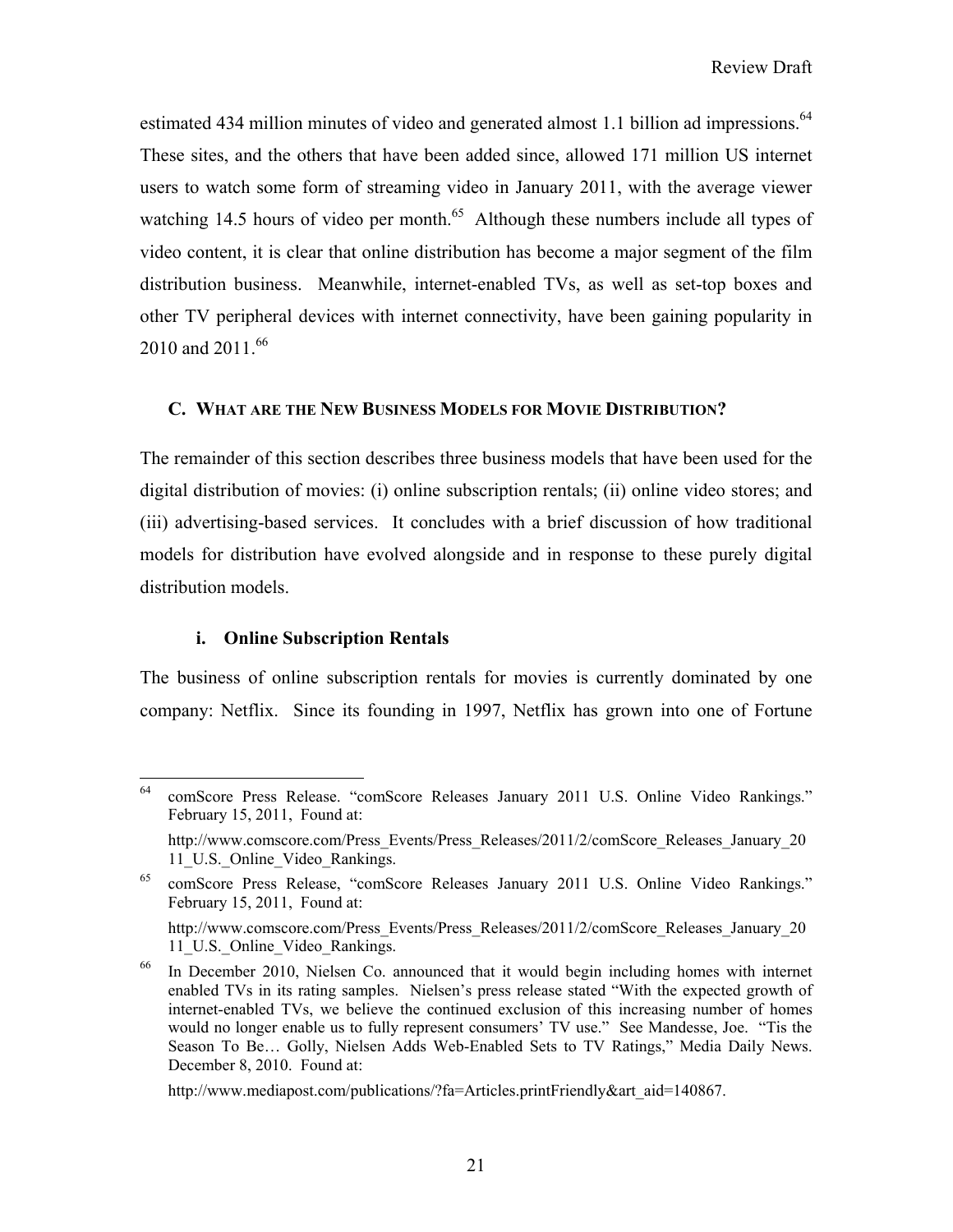Magazine's "50 most admired companies"<sup>67</sup> with over 20 million subscribers. Under its original business model, Netflix charged its customers a monthly flat fee for the right to view as many movies on DVD as desired, subject to the restriction that customers hold no more than an agreed-upon number of DVDs at any one time. Netflix delivered the customers' selected DVDs through the mail, and the consumers mailed them back when finished, with no late charges. In 2011 Netflix offered nine different physical DVD rental subscription options for U.S. customers, ranging from a one-DVD-per-month limit for \$4.99/month to an eight-DVD-per-month limit for \$55.99/month.<sup>68</sup>

Netflix is also expanding into the content streaming business.<sup>69</sup> First introduced in January 2007, Netflix's streaming option allows consumers to watch television shows and movies on their computers and internet enabled TVs without any physical media.<sup>70</sup> Consumers could purchase a subscription option that includes unlimited streaming of digital content for  $$4.99/m$ onth.<sup>71</sup> This feature is very popular. In the first two months of 2011, 61% of movies procured online, whether streamed or downloaded, came from Netflix. The next closest competitor was Comcast with only  $8\%$ <sup>72</sup> Subsequently, Netflix began offering its streaming service on a stand-alone basis, a move that has been very successful thus far.

For Netflix, the average licensing cost of streaming is substantially less than for DVD rentals. In 2010, Netflix had close to \$1.3 billion in obligations for the long-term licensing of film and television content. One analyst estimates that by 2012 this figure

<sup>67</sup> 67 Netflix, Inc. "Press Kit," 2011. Found at: http://www.netflix.com/MediaCenter?id=5379.

<sup>68</sup> *Ibid.*

<sup>69</sup> *See* discussion in Netflix, Inc. "Q1 2011 Letter to Shareholders," Netflix, Inc. April 25, 2011. p. 6.

<sup>70</sup> Netflix, Inc. "Press Kit," 2011. Found at: http://www.netflix.com/MediaCenter?id=5379.

<sup>71</sup> *Ibid*.

<sup>72</sup> Wolford, Josh. "Netflix Crushing the Competition," March 15, 2011. Found at: http://www.webpronews.com/netflix-crushing-competition-2011-03.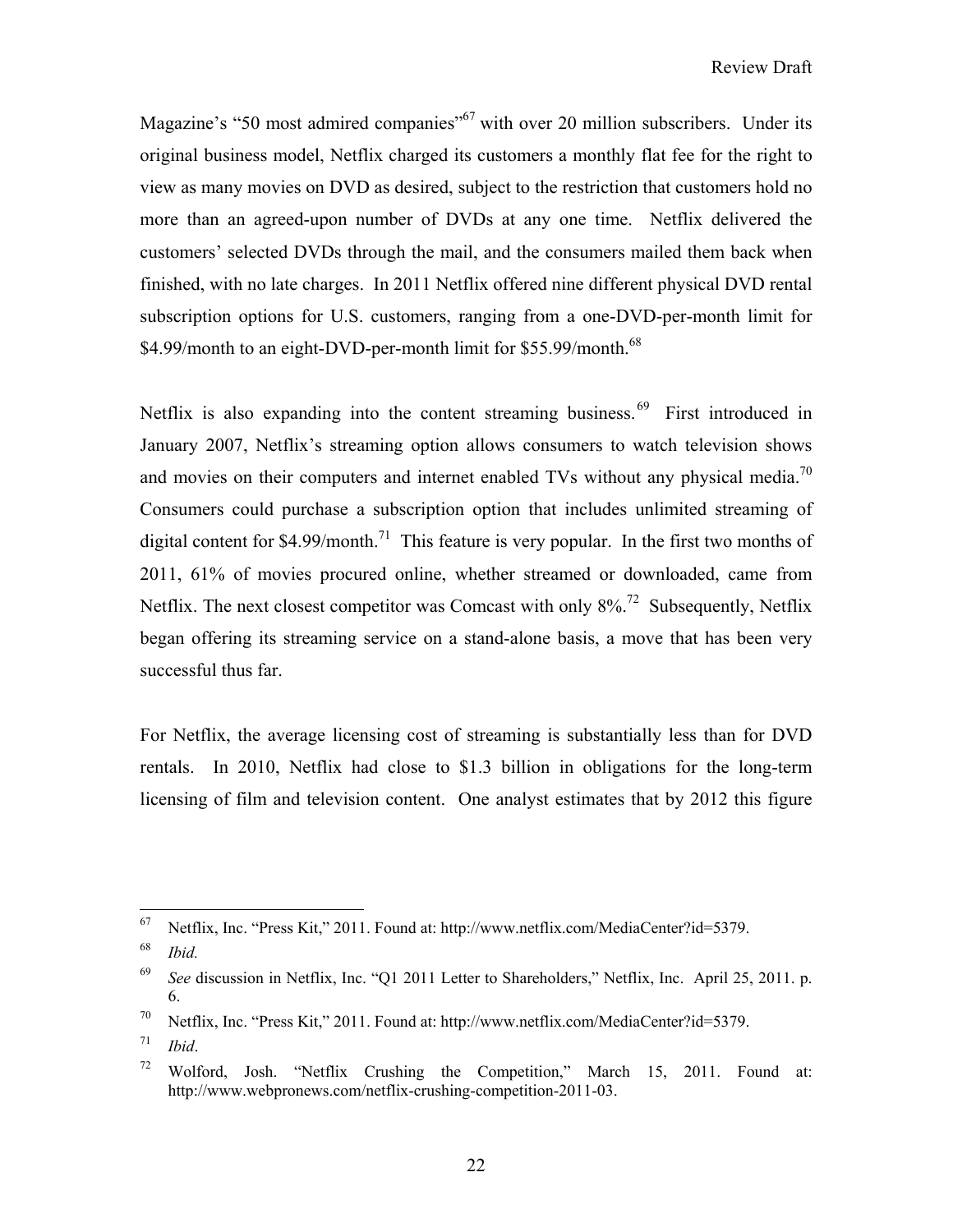will exceed \$1.9 billion as Netflix expands its digital content offerings.<sup>73</sup> With the average Netflix consumer renting eight discs of material per month (including streaming content), and approximately 20 million Netflix subscribers in total, it is estimated that in 2011 Netflix paid about \$0.68 per disk rented for its content.<sup>74</sup> Netflix also pays for bandwidth to serve streaming customers and for postage to serve its traditional DVD rental market. As Netflix's streaming business overtakes its traditional physical delivery business, its postal costs will decline. While its cost of providing the bandwidth for streaming content will rise, this increase will likely be offset by the falling price of bandwidth. For instance in 2009, Netflix paid an estimated 5 cents to stream a movie; in March 2011 it paid only 2.5 cents to stream a movie, a 50% decline in two years.<sup>75</sup>

In fiscal year 2010, Netflix earned revenues of over \$2.1 billion and had a total net income of approximately \$160 million—a profit margin of more than \$4.50 per subscriber.<sup>76</sup> With substantial profits, Netflix will likely inspire competitors. Currently, Netflix's greatest competition is the growing number of online streaming-only models.<sup>77</sup>

# **ii. Online Video Store**

The technology behind the online video store model is very similar to that utilized by Netflix in its streaming content option. A movie or set of movies is licensed from the

<sup>73</sup> 73 Gruenwedel, Erik. "Analyst: Netflix Content Costs to Top \$1.9B by 2012." April 18, 2011. Found at: http://www.homemediamagazine.com/netflix/analyst-netflix-content-costs-top-19b-2012-23696.

<sup>&</sup>lt;sup>74</sup> Assumes 8 disks per month x 12 months per year x 20 million subscribers = 1.92 billion discs sent out. 1.3 billion/1.92 billion = \$.68 per disk rented. See Gruenwedel, Erik. "Analyst: Netflix Content Costs to Top \$1.9B by 2012." April 18, 2011. Found at: http://www.homemediamagazine.com/netflix/analyst-netflix-content-costs-top-19b-2012-23696; for assumptions regarding disks per subscriber. Note that Netflix pays different licensing fees for new releases versus older films versus television shows, so its average cost per disk can only be viewed on aggregate.

<sup>75</sup> Rayburn, Dan. "Netflix's Streaming Cost per Movie Drops 50% from 2009," March 16, 2011. Found at:

http://seekingalpha.com/article/258564-netflix-s-streaming-cost-per-movie-drops-50-from-2009.

<sup>&</sup>lt;sup>76</sup> Netflix, Inc. 10-K Filing for Fiscal Year ending December 31, 2010, pp. 22 & 26.

 $77$  For a discussion of Netflix in comparison to these new competitors see: "Hulu, Redbox and Amazon: Can They Topple Netflix?" February 18, 2011. Found at: http://seekingalpha.com/article/253734-hulu-redbox-and-amazon-can-they-topple-netflix.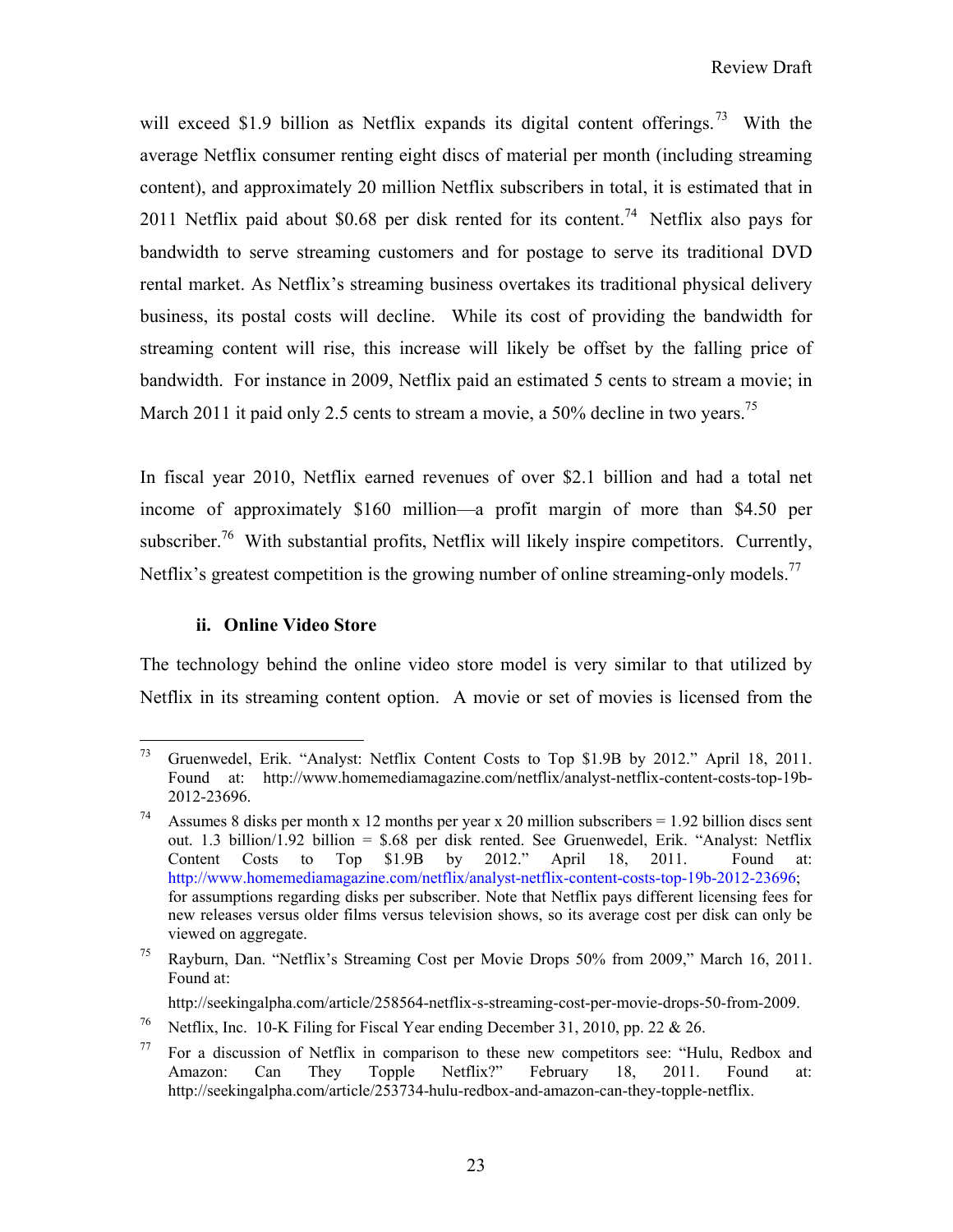major studios that hold the given copyright. It is then provided in a library for users to download on a permanent, semi-permanent, or streaming basis for a fee. While the permanent and semi-permanent downloads are akin to buying or renting a DVD, the streaming basis offers a less expensive mode of viewing.

The features of these three key online movie formats can be summarized as follows:

- Permanent Downloads: In a permanent download the consumer downloads the entire file for unlimited viewing, regardless of an internet connection at the time of viewing. The ownership is equivalent to the consumer buying a DVD; in fact, depending on the decoding of the film, the consumer could actually burn the file to a DVD and watch it on a traditional DVD player. These files are typically the most expensive.
- Semi-Permanent Downloads: For a semi-permanent download, the user downloads the entire file and can watch it over a given timeframe or for a certain number of viewings.78 The file is deactivated once the limit is reached. Again, the user does not have to be connected to the internet to watch the movie, as it is downloaded onto some form of physical media. These files are analogous to renting movies without a physical disk and are generally less expensive than permanent downloads.
- Streaming: Finally, the streaming option utilizes a technology similar to that employed by Netflix, in that the film is not permanently stored on the end-user's physical media.79 Instead it exists only over the internet, and the user must maintain an internet connection to watch the film. This form of digital media is generally the least expensive.

Since the early 2000s, several companies have opened online movie stores. The current leader is Apple's iTunes. Initially launched to sell music, iTunes began selling digital videos in the fall of 2005, although its offerings were confined to music videos and a

 $78\,$ Note that with increasingly sophisticated technology, the consumer can begin to watch a movie prior to the completion of the movie download. Earlier technologies required the user to download the complete movie before being able to watch any portion of it. Later technology allowed for sequential downloading, so that the consumer could begin watching the movie shortly after starting the download. This is somewhat of a hybrid between download and streaming content.

<sup>&</sup>lt;sup>79</sup> Note that this ignores the fact it is stored briefly on the computer in short-term memory; the stored files cannot be accessed through normal use by the consumer and so can be effectively ignored.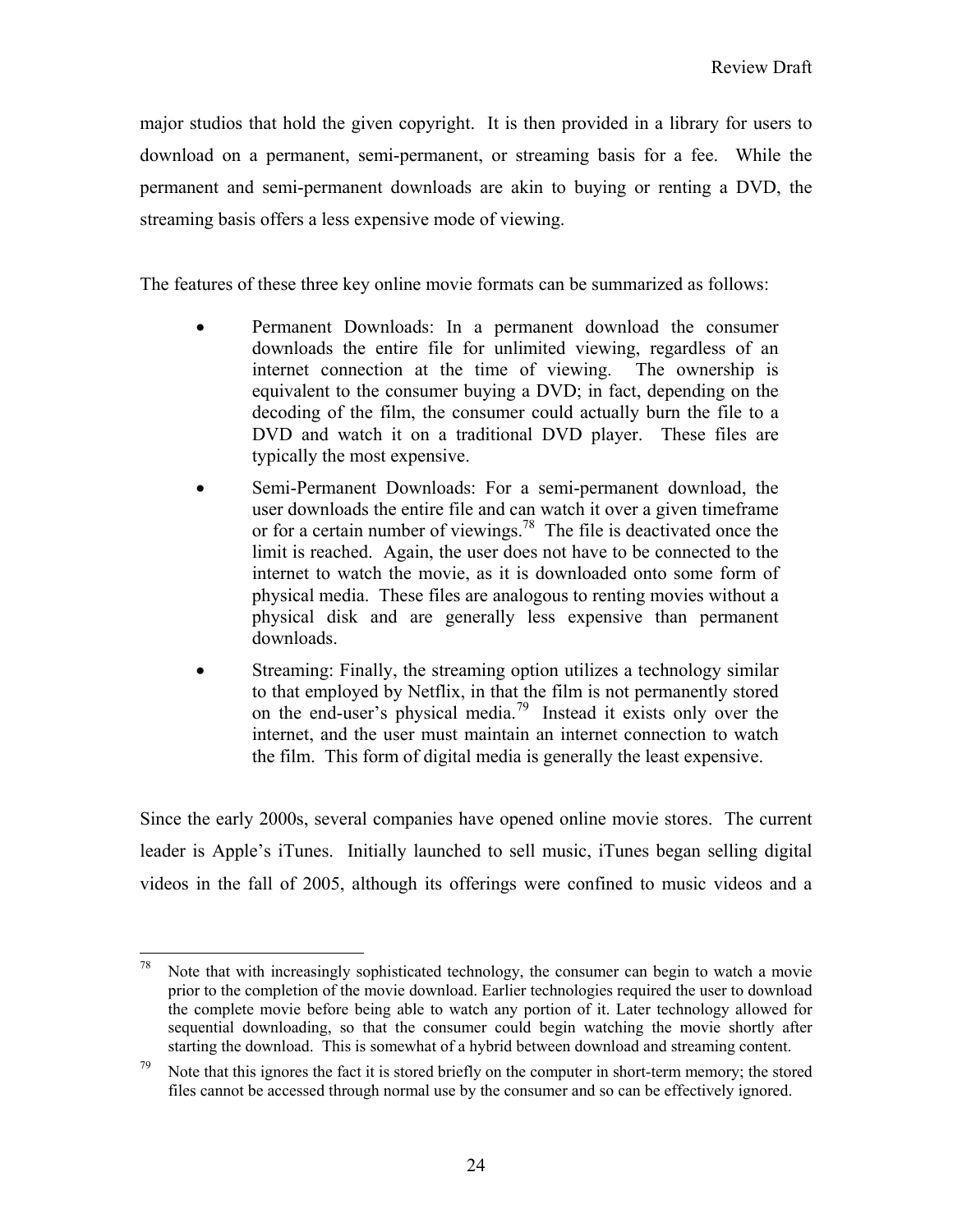limited number of TV shows. $80\,$  By January 2008, iTunes made movies available for between \$2.99-3.99, allowing users to download the movie, store it for 30 days, and have 24 hours to finish watching the movie once they started it. $81$  Furthermore, the consumer could start watching the film on a computer and finish watching it on another Apple device.<sup>82</sup> Since then, Apple has come to dominate the online sale of movies and TV shows. In 2010 it accounted for 64.5% of all electronic sell-through and internet videoon-demand revenues.<sup>83</sup>

Despite Apple's success, however, other businesses are beginning to catch up. Microsoft increased its share of the video on demand (VOD) business from 11.6% in 2009 to 17.9% in 2010. Companies such as Sony, Amazon, and Wal-Mart are also making headway in this sphere and are expected to grow as consumers switch over from more traditional physical formats to digital downloads.<sup>84</sup>

Interestingly, several studio versions of the online movie store were unsuccessful, despite the fact that the studios' control of film distribution licenses allowed them to deal more directly with consumers than their rivals.<sup>85</sup> For example, Movielink, a 2001 joint venture among five of Hollywood's major studios, began with \$150 million in start-up capital,  $86$ 

 $80^{\degree}$ 80 One expert estimated that iTunes' annual revenues were below \$8.5 million, which was not even enough to cover the high-setup and operating costs of a centralized architecture. "iTunes Offers 'Lost' on Video iPod," Techtree. October 13, 2005. Found at:

http://www.techtree.com/techtree/jsp/article.jsp?article\_id=68587&cat\_id=615

<sup>81</sup> Hackingnetflix. "As Expected, Apple Launches iTunes Movie Rentals." January 15, 2008. Found at: http://www.hackingnetflix.com/2008/01/as-expected-app.html.

<sup>82</sup> *Ibid.*

<sup>&</sup>lt;sup>83</sup> Lawler, Ryan. "iTunes Tops Online Movie Sales, But Competition Is Heating Up," February 7, 2011. Found at: http://gigaom.com/video/itunes-est-ivod/.

<sup>84</sup> *Ibid.*

<sup>&</sup>lt;sup>85</sup> Note that as of 2005 six Hollywood studio companies controlled approximately 90% of revenues in the US film industry. See Currah (2006).

<sup>86</sup> Olsen, Stefanie. "Movielink ready to roll," November 10, 2002. Found at: http://news.cnet.com/Movielink-ready-to-roll/2100-1026 3-965194.html?tag=mncol.txt. Although an anti-trust suit was brought against Movielink, the venture was approved by the Department of Justice on the grounds that it attempted to harness a disruptive technology and to formulate a common approach to a new market. See Currah (2006). See also, Department of Continued on next page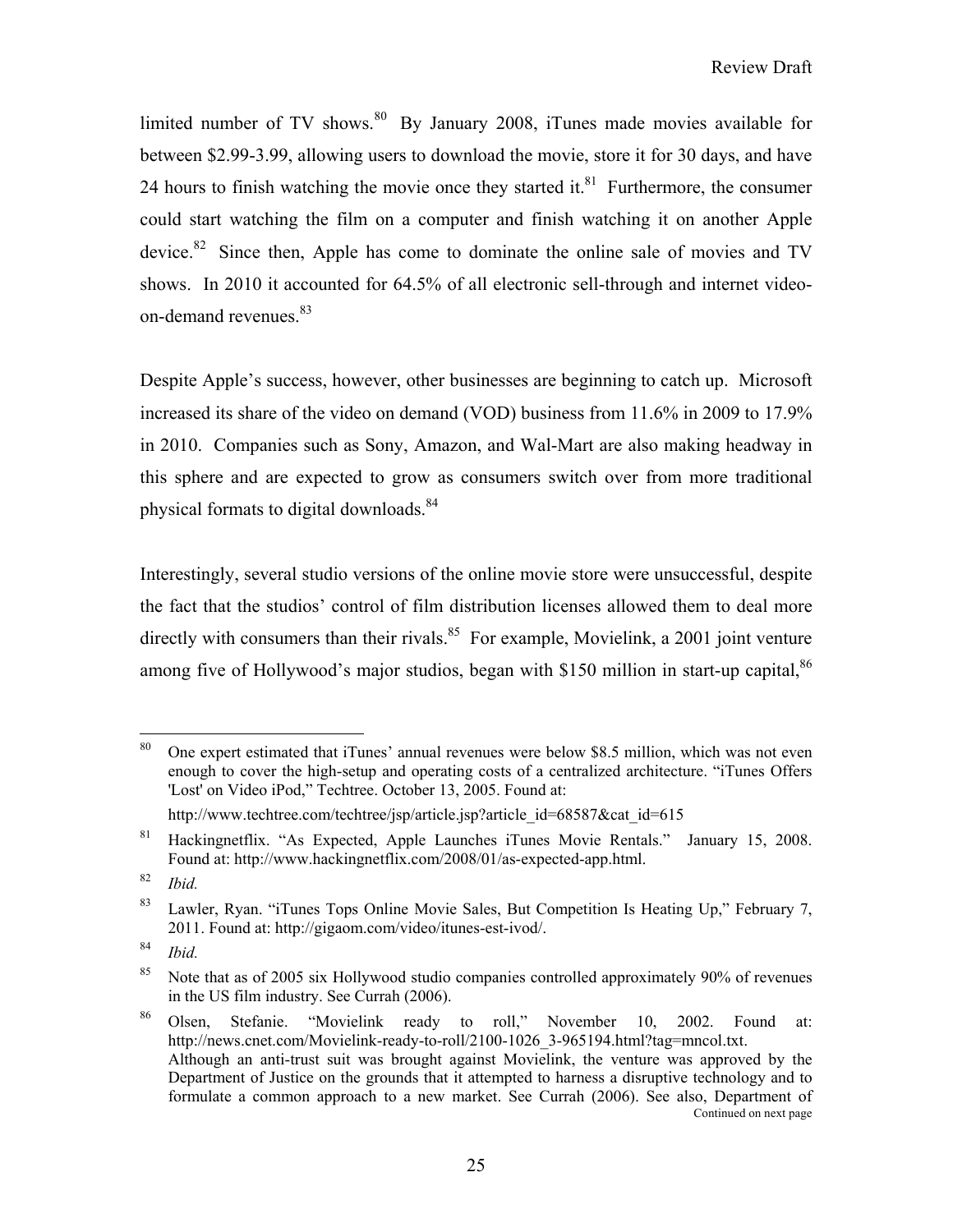failed miserably, and was sold in 2007 to Blockbuster for less than \$20 million.<sup>87</sup> Movielink's failure may be partially attributed to high prices and the site's consumerunfriendly features. For example, as a result of the studios' long-term contracts with PPV providers, Movielink did not offer movies any sooner than they could be obtained from alternative providers.<sup>88</sup> Movielink's timing may also have been an important factor. Today an increasing number of televisions are integrated with the internet through direct connections or video game consoles. Furthermore, it takes much less time to download a full-length movie today than it did in the early 2000s. Had this been the case five years ago, consumers might not have abandoned Movielink, which had a large film catalog and a jumpstart in the industry. $89$ 

#### **iii. Advertising-Based Services**

The advertising-based business model uses the same technology and method as the online video store but relies on ad revenues rather than a subscription or pay-per-view model to sustain itself. In this model, videos are streamed rather than sold. Retailers sell ad space in the form of both banner ads on the site and commercials between video clips. Numerous entities have entered this arena and have been able to raise significant capital. For instance, in 2008 eight companies—including Hulu, Veoh, Vuze, DailyMotion and Metacafe—raised over \$350 million dollars in capital to support websites that aggregated video in the form of movies and TV shows and relied primarily on advertising revenue.<sup>90</sup>

1

Continued from previous page

Justice. "Justice Department Closes Antitrust Investigation into the Movielink Movies-on-Demand Joint Venture." June 3, 2004. Found at:

http://www.justice.gov/atr/public/press\_releases/2004/203932.htm.

<sup>&</sup>lt;sup>87</sup> The Economist. "Hollywood and the internet: Coming Soon," The Economist. February 21, 2008.

<sup>88</sup> Currah, Andrew. "Hollywood versus the Internet: the media and entertainment industries in a digital and networked economy," Journal of Economic Geography. April 2006, (Currah (2006)) at p. 454.

<sup>89</sup> *Ibid.*, pp. 453-454.

<sup>&</sup>lt;sup>90</sup> Richmond, Will. "Video Aggregators Have Raised \$366+ Million to Date," June 5, 2008. Found at: http://www.videonuze.com/blogs/?2008-06-05/Video-Aggregators-Have-Raised-366-Millionto-Date/&id=1867.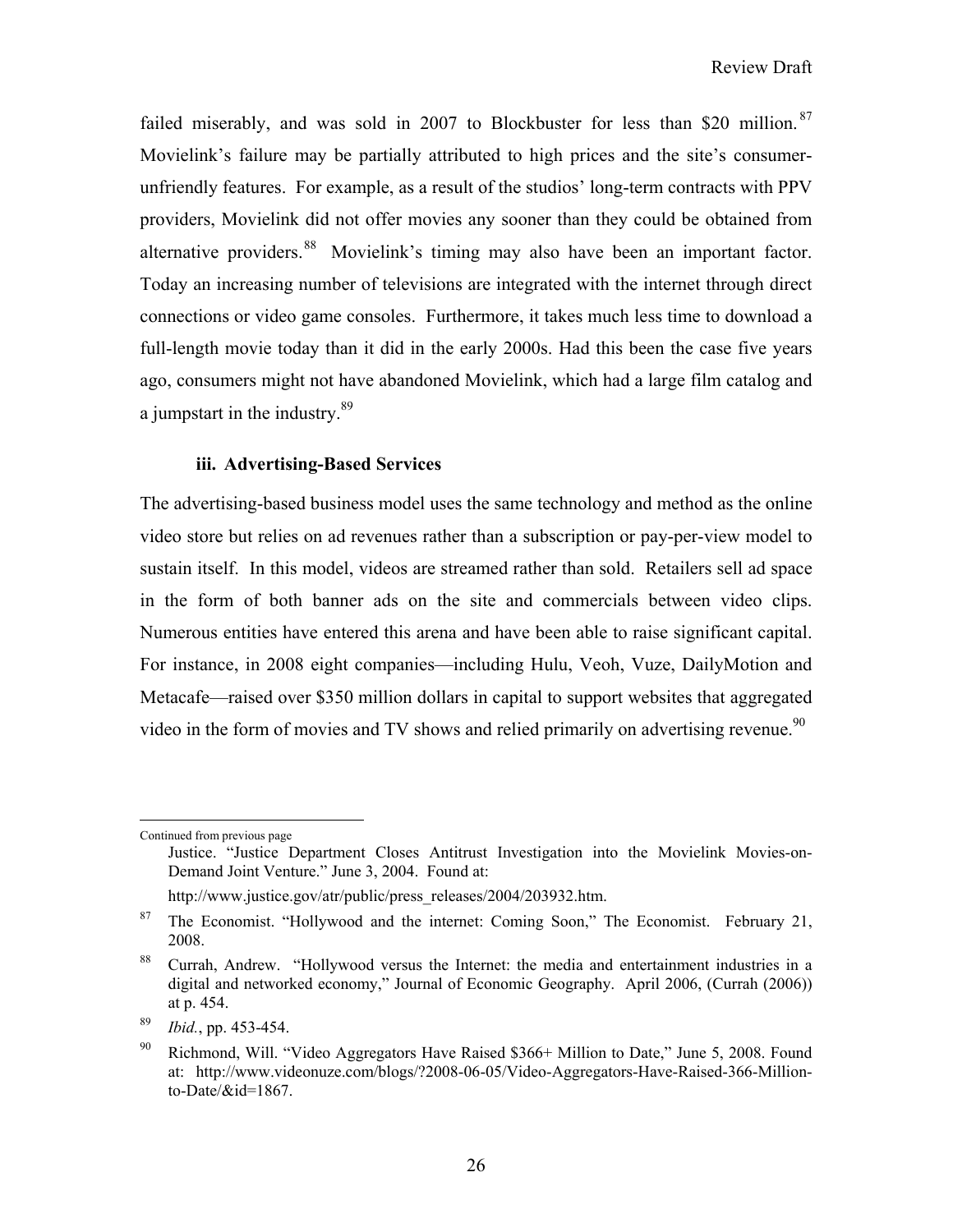Other sites that offer streamed video free of charge to consumers include YouTube, which has specialized in user-provided clips, and individual network websites such as ESPN.com and NBC.com. The sheer number of such sites may present a problem for long-term prospects for the advertising-based business model. Aggregating sites, like Hulu or Veoh, only generate ad revenue if they have a high volume of users. On the one hand, large number of fragmented sites may make it hard for sites to build a base of viewers or to differentiate themselves.<sup>91</sup> On the other hand, when sites can more specifically target ads to a particular group of viewers, ad values and revenues might increase. In either case, there have been some notable success stories.

Perhaps the most successful ad-based site to date has been Hulu. Hulu allows consumers to rely on a single site to provide all of the content they seek, rather than requiring them to switch sites to view various networks' shows. In commenting on this model, Hulu's CEO stated that "(a)ggregation works for consumers, it makes it easier to find and discover and enjoy premium content, and it works for advertisers, because with that aggregation you get greater reach."92 The example of Hulu provides insights into how the advertiser-supported business model is evolving over time.

Hulu was founded in March 2007 and initially generated all of its revenues from sales of ad space on its website, as well as ad clips inserted between its shows. Consumers could watch both recent TV shows and TV and movie classics. A 2010 article notes that Hulu had over 200 content suppliers at the time, who received between 50-70% of the advertising revenue generated on the site. Further, in January of 2010, consumers streamed over 903 million videos from the site. $93$ 

<sup>91</sup> 91 For further discussion of these issues see "2009 Prediction #4: Ad-Supported Premium Video Aggregators Shakeout," December 18, 2008. Found at: http://www.videonuze.com/blogs/?2008- 12-18/2009-Prediction-4-Ad-Supported-Premium-Video-Aggregators-Shakeout/&id=2035.

<sup>&</sup>lt;sup>92</sup> Stetler, Brian and Brad Stone. "Hulu, the online-video hub, contemplates its future," The Seattle Times. April 4, 2010. Found at:

http://seattletimes.nwsource.com/html/businesstechnology/2011517934\_bthulufuture05.html?syn dication=rss.

<sup>93</sup> *Ibid.*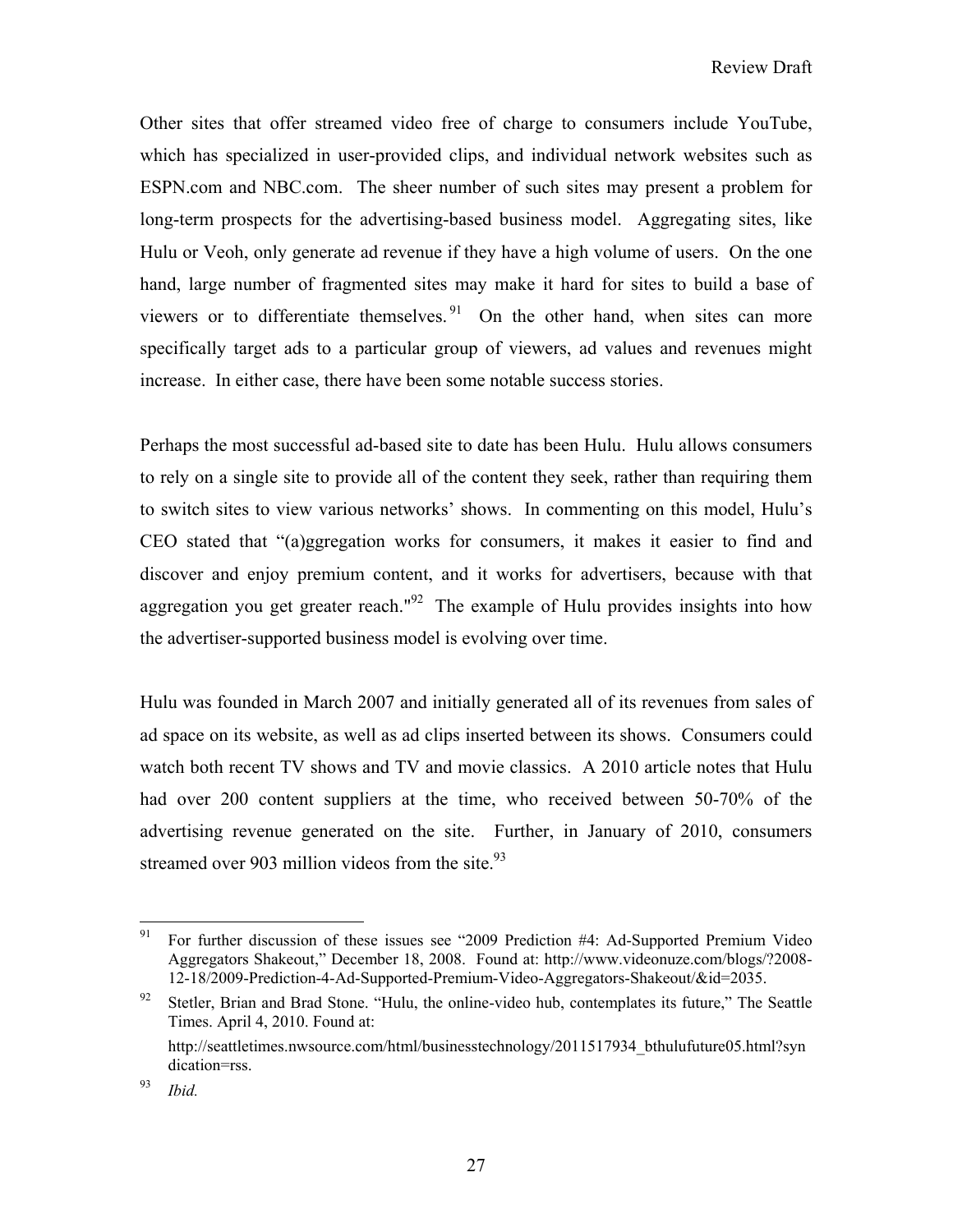A few years ago, Hulu announced a premium subscription model called Hulu-Plus in addition to its ad-supported service. In the subscription model, consumers pay \$9.99/month for access to a full season's worth of a TV show as well as to past episodes. The decision to push for a subscription model as well as an ad-supported model was in part due to pressures from the content providers, who were seeking greater revenues.<sup>94</sup> Ad-revenues on Hulu are as much as 60% lower than they are for the same program on network television.<sup>95</sup> Although online ad revenue is expected to increase in the future as more users turn to online-only viewers, for the time being it is not enough to satisfy the TV networks and film studios.

The subscription service is an example of the "Freemium" business model that is increasingly becoming popular in the emerging technology sphere. In this model, the company gives away a service free and acquires a large customer base through various means, including word of mouth, referrals, and marketing. The business then offers a premium service for a price.<sup>96</sup> Aside from Hulu, notable examples of this model include Skype, Flickr, and Trillian. Recently YouTube implemented this model when it began offering movie rentals on a pay-per view basis.<sup>97</sup> Hulu's utilization of this model makes it a hybrid in that it is utilizing the ad-sponsored video service as its main service, while also allowing consumers to purchase a subscription for streaming content similar to that offered by Netflix. Hulu demonstrates the potential for success of ad-supported video providers and serves as a possible sign of what is to come in the online film distribution market. Consumers receive standard content free but may pay for premium content.

<sup>94</sup> Sandoval, Greg. "Hulu unveils \$9.99 premium service," June 29, 2010. Found at: http://news.cnet.com/8301-31001\_3-20009174-261.html.

<sup>&</sup>lt;sup>95</sup> Cunningham, Stuart; Jon Silver; and John McDonnell. "Rates of Change: Online Distribution as Disruptive Technology in the Film Industry," Media International Australia. August 2010, p. 122.

<sup>&</sup>lt;sup>96</sup> This model was first defined as "Freemium" in a blog run by venture capitalist Fred Wilson. He wrote about the model on his blog and it was tagged as "Freemium" in the comments section. For the original blog post and further discussion see: Wilson, Fred. "My Favorite Business Model," March 23. 2006. Found at: http://avc.blogs.com/a\_vc/2006/03/my\_favorite\_bus.html.

<sup>&</sup>lt;sup>97</sup> Hatmaker, Taylor. "YouTube adding  $3,000$  streaming movie rentals, including new releases."

May 9, 2011. Found at:

http://news.yahoo.com/s/yblog\_technews/20110509/tc\_yblog\_technews/youtube-adding-3000 streaming-movie-rentals-including-new-releases.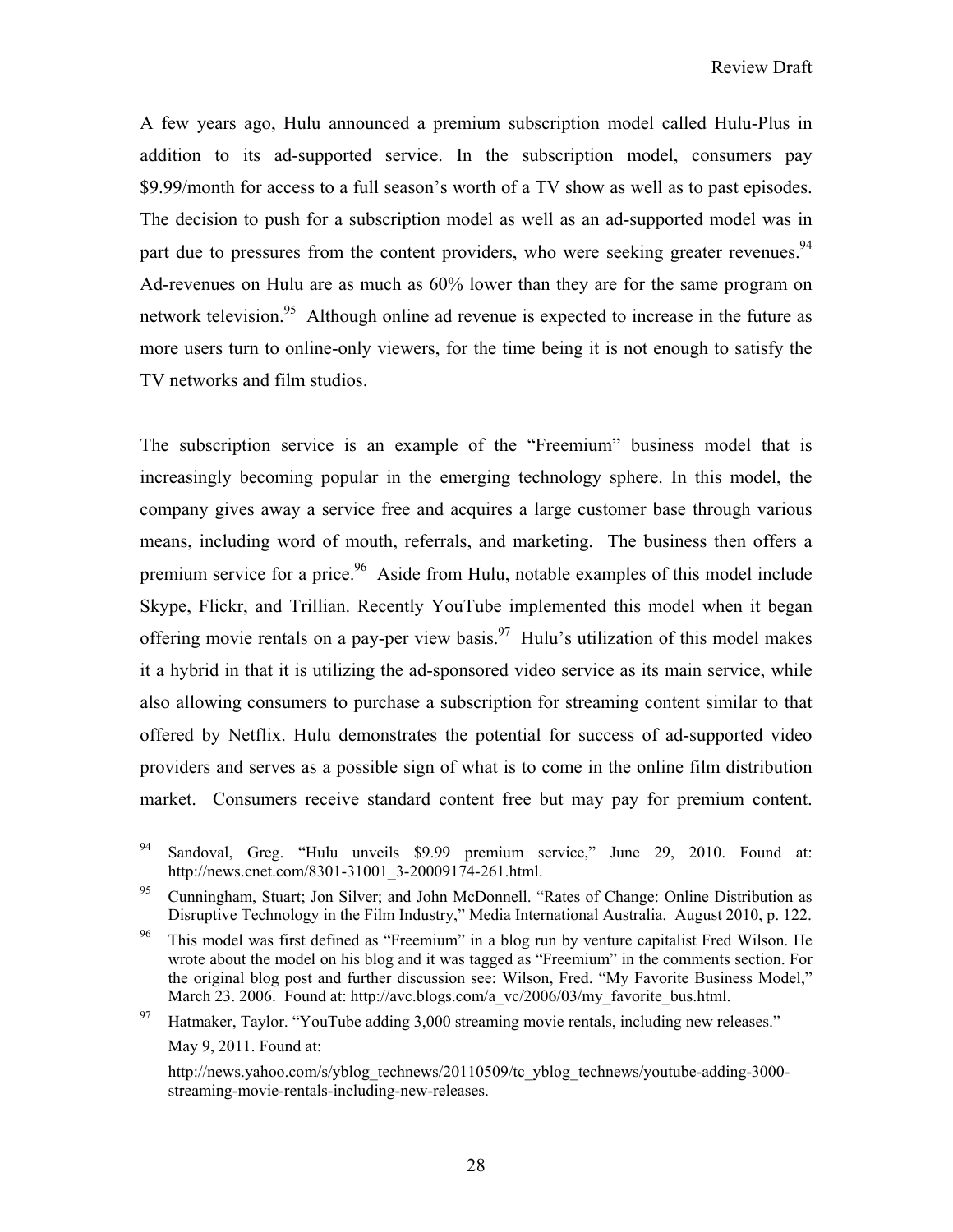Remarkably, this seems similar to the way TV has evolved; consumers can get broadcast television for free but must pay a premium for additional content.

# **iv. Evolution in Traditional Post-Theatrical Distribution Models**

# *a) Kiosk Rental*

One new business model that is based solely on physical DVDs is the kiosk rental model. A single kiosk may be located in a gas station, grocery store, or any major pedestrian area. This model still relies on the rental of DVDs and does not depend on the internet more than a standard video store would.<sup>98</sup> Indeed, the underlying economics of this model are almost exactly the same as those of the video rental store, but the model is likely to be more convenient and cheaper for consumers than the old video rental model. The consumer selects a movie from the kiosk, rents it for a 24-hour period, and then returns the movie to any kiosk owned by the rental company. The kiosk companies are able to charge a significantly lower fee due to their low overhead, with overnight rentals costing only \$1.<sup>99</sup> Major companies in this sphere include Redbox, The New Release, DVDplay, and Blockbuster Express.<sup>100</sup>

# *b) Cable/Satellite*

Cable and satellite television are other media of home distribution that are evolving in the changing landscape of film distribution. These two media have long been the haven of the film industry, providing ample margins to studios while serving a wide range of

<sup>98</sup> This means that the kiosk might still have an internet connection, but that it only uses this connection to process transactions and possibly to control inventory. It does not stream the content to the user or require the user to make purchases online through a mobile application or internet browser. Note that some recent innovations in this market do allow the consumer to check which titles are available at a given kiosk and to reserve titles ahead of time, see www.redbox.com.

<sup>99</sup> West, Joel. "Commoditized video rentals," August 11, 2009. Found at: http://blog.openitstrategies.com/2009/08/commoditized-video-rentals.html.

<sup>&</sup>lt;sup>100</sup> "Redbox," available at: http://en.wikipedia.org/wiki/Redbox. The growing popularity of this model sparked litigation when the movie studios, feeling that Redbox's sales in particular were hurting their DVD sales, refused to sell their newest releases to Redbox. In response to Redbox's successful legal action, Sony and Paramount negotiated new deals with Redbox in which the company agreed to destroy its DVDs after their rental term, rather than reselling them on the used DVD market.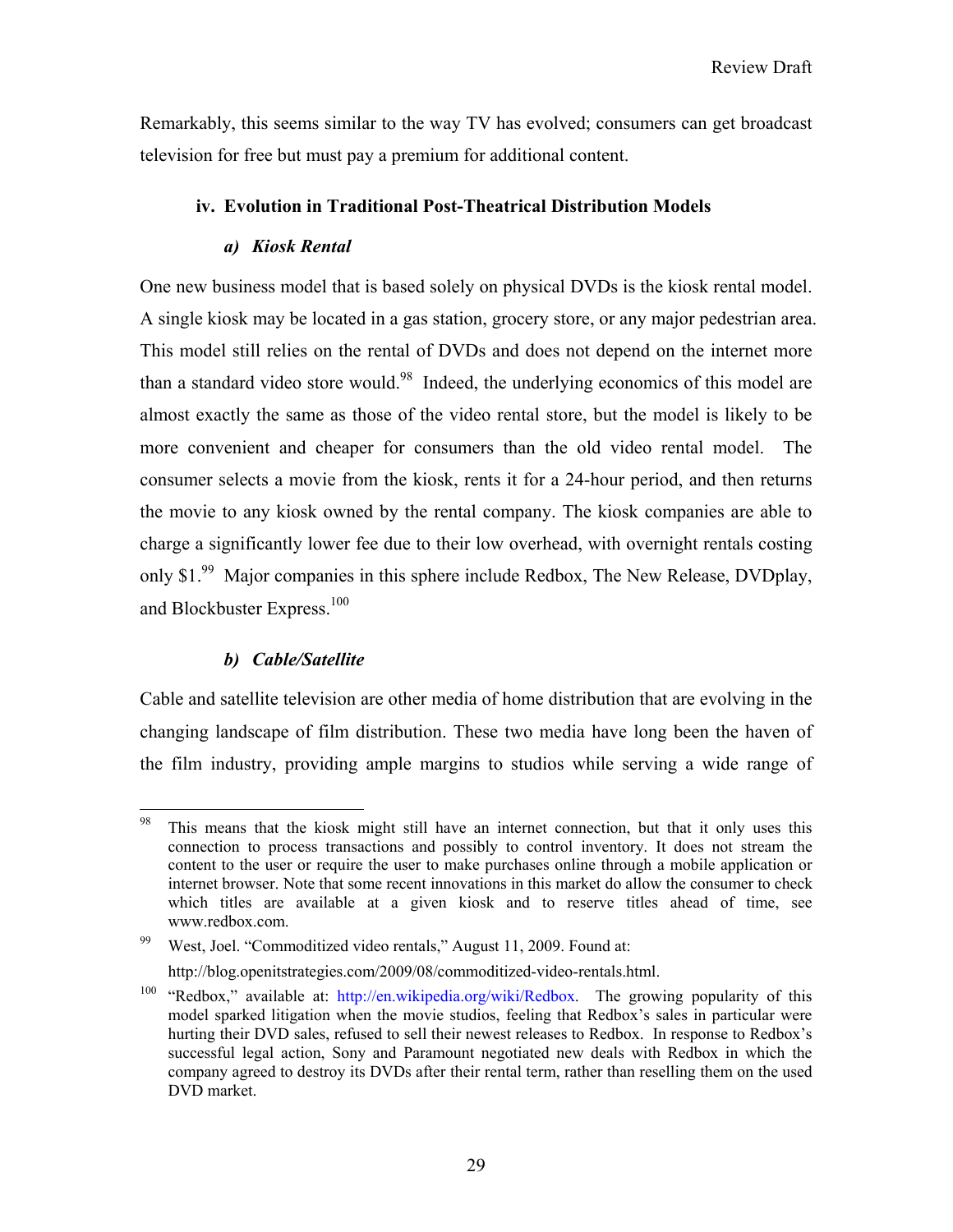customers.<sup>101</sup> These services have also benefitted from the growing importance of premium content and programming provided by channels such as HBO and Starz, which generate original programming as well as offer new releases that consumers for which consumers are willing to pay.

However, these services are facing increased competition for customers from online digital content providers such as Netflix and Hulu. In response to this competitive threat, the services are also starting to move online. For instance, Comcast provides its subscribers with an option to stream certain channels to their home computers online, regardless of location.<sup>102</sup> Thus far, cable and satellite providers have been able to retain customers through their ability to cover live sports and events, a service that streaming video providers have yet to provide. Nevertheless, these companies will need to continue to adapt to the changing marketplace and to consumer needs in order to stay relevant as TVs, game consoles, and video devices become increasingly online-enabled.

# **D. HOW WILL CHANGES IN POST-THEATRICAL DISTRIBUTION AFFECT MOVIE STUDIOS?**

The new business models and post-theatrical distribution supply chain have placed enormous economic pressures on the studios as they struggle to make strong margins in an increasingly commoditized distribution market. Furthermore, the studios now must compete with pirated movies. To address how changes in post-theatrical distribution will affect movie studios, we will first look at the effects of piracy on the studios and then examine how the studios fit into the new paradigm of online video distribution.

Prior to the development of digital technology, it was difficult to copy and mass produce films without serious losses in quality.<sup>103</sup> Today, however, this is easy to accomplish. If a pirate distributor can gain access to a master copy of a film, that distributor can mass-

<sup>101</sup> 101 Epstein, Edward Jay. "Hollywood Demystified." Winter 2005. Found at: http://www.scribd.com/doc/5885934/How-film-studios-make-money.

<sup>102</sup> See details at http://xfinitytv.comcast.net/.

<sup>103</sup> Smith *et al.* (2007).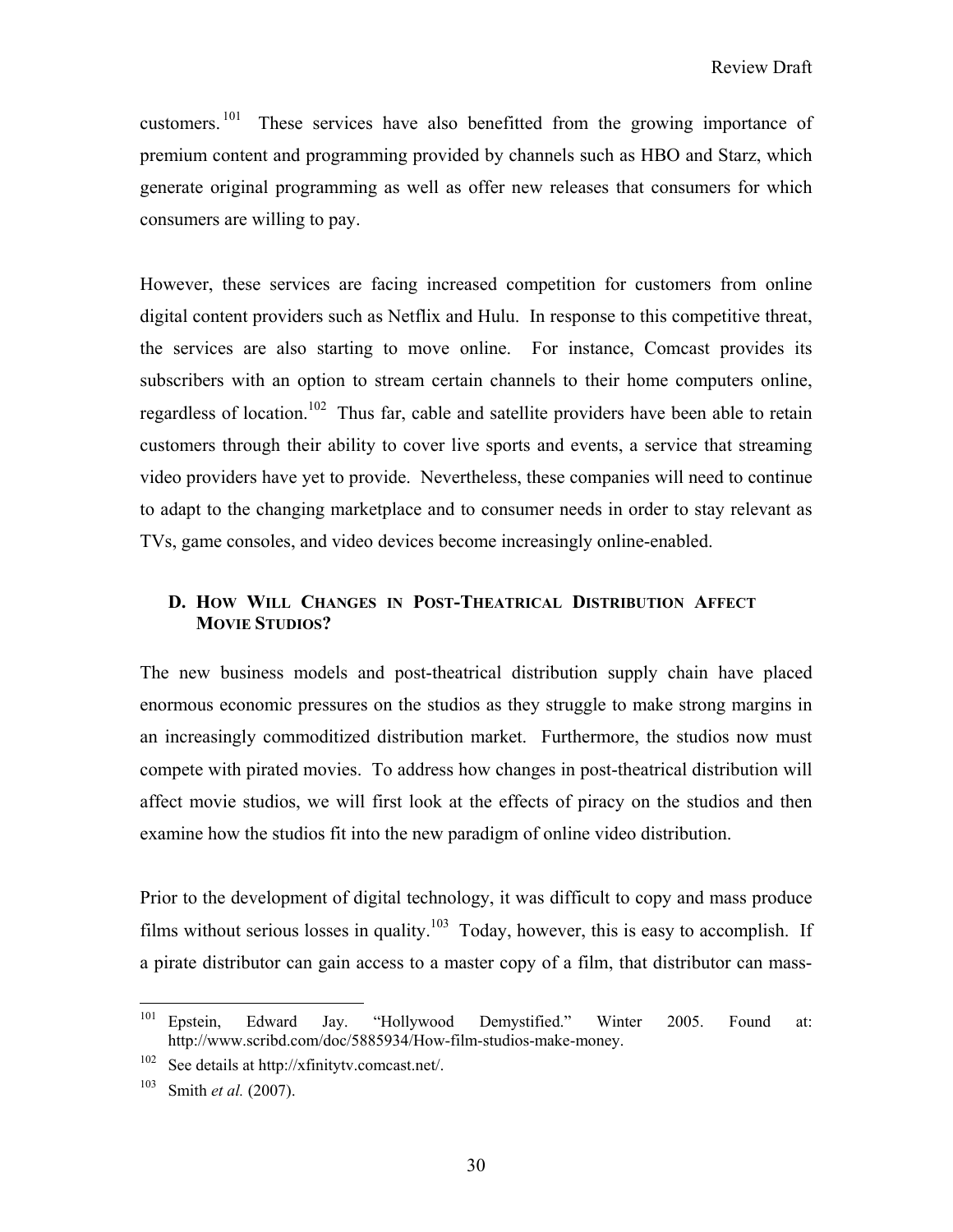produce copies with little loss of quality and sell them for slightly above the cost of burning and packaging a  $DVD$ .<sup>104</sup> Studios often complain that they are losing substantial profits due to piracy. For instance, in a 2005 report, the MPAA claimed that the movie industry lost \$1.2 billion in the U.S. alone due to piracy.<sup>105</sup> Another report cited by the MPAA puts world losses due to piracy at close to \$6.1 billion.<sup>106</sup> Of this \$6.1 billion, it was claimed that \$2.4 billion was lost to bootlegging (purchasing an illegally copied DVD), \$1.4 billion was lost to illegal copying (copying someone else's DVD), and \$2.3 billion was lost to internet theft (illegal downloads through mostly P2P).<sup>107</sup>

Despite these claims of large losses, the dollar effect that piracy has on the industry is unclear. As discussed in the context of music piracy, it is not appropriate to measure economic losses due to piracy at a one-to-one ratio; the sale of one pirated movie for a dollar does not necessarily imply that the industry lost \$15 in sales. It is likely that the consumer purchasing the film for one dollar would not purchase the same film for \$15. There exist certain substitution and elasticity effects that are difficult to quantify and vary across countries.<sup>108</sup> Further, piracy may bring economic benefits to intermediaries and content creators in certain circumstances. For example, studies have shown that in some cases piracy can be useful in establishing a user base, speeding up diffusion, acting as a "free sample", and reducing price competition.<sup>109</sup>

Beyond the effects of piracy, studios face increasing pressures to find an alternative to the new distribution supply chain of online video distribution. As discussed above, the

<sup>104</sup> "Quivering On The Edge of the Digital Abyss." January 10, 2010. Found at: http://www.edwardjayepstein.com/Quivering.htm.

<sup>105</sup> Karganis, Joe (ed.). "Media Piracy in Emerging Economies," Social Science Research Council. 2011. p. 12.

<sup>&</sup>lt;sup>106</sup> Stwek, Stephen E.. "The True Cost of Motion Picture Piracy to the US Economy," Institute for Policy Intervention. September 2006. p. 5.

<sup>&</sup>lt;sup>107</sup> Bayley, Patricia. "What Does Piracy Really Mean to the Movie Industry?" IESE Business School. November 11, 2009, p. 6.

<sup>&</sup>lt;sup>108</sup> For a further discussion of this see, Karganis, Joe (ed.). "Media Piracy in Emerging Economies," Social Science Research Council. 2011. pp. 16-18.

<sup>109</sup> Smith *et al.* (2007).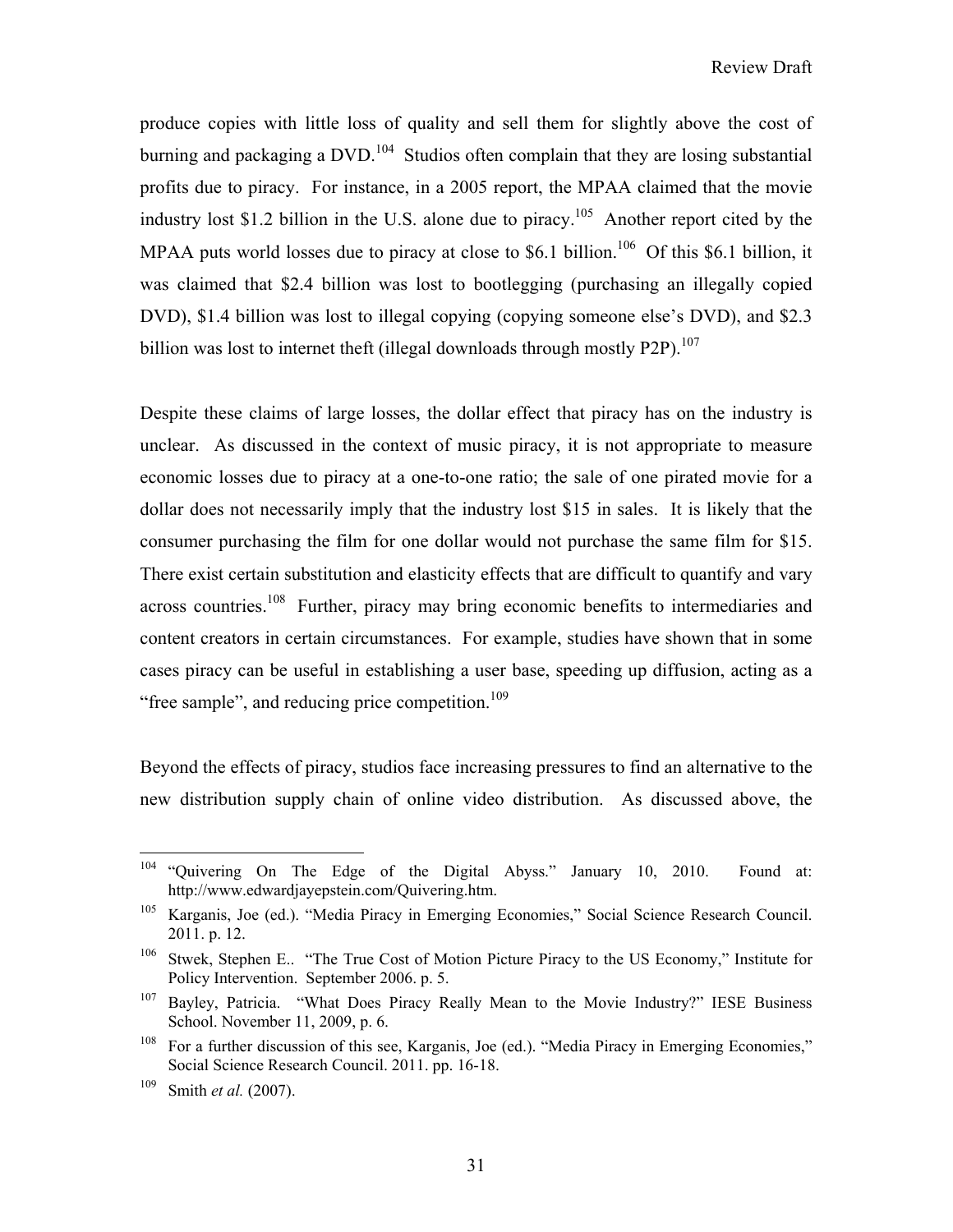business models of online distribution are increasingly removing the studio from the distribution sphere, relegating them to licensing and financing intermediaries. Furthermore, with the decline in the DVD sales that have been the "cash cow" for studios over the last 10 years, the major studios may be forced to change their business model.<sup>110</sup> How the studios are to survive in this new paradigm is a question at the center of many executives' and analysts' minds.

One prominent executive noted that in current new business models the companies are "trading digital pennies for analog dollars."111 Studios have tried to resist this trend by forcing companies to sell their downloaded content for prices similar to those of DVDs, despite the obviously lower cost of online versus physical production.<sup>112</sup> The problem is two-fold for the studios. First, by allowing online stores to charge less for onlinedistributed movies, studios encourage further cannibalization of DVD sales as consumers flock to the cheaper alternatives. Second, big-box stores like Wal-Mart and BestBuy will demand that they be able to purchase and sell the DVDs for lower prices to preserve their physical sales. Both forces limit sales margins, leaving studios caught between an emerging technology on one hand and the large retail outlets on the other. To make matters worse for the studios, some companies are willing to operate at a loss on the sale of the movie to encourage consumers to either buy their product, in the case of Apple and the iPod, or shop in their stores, in the case of Wal-Mart. This puts even further downward pressure on prices.

Although studios face many obstacles, they are still profitable, major players in the industry. Films are still breaking box office records, and DVD and Blu-Ray sales were

 $\overline{a}$ 

<sup>&</sup>lt;sup>110</sup> The Economist. "Hollywood and the internet: Coming Soon," The Economist. January 7, 2010.

<sup>&</sup>lt;sup>111</sup> Wallenstein, Andrew. "Was Jeff Zucker Really So Bad For NBC Universal?," January 28, 2011. Found at:

http://paidcontent.org/article/419-was-jeff-zucker-really-so-bad-for-nbc-universal/.

<sup>112 &</sup>quot;Quivering On The Edge of the Digital Abyss." January 10, 2010. Found at: http://www.edwardjayepstein.com/Quivering.htm.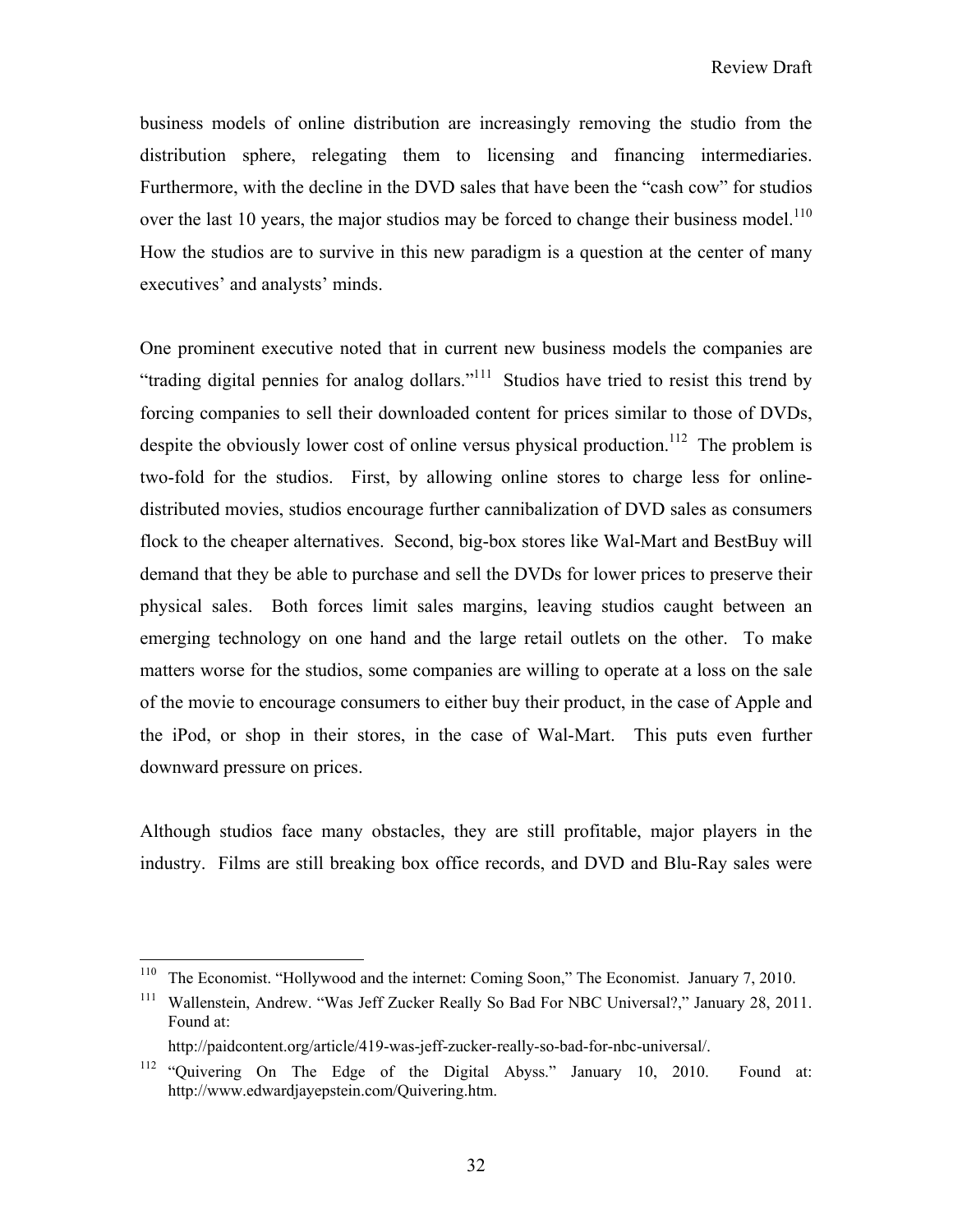close to \$2.1 billion for the first three months of  $2011$ .<sup>113</sup> Furthermore, major studios still exert control over the financing and distribution of movies to the cinema market. However, it is clear that the traditional distribution channels have begun to change and studios must adapt to remain relevant players in the downstream market. More research is needed to assess how the studios can remain profitable in this changing landscape and how their recent licensing agreements with online distributors will play out in the future.

# **E. HOW WILL CHANGES BROUGHT BY DIGITIZATION IMPACT INDEPENDENT PRODUCERS?**

With the advent of the new digital distribution channels and business models in the film industry, the independent artist has the opportunity for greater autonomy in the ability to distribute independent movies, albeit autonomy limited by the clout that major studios hold in the market. Prior to these changes artists had to rely on selling either their unfinished film (in the form of a screenplay) or finished film to a studio in order for the film to reach a wide audience. As previously discussed, this was because of the large upfront expense of first marketing and then distributing a film, both to the cinemas and via physical media. Only major studios generally had the capital to finance this venture as well as the contacts and technical expertise to properly market and distribute the film. Therefore, they had the power to dominate any negotiation with the filmmaker, which in return allowed them to control both the licensing terms and the curatorial terms of any agreement.<sup>114</sup> Today with the advent of online distribution, the cost for both the marketing and distribution of a film is significantly reduced. In return, the independent filmmakers who can finance the production of their own films no longer have to rely on selling it to a studio, allowing them to negotiate their own licensing terms with distributors and create their art free of any studio influence.

<sup>113</sup> 113 Snider, Mike. "Home video sales slide; more opt for Blu-ray players," USA Today. May 3 2011. Found at:

http://www.usatoday.com/tech/news/2011-05-02-dvd-movie-sales-continue-slide\_n.htm.

<sup>&</sup>lt;sup>114</sup> For a discussion of the history of how the film industry in relation to negotiations with filmmakers has changed see Garon, Jon M. "Content Control and the Socially Networked Film," University of Louisville Brandeis School of Law – Second Annual Conference on Innovation and Communication Law. August 2009.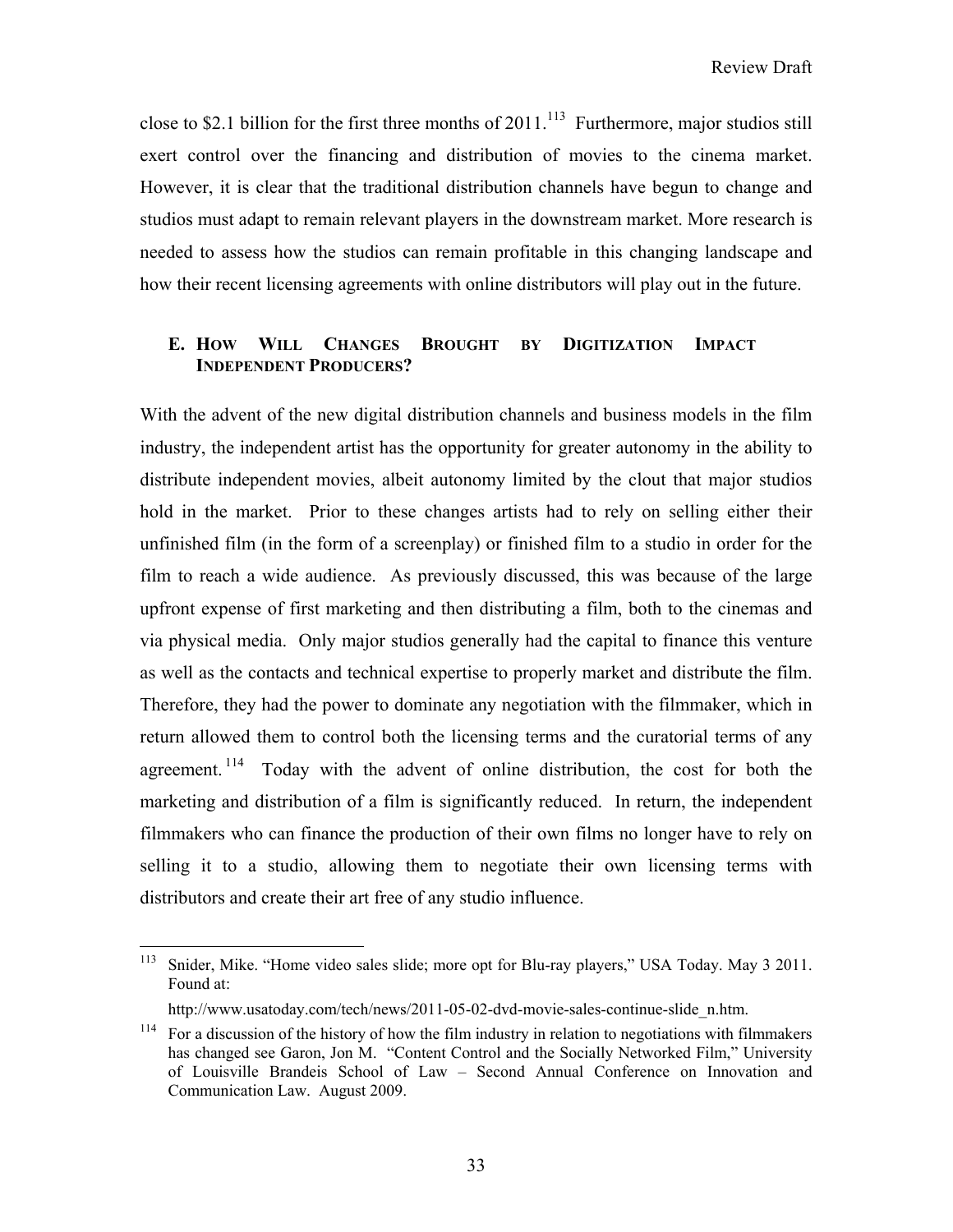Review Draft

One key reason that independent filmmakers now face lower costs is that it is much cheaper to mass-produce an online digitally streamed movie than it is to produce a DVD. An online movie can reside on a server and does not have to be stamped, packaged, and shipped. Instead, a digital copy just has to be provided to the distributor, which can then host the film on its site. Furthermore, the filmmaker can sign agreements with multiple distributors that can all host the movie, allowing the filmmaker even greater access to the market.  $115$  Although this prevents the filmmaker from showcasing the product in a cinema, if the movie achieves success through online distribution, independent cinemas might contact the filmmaker to license the film directly. One limitation to this model is that if the film is not shown in theatres first will not be considered for an Academy award.<sup>116</sup> Given that many independent filmmakers desire the accolades of the Academy to further their careers, this could be a serious limitation. However, with the advent of social media and ad-supported sites there are still opportunities for filmmakers to get their movies in cinemas―and onto Oscar nomination―without relying on the major studios.  $117$ 

Filmmakers are also using the internet as a tool to help finance and/or market their films. For example, a filmmaker might first prepare a preview or short of his film and distribute it on the internet in order to gain attention through user's reviews and word of mouth. Having generated positive feedback, the filmmaker might then be able to gain additional

<sup>115</sup> See discussion in Garon, Jon M. "Content Control and the Socially Networked Film," University of Louisville Brandeis School of Law – Second Annual Conference on Innovation and Communication Law. August 2009, pp. 19-21.

<sup>&</sup>lt;sup>116</sup> "Academy of Motion Picture Arts and Sciences, 80th Academy Award Rules for Distinguished Achievements in 2009, Rule 2 (3.)," Academy of Motion Picture Arts and Sciences. Found at:

http://www.oscars.org/awards/academyawards/rules/82aa\_rules.pdf

<sup>&</sup>lt;sup>117</sup> One loophole in the Academy's rules regarding films eligible for an Oscar is that ten minutes or 10% of the running time is allowed in a non-theatrical setting prior to the film's release. This means filmmakers can post extended previews or shorts related to the film on video websites such as YouTube, or social media networks such as Facebook without compromising the film's Oscar eligibility. "Academy of Motion Picture Arts and Sciences, 80th Academy Award Rules for Distinguished Achievements in 2009, Rule 2 (3.)," Academy of Motion Picture Arts and Sciences. Found at:

http://www.oscars.org/awards/academyawards/rules/82aa\_rules.pdf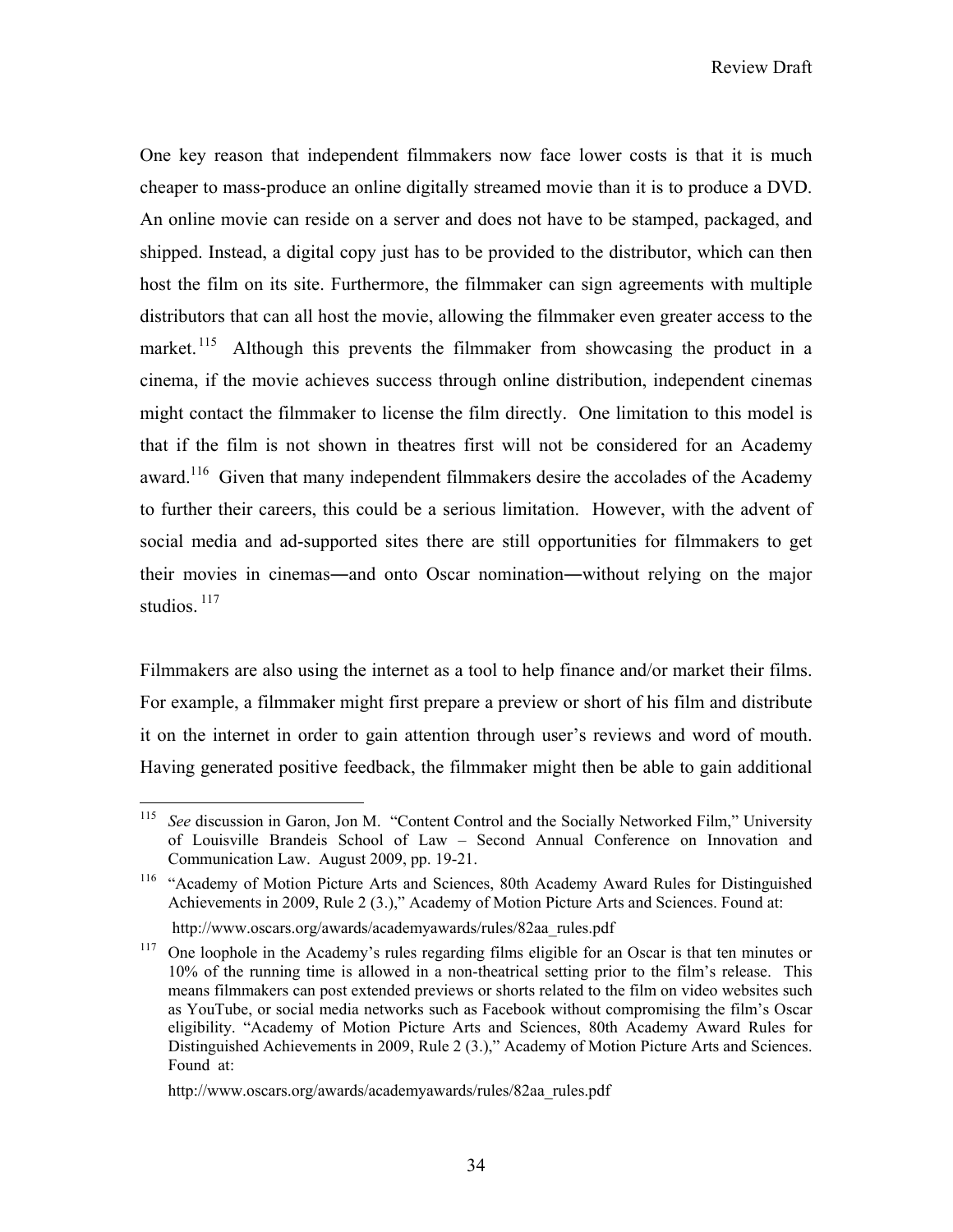financing for distribution from non-studio investors. This process of marketing through making a direct connection with the consumer is at the heart of several new internetbased business strategies and is an emerging option for filmmakers.<sup>118</sup> The filmmaker can employ a similar strategy by showing short films, or discussing ideas on videos and then offering consumers a chance to either donate money to make the film or buy a credit in the film, similar to the way that crowd-sourced funding works in the music industry. Websites that offer this feature, such as buyacredit.com, have achieved mild success.<sup>119</sup>

Although the aforementioned models do allow greater autonomy to small independent filmmakers, the advent of online distribution has limited potential for filmmakers who want to make big-budget films. With a major film costing over \$200 million on average<sup>120</sup>, of which \$39 million is spent just on marketing the film<sup>121</sup>, it is hard to imagine that selling credits or garnering attention in social media sites will ever be able to cover the costs or inspire investors to back such a large undertaking. Instead, these films must rely on the traditional studio financing and supply chain for their distribution. Granted, social media creates increased opportunities to reduce marketing costs; the director and stars can give interviews on social media sites attracting the attention of fans, or post previews on ad-sponsored video sites. However, such marketing techniques cannot reduce costs enough to make putting out a major movie affordable for independents. In this sense the studios will still maintain some control over the licensing and artistic output of the movie industry for the time being. However, as the industry changes, the relationship between filmmaker and studio will continue to evolve.

<sup>118</sup> See discussion at Garon, Jon M. "Content Control and the Socially Networked Film," University of Louisville Brandeis School of Law – Second Annual Conference on Innovation and Communication Law. August 2009, p. 19.

<sup>119</sup> *Ibid*, pp. 31-32.

<sup>&</sup>lt;sup>120</sup> Currah (2006) at p. 451.

<sup>121</sup> Epstein, Edward Jay. "Hollywood Demystified." Winter 2005. Found at: http://www.scribd.com/doc/5885934/How-film-studios-make-money.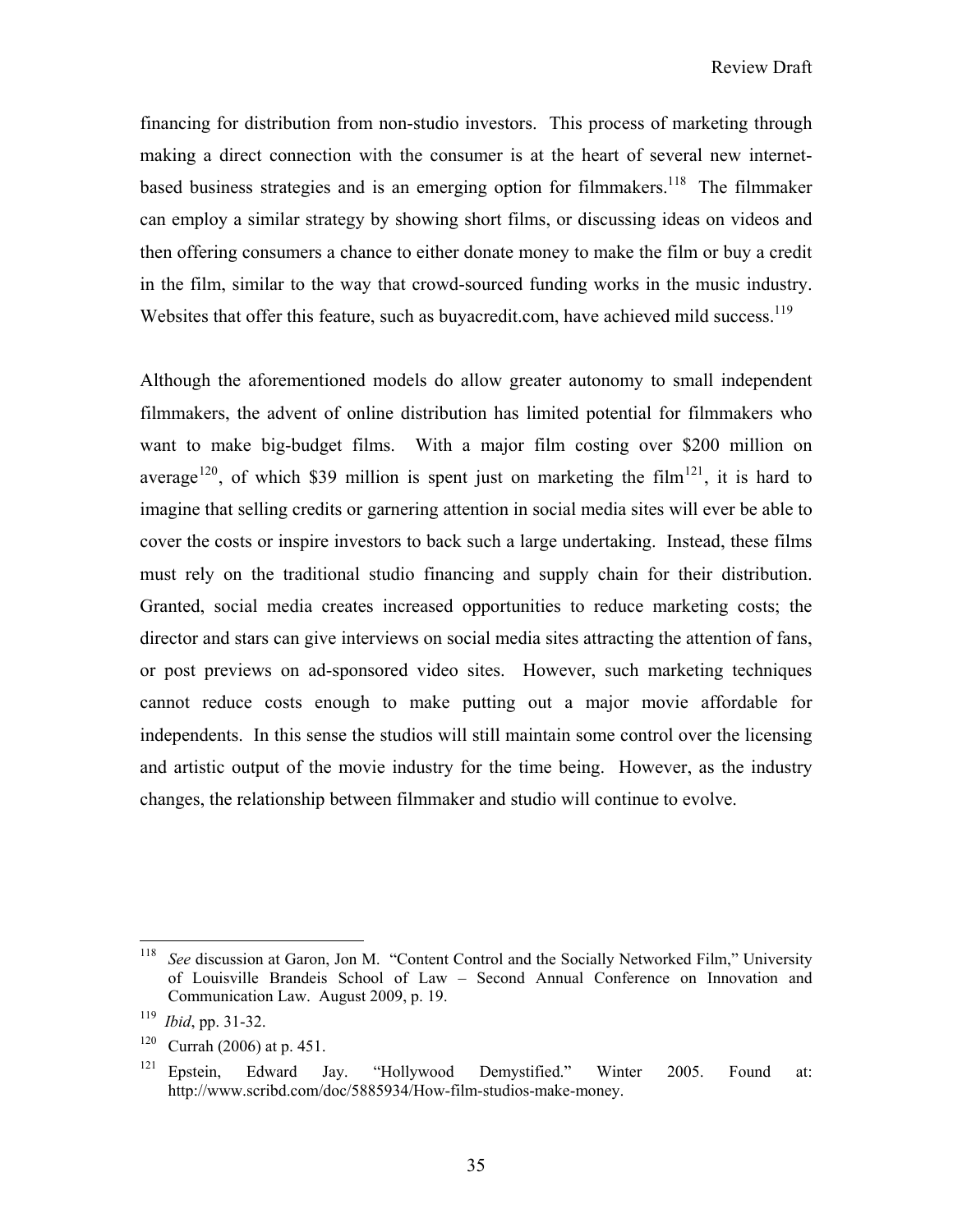#### **IV.BOOKS**

#### **A. TRADITIONAL SUPPLY-CHAIN**

In the traditional book supply chain, authors first create their product, a book manuscript or proposal.<sup>122</sup> Authors then seek a publisher willing to buy their product, sometimes by sending manuscripts to various publishing houses to pique their interest or by working with a book agent who looks for a publisher on behalf of the author. Typically publishers compensate authors on a royalty basis, with the publisher determining what percentage of the overall sales the author may receive.<sup>123</sup> Royalties fall within the range of 7% to 15% of the list price set for the physical book.<sup>124</sup> Good publishers find and groom writers, including those who do not show much initial commercial promise. Publishers give advances on royalties, which writers of nonfiction need in order to afford research for new books. $125$ 

The publishing house covers the production costs of the book, which include the editing and reviewing of the manuscript and the marketing and promotion, printing, and distribution of the finalized book. A printer produces a number of copies of the book, perhaps storing the books until they are sold if an especially large print run is requested. Printed books are then sent through distributors and wholesalers to booksellers and retailers who sell the books to the end consumers.<sup>126</sup>

Traditionally, publishers have sold books to stores, setting the wholesale price for hard covers at 50% of the cover price.<sup>127</sup> Profit margins for publishers are slim. For a

 $122\,$ Elliott, Amy M. "(R)Evolution in the Information Industry: What the Information Industry Can Learn from the Music Industry," Library Faculty Publications and Presentations, The Albertsons Library, Boise State University. January 1, 2010. pp. 4-5.

<sup>&</sup>lt;sup>123</sup> Muravskiy, Daniil. "The Digital Book as a Disruptive Innovation," St.P. State University Graduate School of Management Master's Thesis. 2010. (Muravkskiy (2010)) pp. 71-73.

<sup>124</sup> *Ibid* p. 76.

<sup>&</sup>lt;sup>125</sup> Auletta, Ken. "Publish or Perish," The New Yorker. April 26, 2010. (Auletta (2010)).

<sup>&</sup>lt;sup>126</sup> Muravkskiy (2010) at pp. 71-73.

 $127$  Auletta (2010).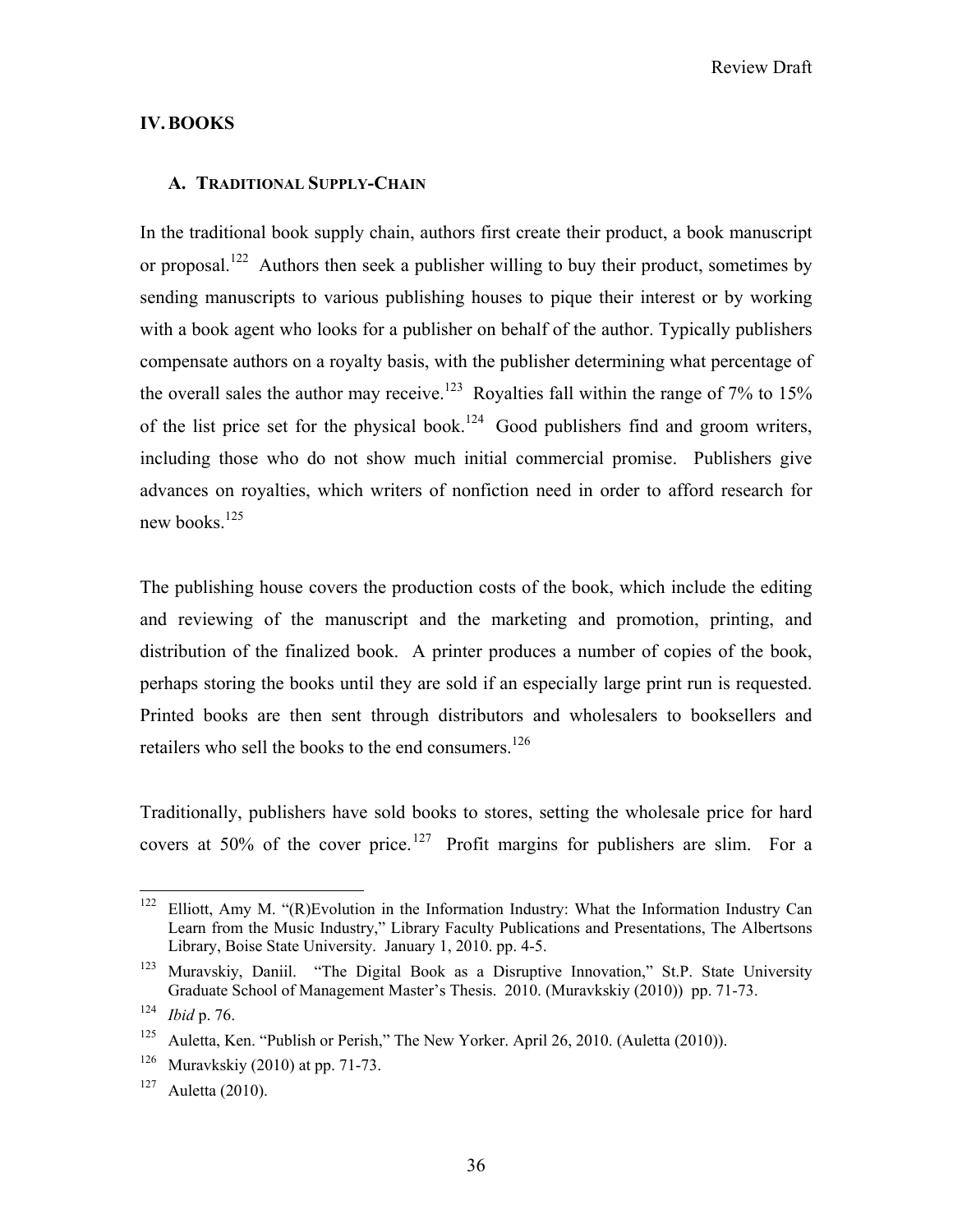hardcover book sold for \$26, with 50% as the retailer's margin and the remaining 50% covering the publisher's costs, the breakdown of publisher's costs is as follows: 15% for author royalties; 7% for the costs of paper, printing, and binding; 4% for marketing; 7% for distribution; and the remaining 18% to cover rent, editors, a sales force, and any write-offs of unearned author advances. Book vendors return 35% of the hardcovers they buy, which are costs publishers must write off.<sup>128</sup> Often, the hardback version of a book comes out months before the paperback version, which is sold for much less. This model has persisted more or less unchanged for decades, but the arrival of e-books has introduced a new distribution method.<sup>129</sup>

## **B. THE IMPACT OF DIGITIZATION**

In the digital era, the industry has an alternative step at the end of its traditional supply chain: digital conversion. Consumers can now access digital versions of books, or ebooks, over the internet. Though the first versions of e-books evolved 40 years ago, ebooks gained a large stake in the mass market around  $2007$ .<sup>130</sup> At the end of 2010, ebook sales constituted about 10% of total book sales, with the expectation that this figure would rise to  $25\%$  in the next two to three years.<sup>131</sup> Publishers expect that e-book sales will surpass traditional book sales by  $2018<sup>132</sup>$  By 2015, sales of e-books are expected to reach \$3 billion.<sup>133</sup> The availability of e-books has affected how books are made available to consumers for purchase from vendors. E-books can be purchased online

 $\overline{a}$ <sup>128</sup> Muravskiy breaks the costs up as 45 percent as the retailer's margin, 5.5 percent as the publisher's profit, and the remaining 49.5 percent covering the publisher's costs: 12.5 percent for author royalties; 12 percent for shipping and printing costs; 5 percent for marketing costs; 10 percent to the wholesaler; and 10 percent for editing and reviewing manuscripts. See Muravskiy (2010) at pp. 71-73.

 $129$  Auletta (2010).

<sup>130</sup> *See* Muravskiy (2010) at pp. 71-73. Project Gutenberg was founded in 1971 and is a digital library with the full texts of public domain books that can be read by almost any computer in a variety of digital formats.

<sup>&</sup>lt;sup>131</sup> "Times Will Rank e-Book Best Sellers," The New York Times. November 10, 2010.

<sup>&</sup>lt;sup>132</sup> Loebbecke, Claudia. "The Emergence of eBooks: Just Another Media Industry Joining the Converging Digital World? An Explorative Study on User Preferences and Industry Structure Changes," University of Cologne. 2010. p. 5.

<sup>133</sup> Rosenbloom, Stephanie. "Would You Sign My Kindle?," The New York Times. April 13, 2011.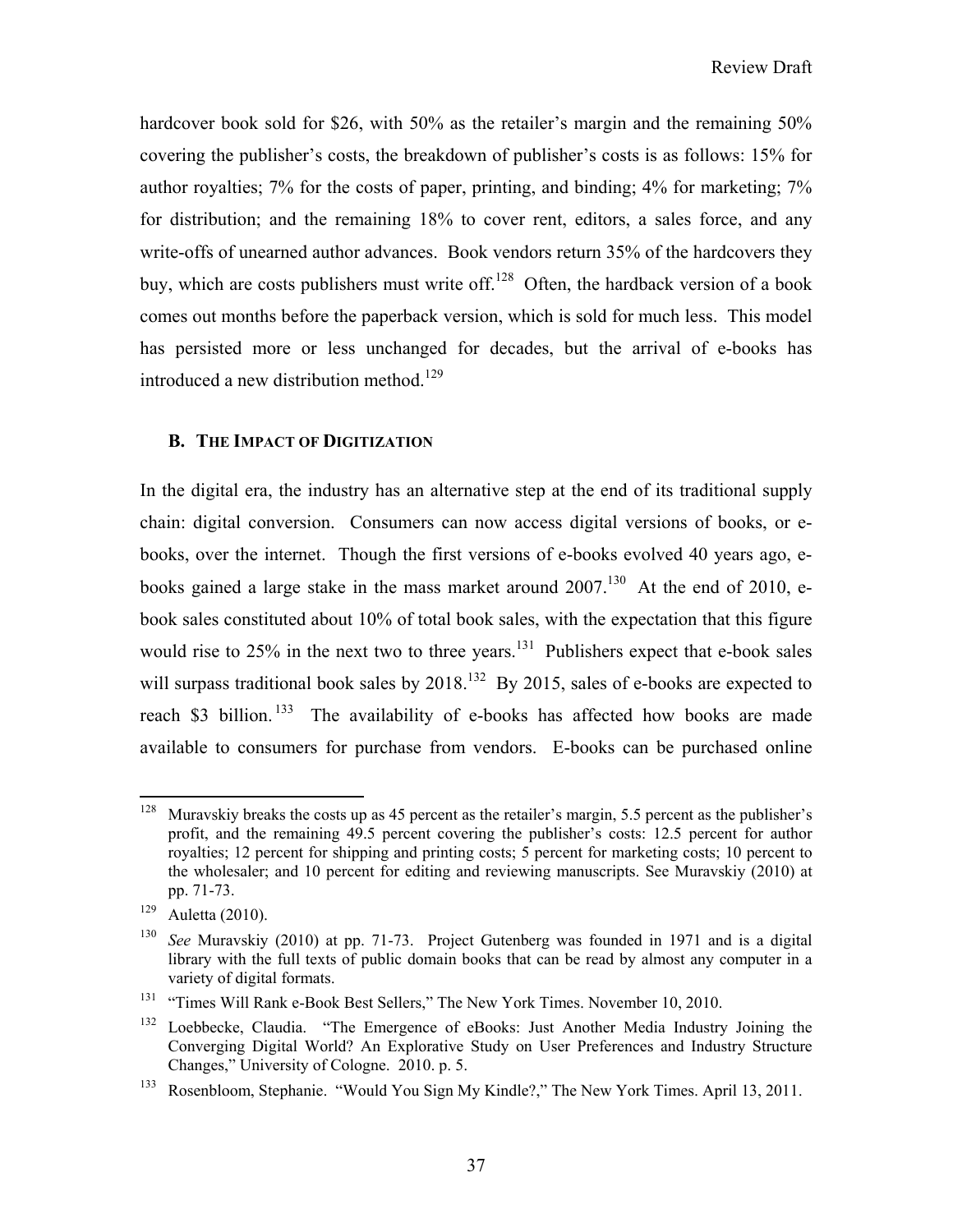through traditional book vendors, like Amazon and Barnes & Noble, as well as through newer industry participants, like Apple with its iBooks and iBookstore applications.

In order to read an e-book, a consumer must have an internet-connected e-reader. The ereader may be a multi-purpose device—such as a computer, Smartphone, or tablet—or a device developed specifically for reading e-books. Not surprisingly, the market for ebooks has led to the rise of a complementary market for e-readers, and marketing efforts to sell e-books are often closely tied to marketing efforts to sell the required e-reader. The above-mentioned vendors each offer their own e-reader: Amazon offers the Kindle, Barnes & Noble offers the Nook, and Apple offers the iPad, iPhone, and iPod Touch. There are other makers of e-readers in addition to these three big market players, the most notable of which is Sony. Sony beat the others to the e-reader market with its Librie tablet, launched in April 2004 and hailed as "the first successful attempt at a proper electronic book with a display that approximates the look of traditional paper."<sup>134</sup>

Many e-readers such as the Kindle and Apple's various devices are integrated with wireless internet. This provides customers with the ability to download e-books and other content directly to their e-readers. For example, when a consumer purchases an ebook from Amazon, the purchase is sent automatically and wirelessly to the selected Kindle or Kindle app. Downloads made to Kindle for PC can be transferred to a Kindle later. <sup>135</sup> In general, consumers pay a one-time purchase fee, as they do for physical books, and have the right to read the e-book as many times as they would like. As in a physical library, the number of e-books stored on an e-reader device is limited only by space; however, in this case, the limiting factor is memory rather than physical dimensions.

In contrast to the music and movie industries, traditional book retailers adapted to digitization by introducing e-reader devices that integrated Digital Rights Management (DRM) copyright protection from the beginning. To prevent piracy in this business

<sup>134</sup> Lytle, J. Mark. "Library Without Books," The Guardian. April 22, 2004.

<sup>&</sup>lt;sup>135</sup> "Kindle for PC." Amazon.com. Found at: http://www.amazon.com/gp/feature.html/ref=kcp\_pc\_mkt\_lnd?docId=1000426311.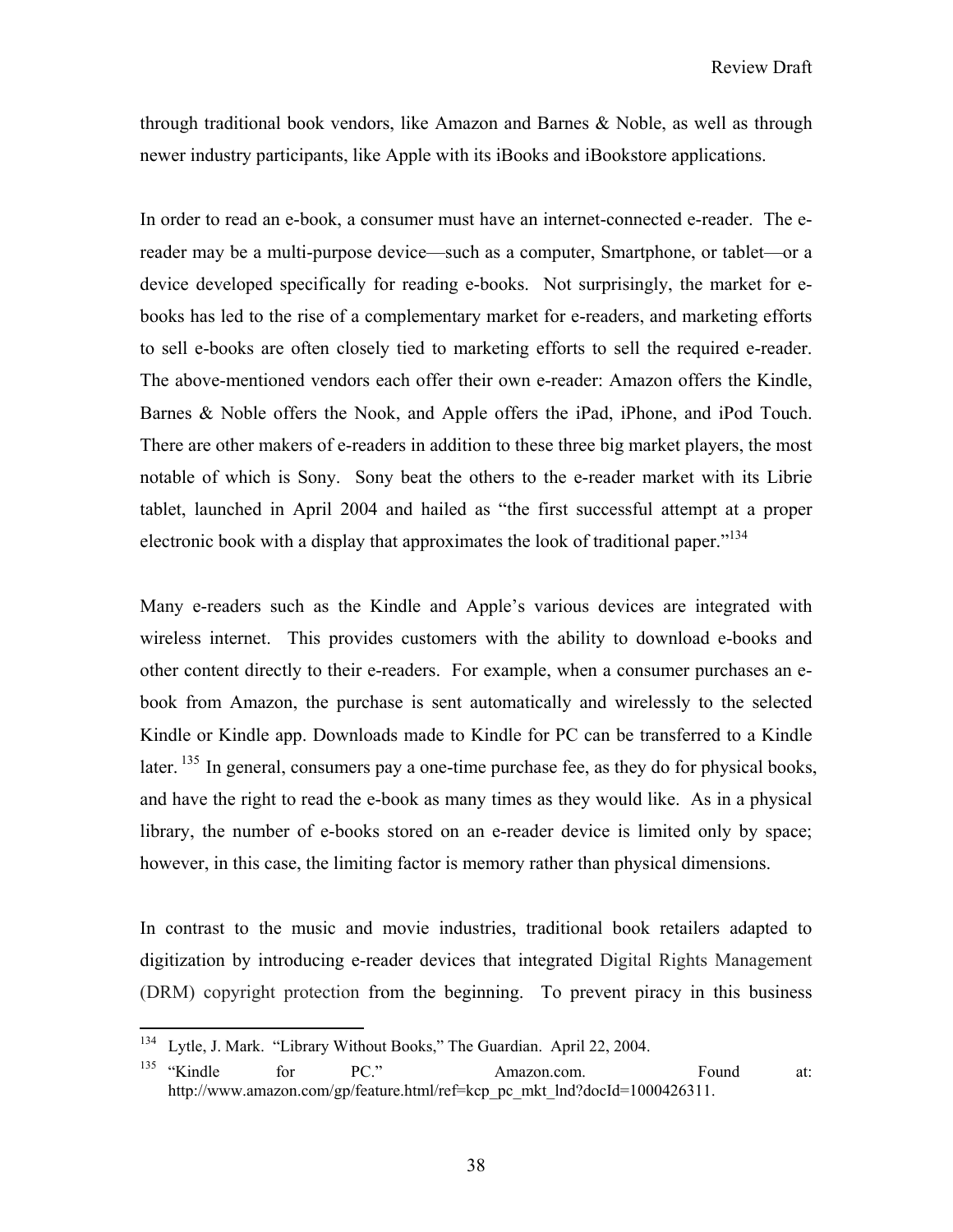model, titles are encrypted so that they can only be used on the e-reader device to which they are initially downloaded. This security system means that consumers generally cannot share e-books unless they share the e-reader device to which the books have been saved.<sup>136</sup>

# **C. HOW WILL COMPETITION EVOLVE IN THE DISTRIBUTION AND SALE OF E-BOOKS?**

The operating margins on digital book sales range from 25% to 30%, while operating margins for traditional book sales are in the mid-teens.<sup>137</sup> In addition to profiting from ebook sales, distributors are also profiting from e-book reader devices. As noted previously, the most popular e-book and e-book reader vendors are: Amazon, the e-book reader Kindle, and Kindle applications; Barnes & Noble and the Nook; and Apple, the iPad, iBooks, and iBookstore applications.<sup>138</sup> The remainder of this section discusses the current business models of these players and the potential for change in the nature of competition among them.

## **i. Amazon and the Kindle**

Amazon began selling e-books in April 2001, when Amazon teamed with Adobe Systems, Inc. to offer the Adobe Acrobat eBook Reader software in Amazon's e-book store.<sup>139</sup> Over the last 10 years, Amazon has seen incredible growth in its e-book line; the company has gone from offering two thousand titles in 2001 to nearly one million as of May 2011.<sup>140</sup> In November 2007, Amazon introduced its e-book reader, the Kindle,

<sup>136</sup> 136 Carreiro, Erin. "Electronic Books: How Digital Devices and Supplementary New Technologies are Changing the Face of the Publishing Industry," Publishing Research Quarterly. October 26, 2010, p. 225. (Carreiro (2010)).

<sup>&</sup>lt;sup>137</sup> Cheng, Andria. "Barnes & Noble Shares Up on Buy Rating," The Wall Street Journal. May 6, 2011.

<sup>138</sup> Carreiro (2010).

<sup>&</sup>lt;sup>139</sup> Adobe and Amazon.com. "Adobe and Amazon.com to Extend Availability of Adobe Acrobat eBook Reader and eBook Titles Worldwide." April 10, 2001. Found at:

http://www.adobe.com/aboutadobe/pressroom/pressreleases/200104/20010410amazon.html.

<sup>&</sup>lt;sup>140</sup> Adobe and Amazon.com. "Adobe and Amazon.com to Extend Availability of Adobe Acrobat eBook Reader and eBook Titles Worldwide." April 10, 2001. Found at: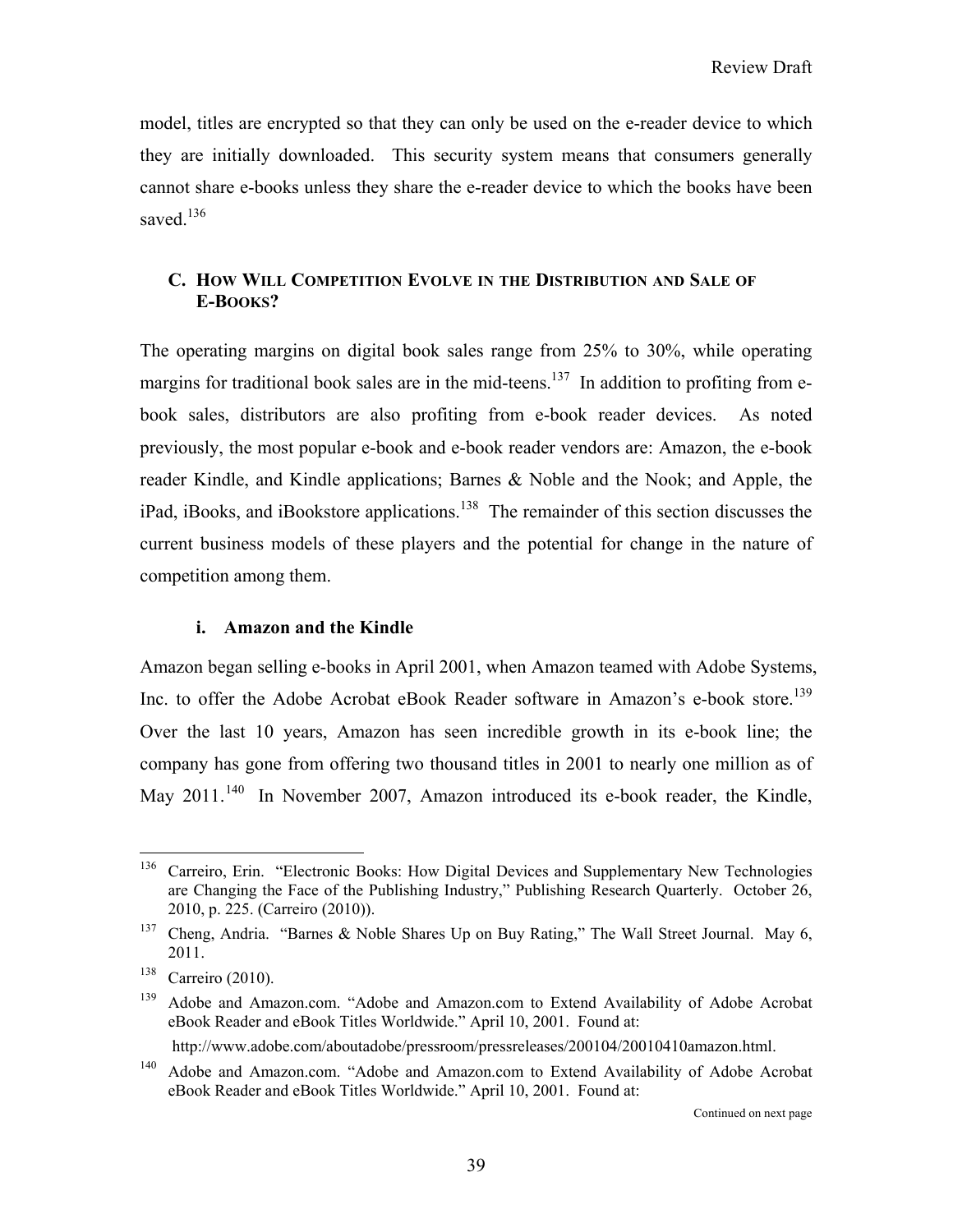entering the nascent e-reader market. Amazon now has 70% to 80% share in the e-book business. $141$ 

Amazon's homepage touts the Kindle as "The #1 Bestselling Product on Amazon." The Kindle was designed to interface with Amazon's online Kindle store, accessed via Amazon.com. It uses a proprietary file format, so owners of the Kindle must buy their ebooks from Amazon.<sup>142</sup> The current generation of Kindle can store up to 3,500 titles in its memory and downloads e-books in 60 seconds. One of Amazon's selling points for the Kindle is that it is "lighter than a paperback," with a weight of 8.7 ounces and a depth of 1/3 of an inch. Books that consumers purchase from the Kindle store are automatically backed up online in the consumer's Kindle library on Amazon and can be re-downloaded wirelessly for free at any time.<sup>143</sup> The Kindle models currently on offer range from \$114 to \$379, with the Kindle 3G priced at \$189.<sup>144</sup>

In January 2011, Amazon announced that for the first time, it had sold more Kindle ebooks than paperback books, selling  $115$  e-books for every 100 paperbacks.<sup>145</sup> The number of e-books available has grown from 90,000 at launch to 945,026 in May

 $\overline{a}$ 

Continued from previous page

http://www.adobe.com/aboutadobe/pressroom/pressreleases/200104/20010410amazon.html.; International Business Times "Kindle to Generate \$5.42 bn Revenue in 2011 for Amazon." May 10, 2011. Found at: http://www.ibtimes.com/articles/143318/20110510/amazon-com-kindleebook-reader-device-apps-video-book-titles-store-nasdaq-stock-market-wi-fi-114.html. Amazon currently offers 945,026 titles.

<sup>&</sup>lt;sup>141</sup> Carnoy, David. "Amazon: We have 70-80 percent of e-book market," August 2, 2010. Found at: http://reviews.cnet.com/8301-18438\_7-20012381-82.html.

<sup>&</sup>lt;sup>142</sup> A user may be able to download software to convert files into Kindle-friendly formats, but the Kindle does not readily read any other e-book format.

<sup>143</sup> Amazon. "Charlaine Harris Passes 1 Million Kindle Books Sold." May 11, 2011. Found at: http://phx.corporate-ir.net/phoenix.zhtml?c=176060&p=irolnewsArticle&ID=1562816&highlight=.

<sup>144 &</sup>quot;Amazon Kindle Store," Amazon, Inc., available at: http://www.amazon.com/kindle-storeebooks-newspapers-blogs/b?ie=UTF8&node=133141011.

<sup>145</sup> Perenson, Melissa J. "Amazon Kindle Book Sales Soar." January 27, 2011. Found at: http://www.pcworld.com/article/218039/amazon\_kindle\_book\_sales\_soar.html.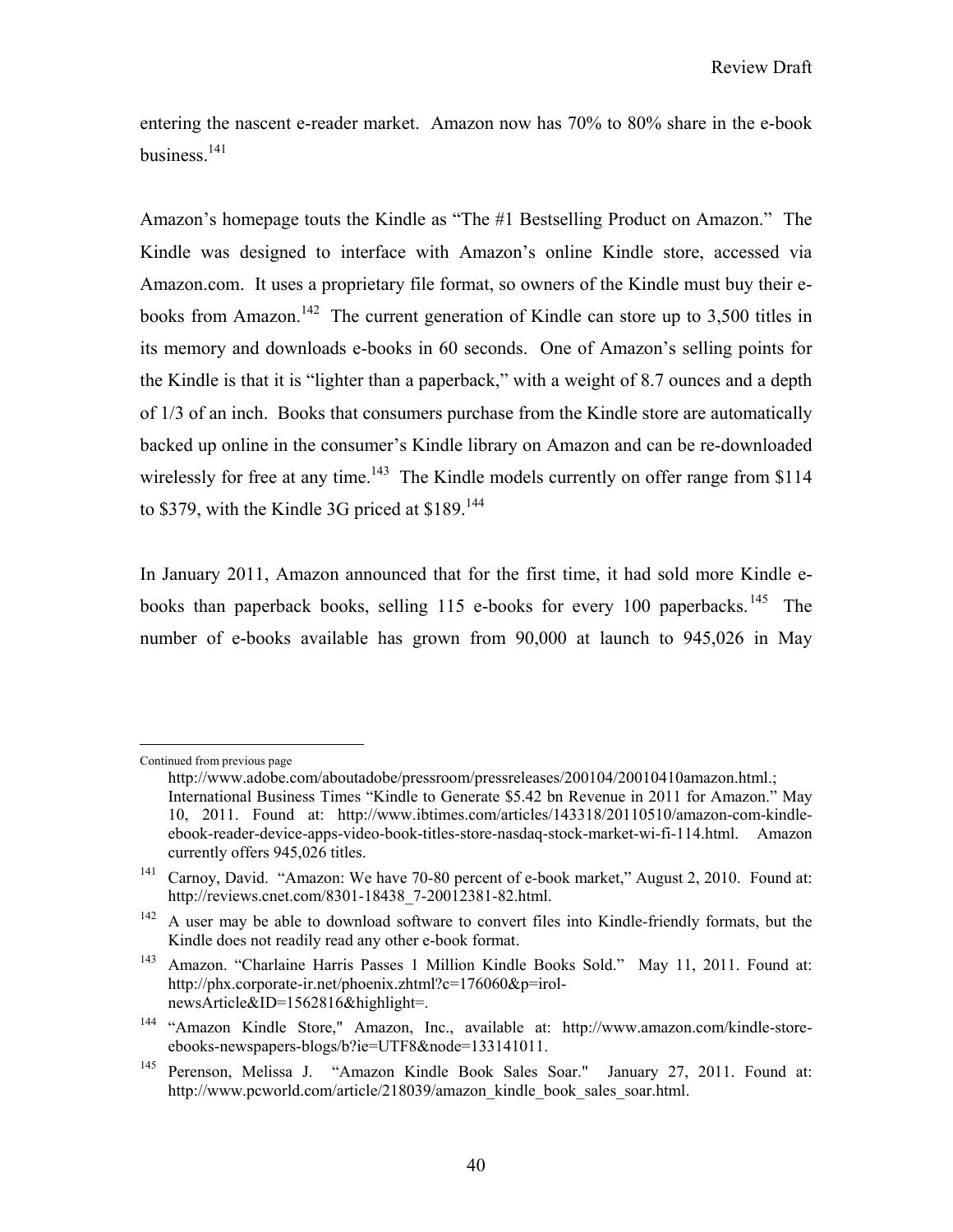$2011$ <sup>146</sup> According to analysts, the Kindle has seen explosive growth since 2008, with estimated Kindle shipments increasing from 240,000 in 2008 to 8.5 million in 2010.<sup>147</sup> Analysts forecast that the Kindle can generate revenue—tied to the Kindle unit, accessories, e-books, and subscriptions—in excess of \$5.42 billion in 2011 and \$7.96 billion in  $2012.<sup>148</sup>$ 

Since the Kindle has been released, Amazon has become more flexible with certain policies to meet consumer expectations. For example, in November 2010, three years after the Kindle's launch, Amazon made it possible for consumers to give e-books as a gift to anyone with an email address. 149 In April 2011, Amazon reversed its decision to block Kindle users from borrowing e-books from libraries.<sup>150</sup> Before then, only users of the Nook (either the reader or the app), the Sony Reader, and the Kobo reader could use library e-books.

An analyst notes the way the Kindle enhances Amazon's profits beyond the business of selling physical books: "We think that Kindle not only helps to remove multiple costs and inefficiencies in the traditional book printing and distribution business (*e.g.,* print and fulfillment costs, back order risk, and inventory management) but also increases propensity to buy books/content and other adjacent products due to convenience and 24/7 access."<sup>151</sup>

<sup>146</sup> International Business Times "Kindle to Generate \$5.42 bn Revenue in 2011 for Amazon," May 10, 2011. Found at: http://www.ibtimes.com/articles/143318/20110510/amazon-com-kindleebook-reader-device-apps-video-book-titles-store-nasdaq-stock-market-wi-fi-114.html.

<sup>147</sup> *Ibid*.

<sup>148</sup> *Ibid*.

<sup>&</sup>lt;sup>149</sup> "For the First Time, Give the Gift of Kindle Books (No Kindle Required)." November 19, 2010. Found at: http://phx.corporate-ir.net/phoenix.zhtml?c=176060&p=irolnewsArticle&ID=1498845&highlight=.

<sup>&</sup>lt;sup>150</sup> Bosman, Julie. "Kindle Users to be Able to Borrow Library e-Books," The New York Times. April 20, 2011.

<sup>&</sup>lt;sup>151</sup> International Business Times "Kindle to Generate \$5.42 bn Revenue in 2011 for Amazon." May 10, 2011. Found at: http://www.ibtimes.com/articles/143318/20110510/amazon-com-kindleebook-reader-device-apps-video-book-titles-store-nasdaq-stock-market-wi-fi-114.html.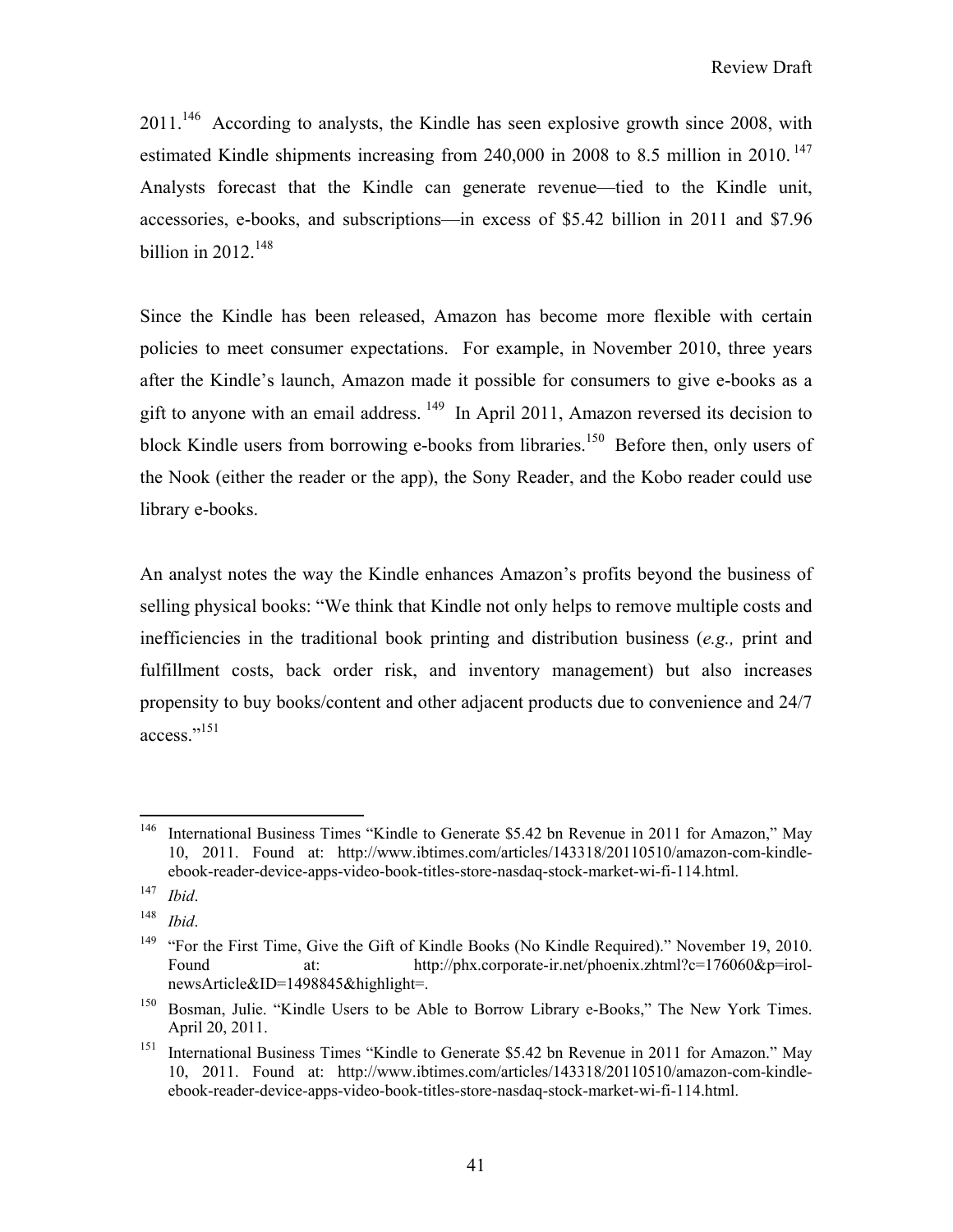#### **ii. Barnes & Noble and the Nook**

Barnes & Noble is the largest book retailer in the United States and is the only brick-andmortar vendor of e-books of the three largest e-book market participants. In addition to its website, the company at one time operated 705 retail bookstores and 636 college bookstores across the country.<sup>152</sup> Barnes & Noble has claimed about 28% of the e-book business as of May 2011, putting it solidly behind the industry leader Amazon.<sup>153</sup>

Barnes  $\&$  Noble launched its eBookstore in July 2009.<sup>154</sup> The company then introduced its e-reader, the Nook, in late 2009. Nook in color was launched in October 2010 and was revamped in April 2011, providing users with access to email, web browsing, and a store with software applications.

The Nook operates with a touch screen, and its memory can accommodate up to 6,000 ebooks. The Nook Color is currently priced at \$249.<sup>155</sup> Barnes & Noble advertises that Nook users have a reading selection of over 2 million books, with more than one million that are free and most of the rest priced at \$9.99 or less. Nook can be downloaded as an application for the iPad, iPhone, Android, Blackberry, PC, and Mac operating systems. However, owners of a Nook cannot purchase e-books from Amazon or Apple because neither vendor offers a version of its e-reader software for the Nook.

As a brick-and-mortar business, Barnes & Noble faces the challenge of avoiding the path to bankruptcy that its competitor Borders took. Analysts suspect Barnes & Noble has remained a player in the book industry because the company was aware of the pending digital shift: "They went in with both feet, quickly got a device on the market as opposed

<sup>152</sup> <sup>152</sup> Barnes & Noble. "Barnes & Noble Investors Page." Found at: http://www.barnesandnobleinc.com/for\_investors/for\_investors.html.

<sup>&</sup>lt;sup>153</sup> Cheng, Andria. "Barnes & Noble Shares Up on Buy Rating," The Wall Street Journal. May 6, 2011.

<sup>154 &</sup>quot;Barnes & Noble Launches World's Largest eBookstore." July 20, 2009. Found at: http://www.barnesandnobleinc.com/press\_releases/2009\_july\_20\_ebookstore.html.

<sup>&</sup>lt;sup>155</sup> Barnes & Noble. "Nook Color." Found at: http://www.barnesandnoble.com/nookcolor/index.asp?cds2Pid=35607.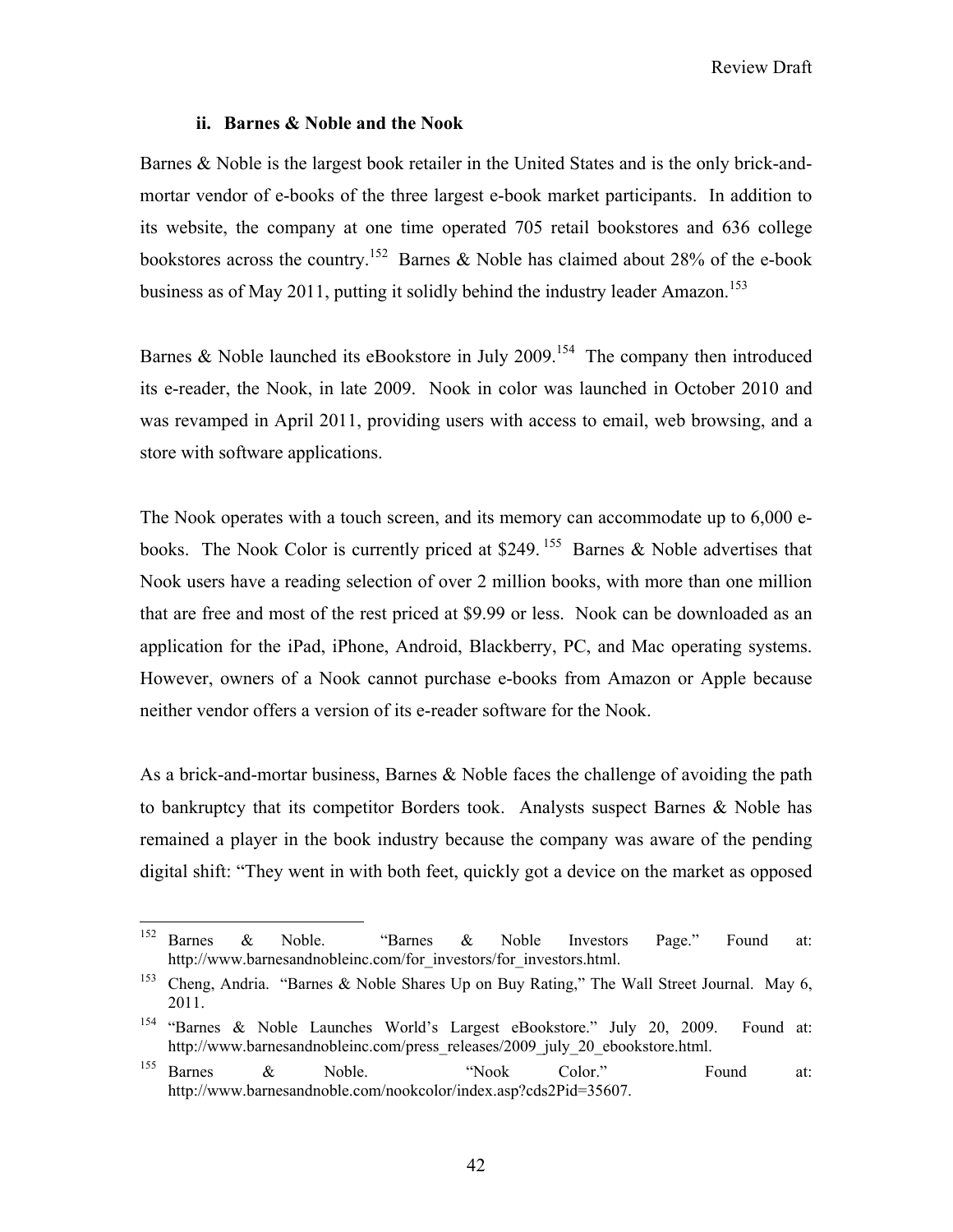to picking someone to partner up with like Borders did, and when the firestorm in 2010 hit, they already had their device ready to go. Borders did not."<sup>156</sup> An analyst at Forrester research thinks Barnes & Noble has a better than 50% chance of surviving the switch to digital if it becomes even more aggressive about its Nook business.<sup>157</sup> Analysts estimate there are currently about 2 to 2.5 million Nook users.<sup>158</sup> A Goldman Sachs analyst report forecasts Nook-related sales going from \$62 million in 2009, the year the Nook was launched, to an estimated \$1.16 billion in 2012.<sup>159</sup>

## **iii. Apple and the iPad**

Apple entered the e-book market in January 2010, when it released the iPad tablet and iBooks application.<sup>160</sup> This application lets users buy and download e-books from the iBookstore, which is fully integrated into the app, directly onto the iPad and then read the e-books on the iPad's screen. When the iBookstore first opened, e-books were priced between \$8 and \$15. As of the unveiling, five of the largest publishers—Penguin, HarperCollins, Simon & Schuster, Macmillan, and Hachette Book Group—had content on the iBookstore.<sup>161</sup>

The iPad is not a dedicated e-book reader, but it can be used as one with Apple's iBooks application, Amazon's Kindle application, or Barnes & Noble's Nook application. However, the iBooks application is compatible with only the iPhone, iPod touch, and

 $\overline{a}$ 

<sup>&</sup>lt;sup>156</sup> Mangalindan, JP. "Why Barnes & Noble Should Go from Bookstore to Nookstore," CNNMoney. April 13, 2011. Found at: http://tech.fortune.cnn.com/2011/04/13/why-barnes-noble-should-gofrom-bookstore-to-nookstore/.

<sup>157</sup> *Ibid*.

<sup>&</sup>lt;sup>158</sup> Cheng, Andria. "Barnes & Noble Shares Up on Buy Rating," The Wall Street Journal. May 6, 2011.

 $^{159}$  Mangalindan (2011).

<sup>160</sup> Dolcourt, Jessica. "Apple iBooks e-reader: First Take." January 27, 2010. Found at: http://reviews.cnet.com/8301-19512\_7-10442855-233.html.

<sup>&</sup>lt;sup>161</sup> Michaels, Philip. "iPad to Feature Apple's iBooks e-reader App," Macworld. January 27, 2010. Found at: http://www.pcworld.com/businesscenter/article/187897/ipad to feature apples ibooks ereader a pp.html.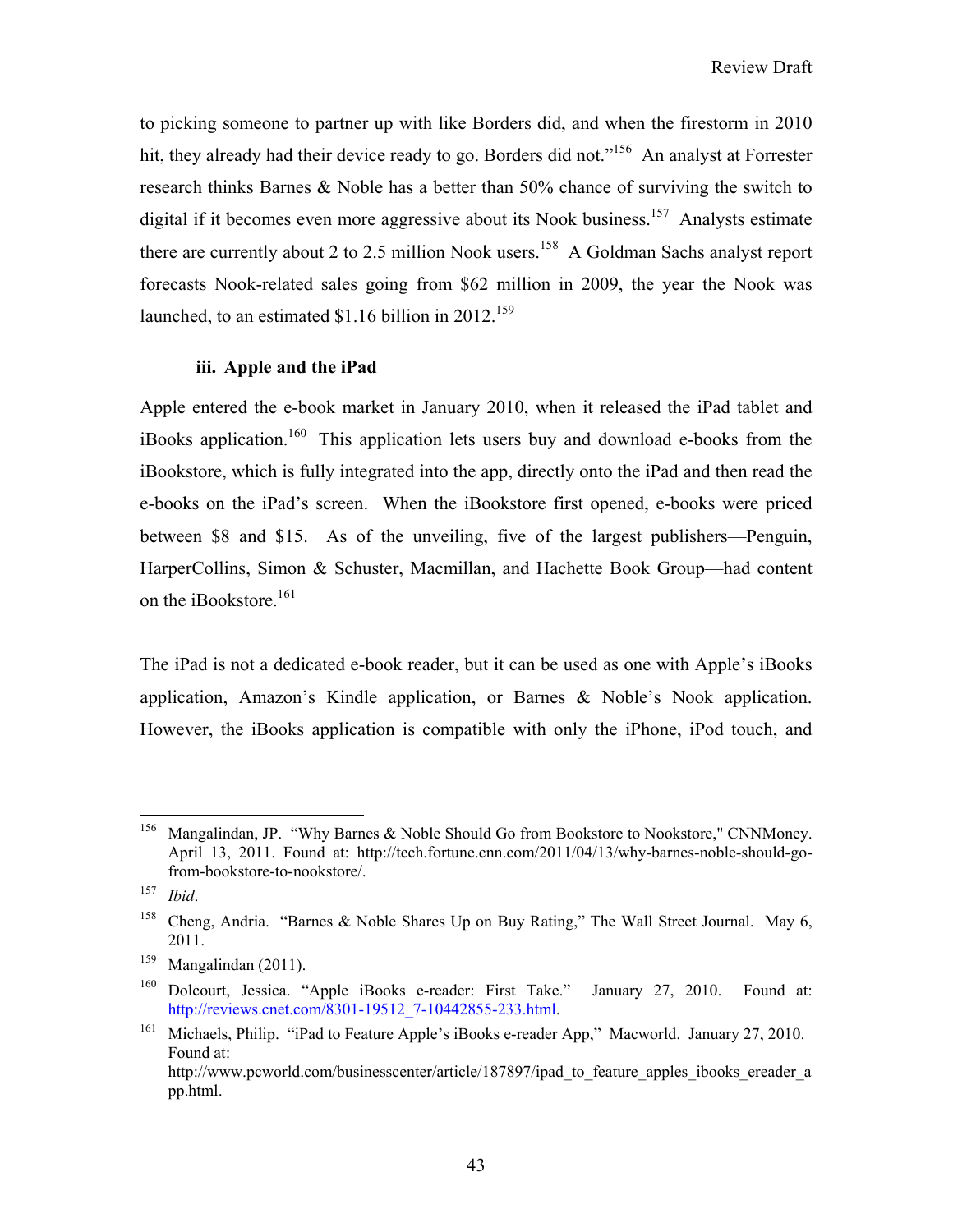iPad.162 Apple claimed that as 2011 owners of the iPad had downloaded over 1.5 million e-books from the iBookstore.<sup>163</sup>

## **D. HOW WILL THE EMERGENCE OF E-BOOKS IMPACT PUBLISHERS?**

Between 2002 and 2008, the book industry saw annual sales growth of just 1.6%, and profit margins were shrinking. Publishers had slashed expenditures, laying off editors and publicists and becoming more cautious with unknown writers. In 2009, however, the e-book business began to show signs of great promise. Despite accounting for only 3% to 5% of the market, sales of e-books had increased 177% from the previous year, and analysts forecasted e-books would soon account for 25% to 50% of all books sold.<sup>164</sup>

As noted previously, Amazon's Kindle is the leader in e-book sales. In 2009, Amazon was purchasing many e-books from publishers for about \$13 and selling them for just \$9.99, taking a loss on each book to gain market share and encourage sales of its e-reader, the Kindle. By the end of that year, Amazon's sales of e-books accounted for 80% of total e-book sales, and \$9.99 was the established price of an e-book. Publishers panicked, fearing such low prices would decimate their profits. David Young, the CEO of Hachette Book Group USA, said, "The big concern—and it's a massive concern—is the \$9.99 pricing point. If it's allowed to take hold in the consumer's mind that a book is worth ten bucks, to my mind its game over for this business."165 Generally, under this reseller model, the online bookseller pays the publisher 50% of the list price of the e-book, which then sells at retail for whatever price the bookseller chooses.<sup>166</sup>

Publishers recognized the similarity between Amazon's strategy of discounting e-books to build market share in its e-readers and Apple's strategy of discounting music

<sup>162</sup> 162 Apple. iBooks Description. Found at: http://itunes.apple.com/us/app/ibooks/id364709193?mt=8.

<sup>163</sup> Carreiro (2010).

<sup>164</sup> Auletta (2010).

<sup>165</sup> *Ibid.*

<sup>&</sup>lt;sup>166</sup> Authors Guild. "E-Book Royalty Math: The House Always Wins." February 3, 2011. Found at: http://www.authorsguild.org/advocacy/articles/e-book-royalty-math-the-big.html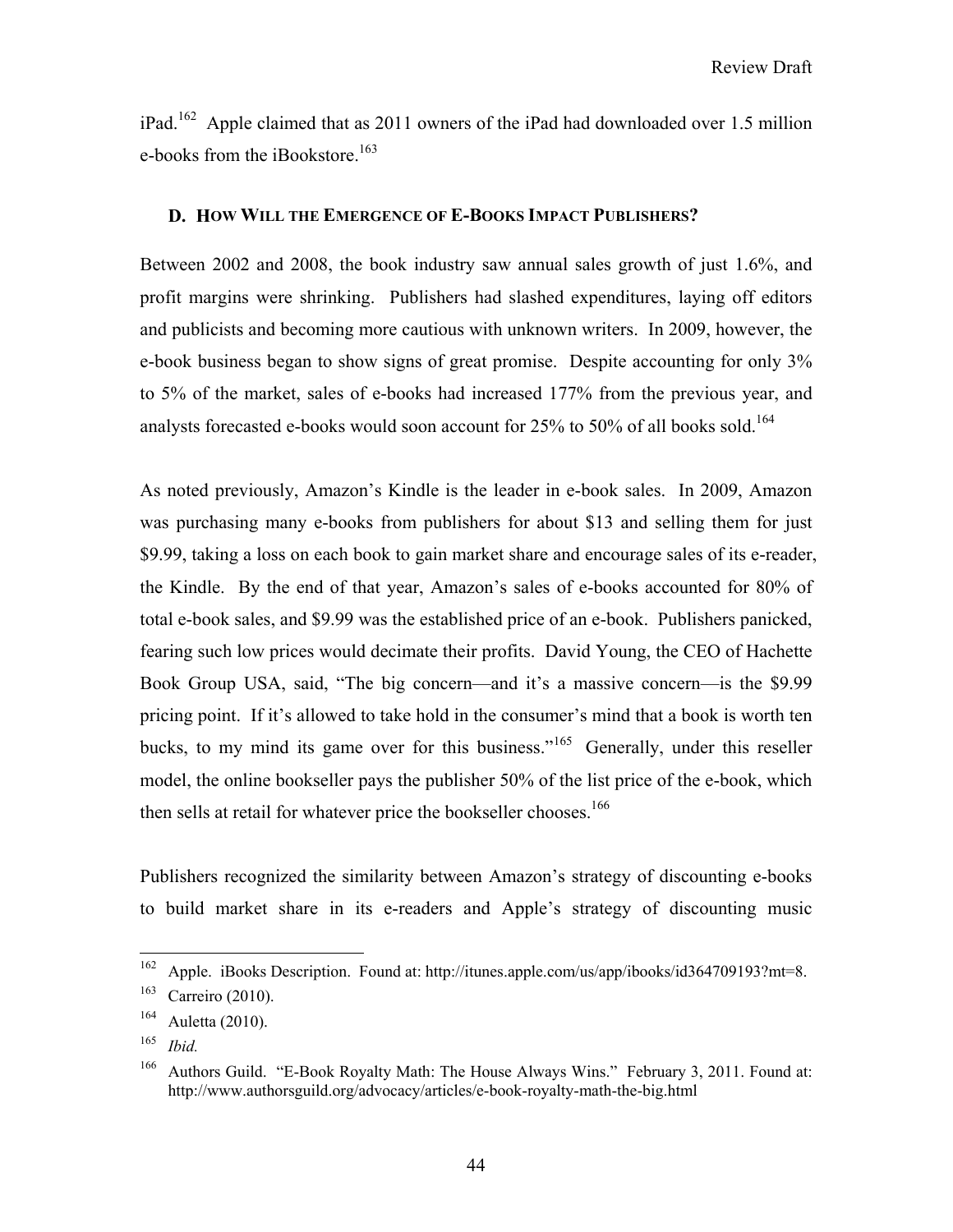downloads to build market share in its digital music players. As one publisher noted, "Get market share, and when you get far ahead it is hard to catch up. [Amazon's founder] Bezos's game, like [Apple's founder] Jobs's before him, is to get the device and get 80% to 90% distribution on the device, and you own the game."<sup>167</sup> Thus, when Apple introduced the iPad in 2009 as a rival to Amazon's Kindle, the industry became hopeful that iPad would create more competition in the e-reader industry and possibly spark more interest in e-books themselves.168

In sum, publishers of e-books face lower costs of production as well as lower selling prices. Thus, it remains to be seen how publishers' profits will be impacted by the introduction of e-books. Over the last few years, the industry has seen decreasing sales of physical books and increasing sales of e-books. However, it is unclear whether sales of e-books represent shifted sales of physical books or new sales driven by sales of ereaders that piqued consumer interest. It is also unclear how higher profit margins applied to lower list prices of e-books will compare with low profit margins applied to high list prices of hardcovers.

## **E. HOW WILL THE EMERGENCE OF E-BOOKS IMPACT AUTHORS?**

Technological advances have allowed authors to cheaply or freely create and distribute their work without the publishers, editors, or printers.  $169$  Popular self-publishing packages include Amazon Digital Text Platform (DTP), Lulu, Barnes & Noble's PubIt!, FastPencil, Publish Green, Scribd, and Smashwords. Amazon was the first major market player to cater to self-publishers. If offered DTP in January 2010, announcing that it would provide authors with a 70% share of the sales of e-books for Kindle customers.<sup>170</sup>

<sup>167</sup> Auletta (2010).

<sup>&</sup>lt;sup>168</sup> Senior, Antonia. "Can Apple's Jesus Tablet deliver a miracle?" The Times. January 22, 2010. *See also*, Auletta (2010).

<sup>&</sup>lt;sup>169</sup> Elliott, Amy M. "(R) Evolution in the Information Industry: What the Information Industry Can Learn from the Music Industry," Library Faculty Publications and Presentations, The Albertsons Library, Boise State University. January 1, 2010, pp. 6-7.; Rosenbloom, Stephanie. "Would You Sign My Kindle?," The New York Times. April 13, 2011.

<sup>170</sup> Carreiro (2010).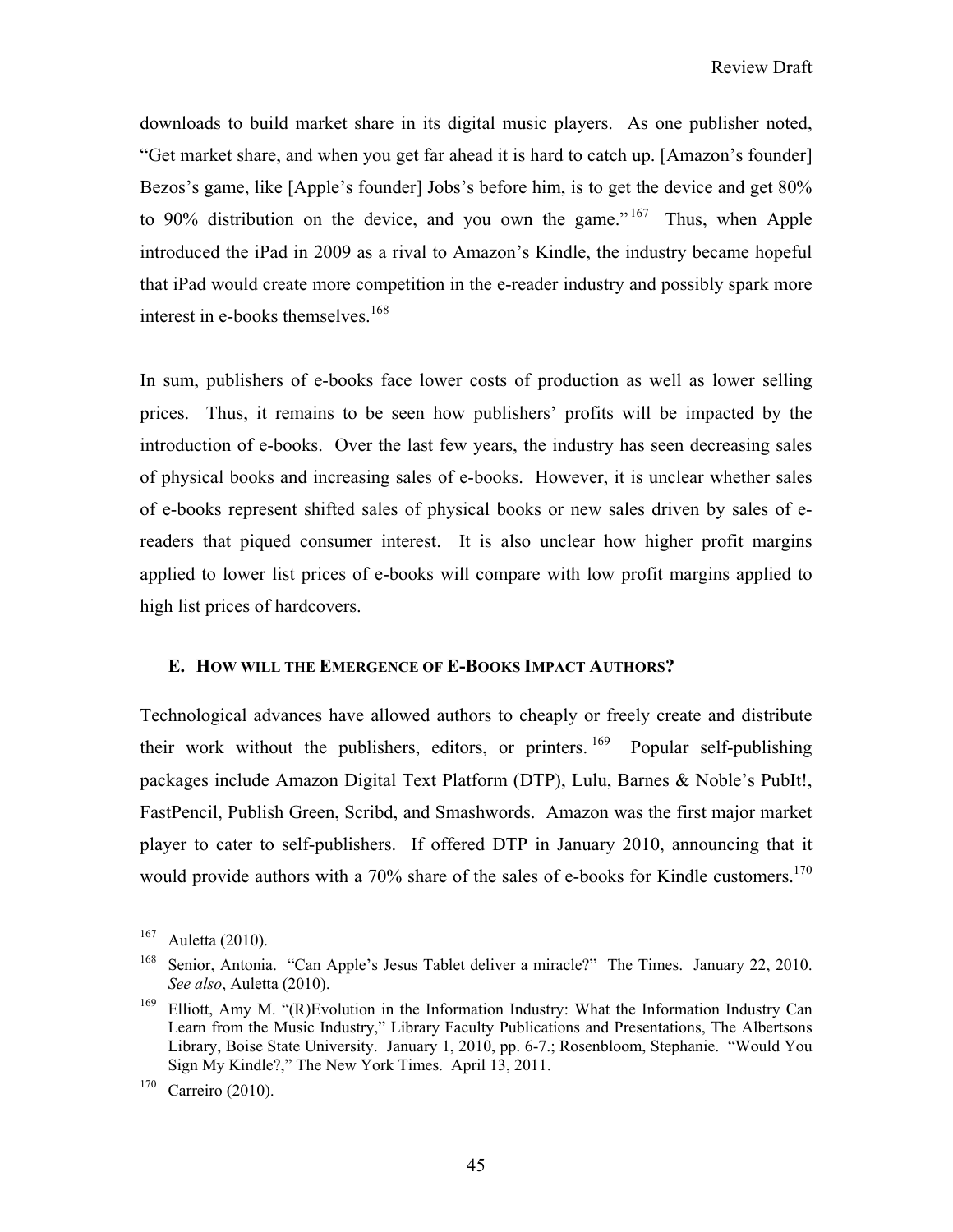In return, authors had to agree to prices between \$2.99 and \$9.99. One irate publisher fumed that the offer was intended to "pit authors against publishers."<sup>171</sup>

The self-publishing company Lulu advertises "free one-click publishing on the iBookstore," and boasts that there are three easy steps to creating an e-book: uploading the file, choosing the e-book options, and publishing and selling. Lulu's homepage encourages authors to self-publish e-books by contending that "authors who offer both print and e-book editions sell 30% more than authors with print only."172 Authors selling e-books on the iBookstore through Lulu will earn \$5.59 for every \$9.99 e-book they sell. Apple takes a 30% commission on all sales, the author receives 56%, and Lulu takes the remaining 14%. When an author sells e-books through the company Smashwords, the author receives 60% and Smashwords receives 10%. Barnes & Noble has set the royalty rate for authors at 65% of the sale price for titles listed between \$2.99 and \$9.99. The rate falls to 40% if the price is below \$2.99 or above \$9.99.<sup>173</sup>

Ian Freed, the Amazon vice president in charge of the Kindle, speaks to the success of the self-publishing model. He notes that many authors are enticed by the 70% royalty option and that there are more self-published books available on Amazon since the selfpublishing option was made available in  $2007$ <sup>174</sup>

One example of an extremely successful self-publishing author is Amanda Hocking, who sells her novels as digital downloads for \$0.99 to \$2.99 on online bookstores and makes an estimated \$2 million a year.<sup>175</sup> She turned to selling her books electronically when she was unable to find a traditional publisher willing to work with her. She went from selling

<sup>171</sup> Auletta (2010).

<sup>172 &</sup>quot;Lulu-Home Page," Lulu.com. Found at: http://www.lulu.com/publish/ebooks/?cid=nav\_ebks.

<sup>173</sup> Carreiro (2010).

<sup>&</sup>lt;sup>174</sup> Carnoy, David. "Amazon: We have 70-80 percent of e-book market," August 2, 2010. Found at: http://reviews.cnet.com/8301-18438\_7-20012381-82.html.

<sup>&</sup>lt;sup>175</sup> De Leon, Don Michael Acelar. "The Future of Publishing: Novelist Makes a Fortune Selling Kindle eBooks." March 1, 2011. Found at: http://www.psfk.com/2011/03/the-future-ofpublishing-novelist-makes-a-fortune-selling-kindle-ebooks.html.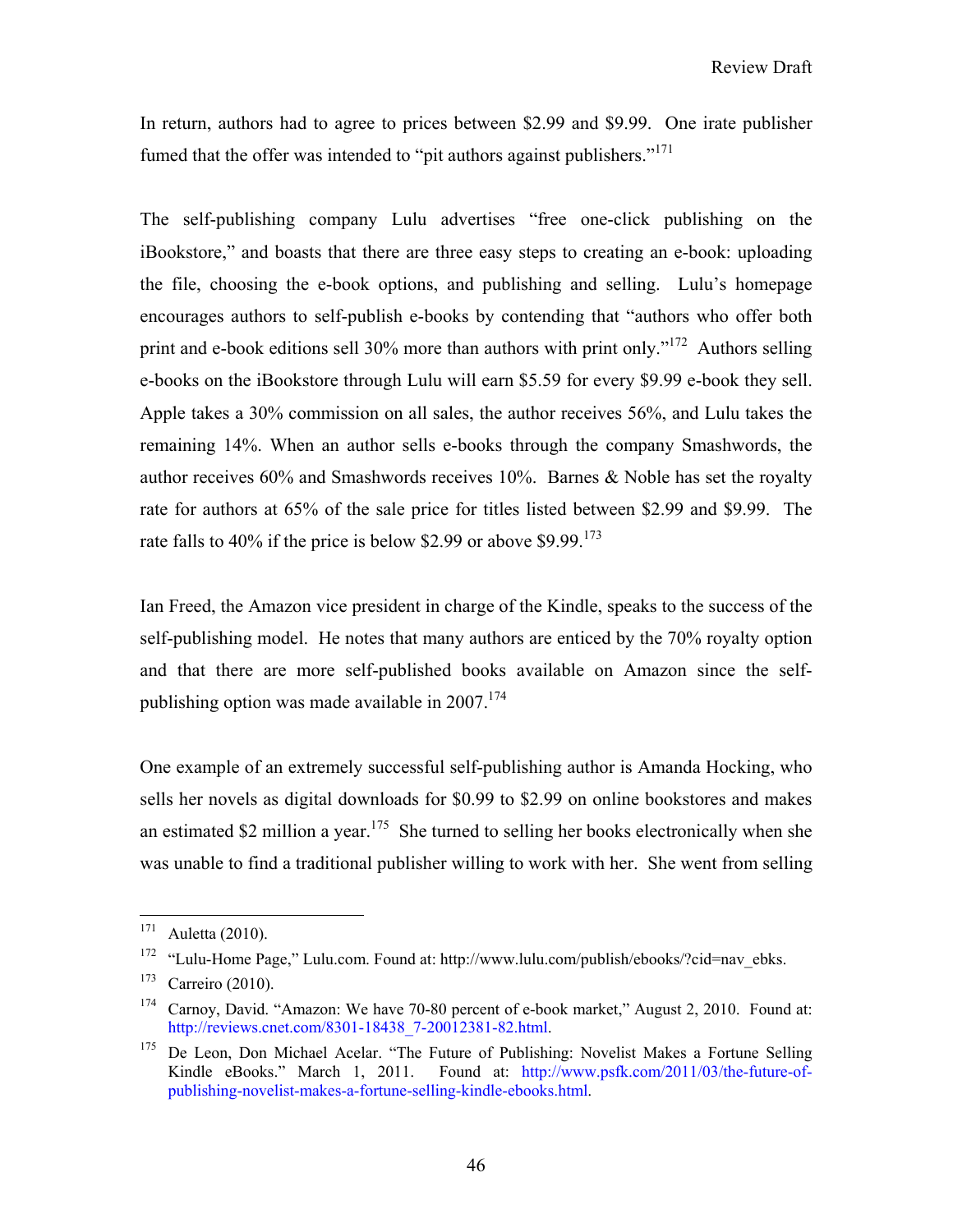hundreds of copies of her books in May 2010 to 450,000 copies in the month of January 2011 alone, making it into the top 50 of USA Today's Best-Selling Books list.<sup>176</sup> For every \$2.99 book she sells, she keeps 70%, with the rest going to the online bookseller. She keeps  $30\%$  for every \$0.99 book she sells.<sup>177</sup>

Though an appealing option, self-publishing is unlikely to be the most advantageous path for all authors. When an author forgoes working with a publisher, he assumes the jobs of editing, design, and marketing himself. Another downside to self-publishing is that some brick-and-mortar vendors, like Barnes & Noble, do not stock self-published books and traditional media outlets do not review them. In addition, there is still the stigma in the publishing industry to self-publishing, where one is deemed to not be a "real author" if one is not working with an established publisher.

In light of authors' option to self-publish, publishers are now attempting to define their relevance in the digital world. Carolyn Reidy, the CEO of Simon & Schuster, said her foremost goal was "to prove our worth to authors every day." 178 The CEO of HarperCollins, Jane Friedman, observed, "The publishers are afraid of a retailer that can replace them. An author needs a publisher for nurturing, editing, distributing, and marketing. If the publishers are cutting back on marketing, which is the biggest complaint authors have, and Amazon stays at 80% of the e-book market, why do you need the publisher?"<sup>179</sup>

# **V. CONCLUSION**

In this paper, we have focused on three key copyright-driven industries: music, film, and books. In each industry, we first discussed the stages of the traditional supply chain. Second, we discussed the effects of digitization on that traditional supply chain, focusing

1

<sup>&</sup>lt;sup>176</sup> Memmott, Carol. Authors Catch Fire with Self-Published e-books, USAToday. February 9, 2011.

<sup>177</sup> *Ibid*.

<sup>178</sup> Auletta (2010).

<sup>179</sup> *Ibid*.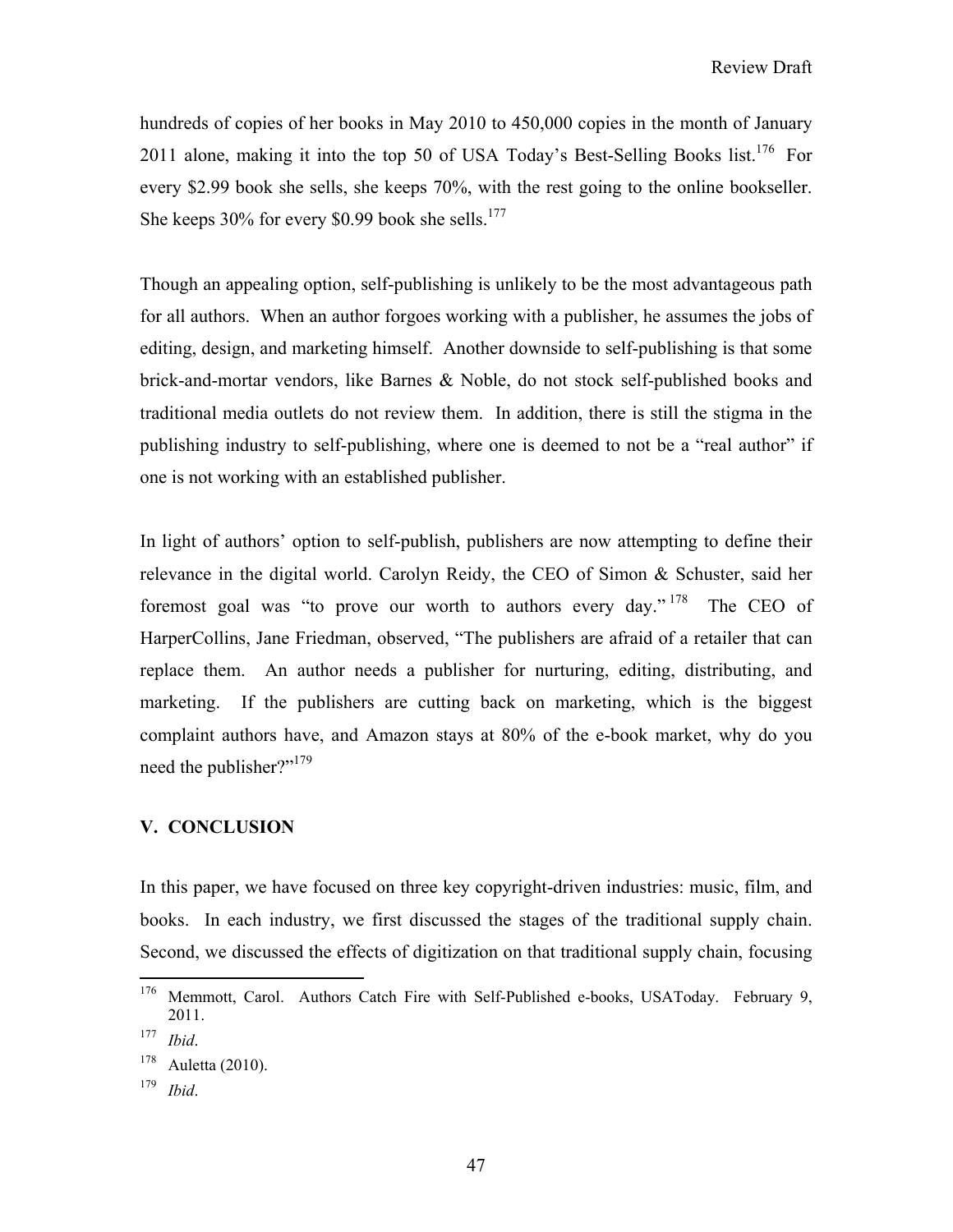on how digitization has radically reduced distribution costs, while simultaneously increasing the potential for piracy of content. Third, we provided a brief history of how new business models for the distribution of content in each industry have fared thus far. Finally, we considered how the intermediaries and the artists are likely to fare under the new regime. Below, we conclude with a series of research questions that might be pursued to obtain a better understanding of how these different industries will evolve over time.

# **A. MUSIC:**

- Will traditional record companies be able to prosper as content-providers rather than distributors?
- What legal solutions to copyright infringement can the music industry afford to pursue?
- What DRM solutions are available? Which DRMs are most user-friendly?
- Are new copyright schemes (e.g., compulsory blanket licenses) necessary to address the legal issues presented by digitization and the internet?
- To what extent will the music industry be able to leverage or bundle associated goods to increase profits?
- What new channels are there for marketing and promoting of music?
- Will advertising revenues for streaming content increase? Will they be sufficient to fund free content?
- What are the prospects for smaller or independent music labels?
- How will changes to the music industry affect the role of composers and performers?
- What new entities will emerge as the equivalent of talent scouts in the music industry?

# **B. FILM:**

 Will traditional film studios be able to remain profitable as their power over the distribution function declines?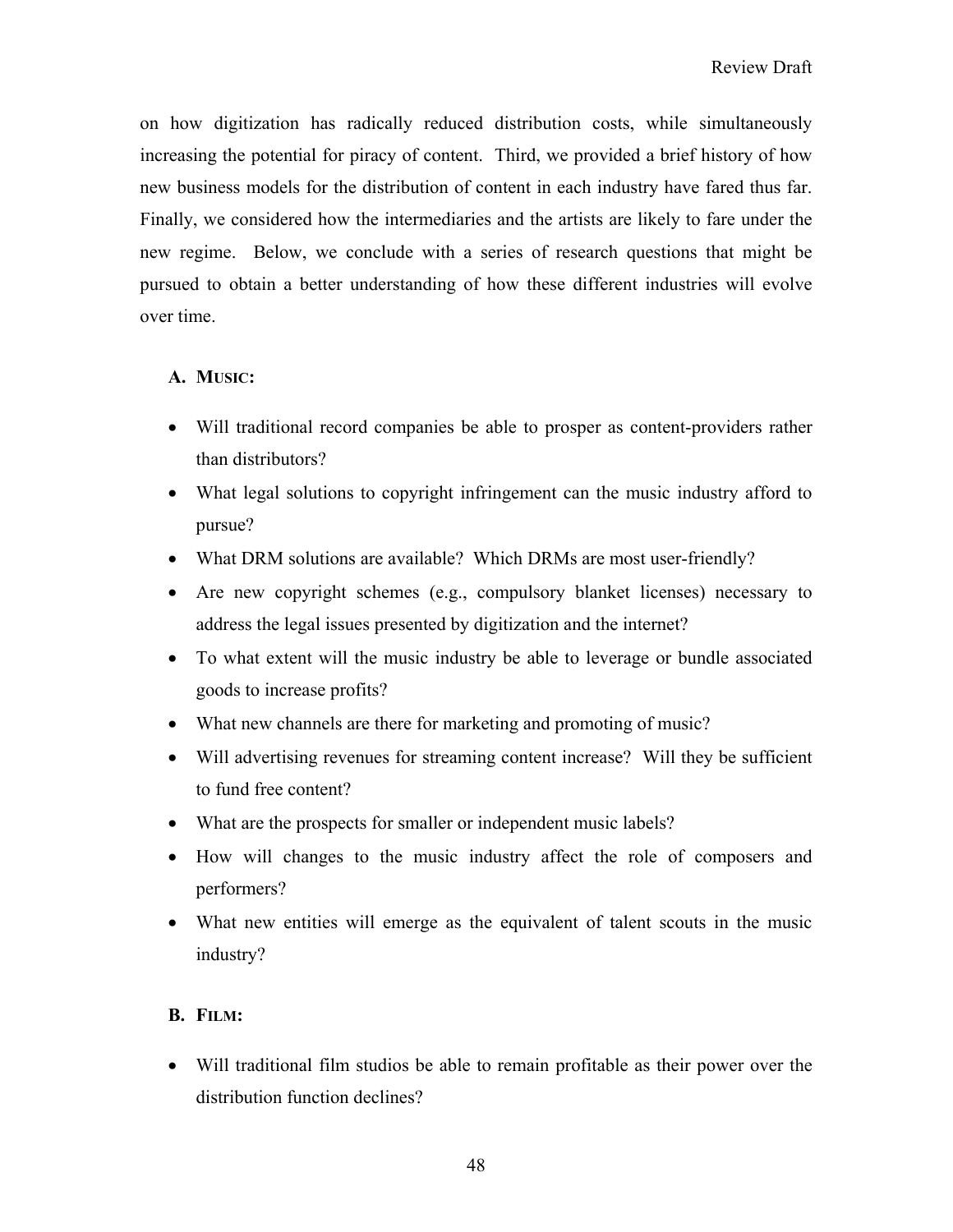- What legal solutions to copyright infringement can the music industry afford to pursue?
- What DRM solutions are available? Which DRMs are most user-friendly?
- To what extent will consumers view internet downloads of movies as a substitute for going to the movie theater?
- Will consumers continue to demand physical copies of films, say, through film kiosks or subscriptions to Netflix' DVD rental service?
- Will advertising revenues for streaming content increase? Will they be sufficient to fund free content?
- How will cable and television channels remain competitive in a world of streaming video content?
- Will advertising-based services continue or will they shift to paid models? Will we see the evolution of "basic" and "premium" content in the area of online film and video, as we see in the broadcast and television industries?
- What prospects are there for independent film producers to prosper in the digital age?
- What other entities, if any, will contribute the promotion and marketing of films?

# **C. BOOKS:**

- To what extent will consumers view e-books as a substitute for traditional books?
- Will consumers continue to demand traditional books, say, through Amazon or bookstores?
- How will changes to the publishing industry affect the role of authors? Will selfpublishing continue to increase in popularity?
- What new entities will emerge as the equivalent of talent scouts in the publishing industry?
- What new channels will emerge for marketing and promoting books?
- Under what conditions will the market for e-books continue to be closely tied to the market for e-readers?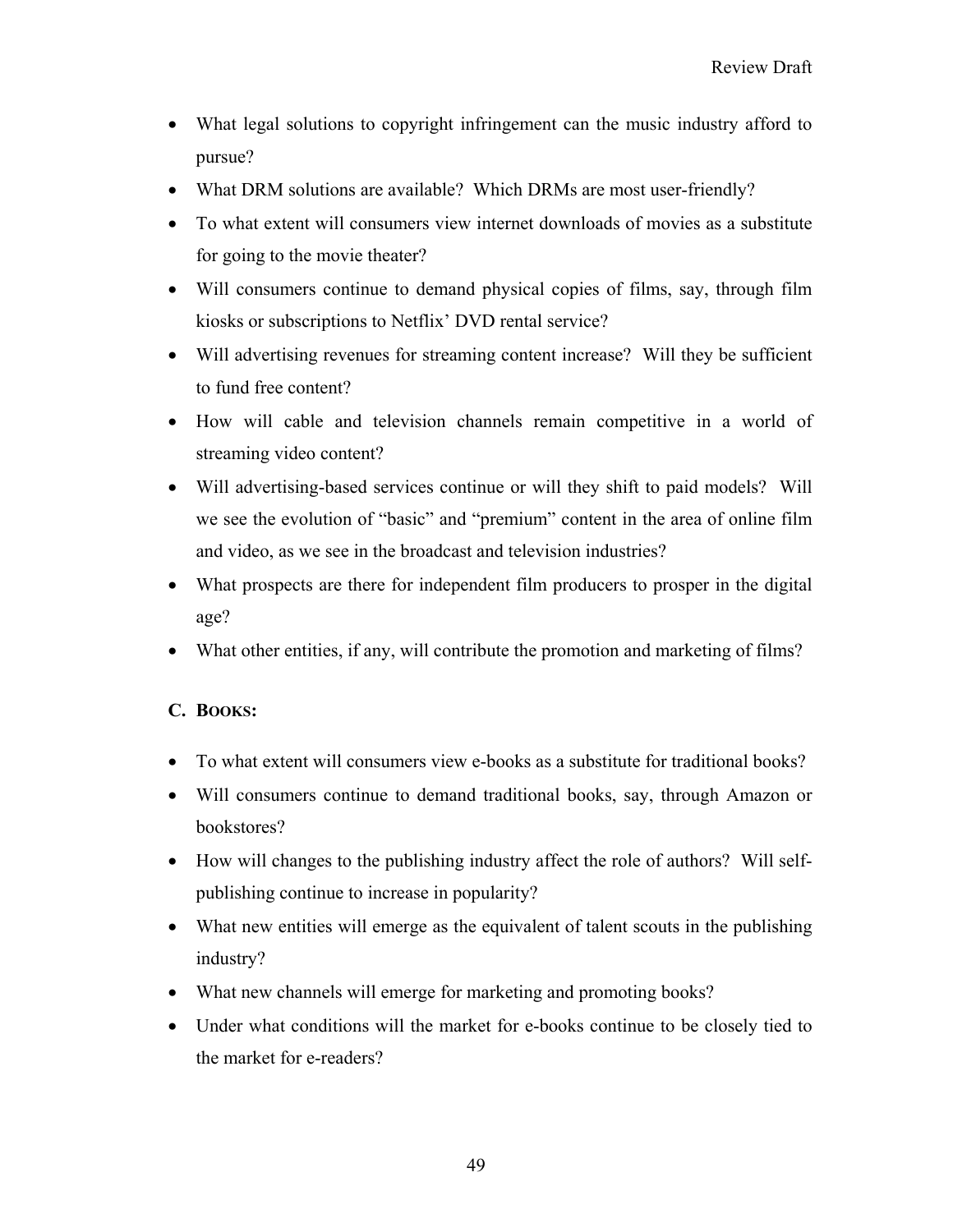- How would the introduction of "open source" e-books that are compatible with any e-reader affect the marketplace?
- What are the best options for dealing with piracy?
- What are booksellers' best options for dealing with libraries?